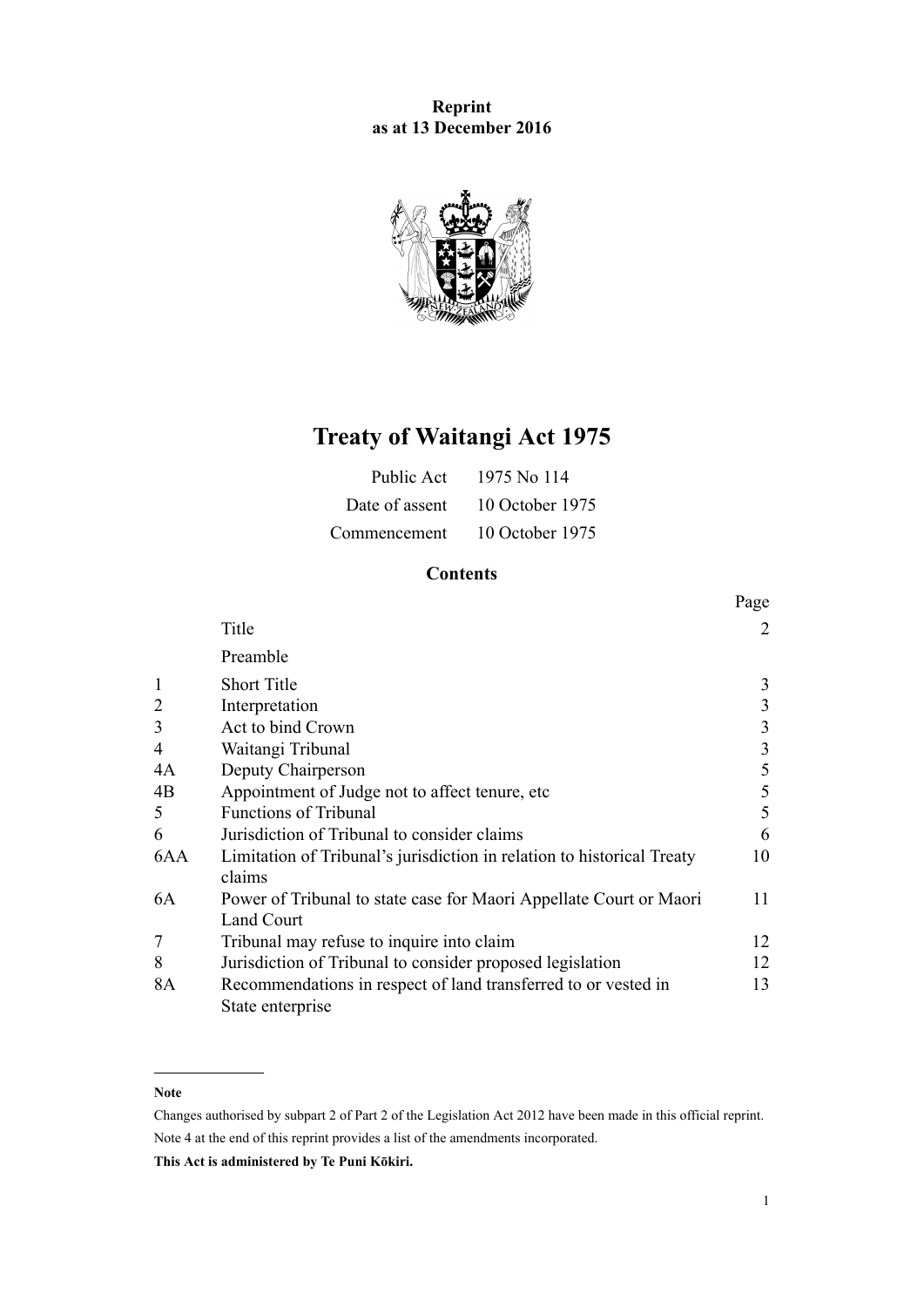<span id="page-1-0"></span>

| Preamble       | <b>Treaty of Waitangi Act 1975</b>                                                                          | Reprinted as at<br>13 December 2016 |
|----------------|-------------------------------------------------------------------------------------------------------------|-------------------------------------|
| 8 <sub>B</sub> | Interim recommendations in respect of land transferred to or vested<br>in State enterprise                  | 15                                  |
| 8C             | Right to be heard on question in relation to land transferred to or<br>vested in State enterprise           | 16                                  |
| 8D             | Special power of Tribunal to recommend that land be no longer<br>liable to resumption                       | 17                                  |
| <b>8E</b>      | Issue of certificate on recommendation of Tribunal                                                          | 18                                  |
| <b>8F</b>      | Directions as to service                                                                                    | 19                                  |
| 8G             | Public notice                                                                                               | 20                                  |
| 8 <sub>H</sub> | Service of decision                                                                                         | 21                                  |
|                | Recommendations in relation to Crown forest land                                                            |                                     |
| 8HA            | Interpretation of certain terms                                                                             | 21                                  |
| 8HB            | Recommendations of Tribunal in respect of Crown forest land                                                 | 21                                  |
| 8HC            | Interim recommendations in respect of Crown forest land                                                     | 23                                  |
| 8HD            | Right to be heard on question in relation to Crown forest land                                              | 24                                  |
| 8HE            | Special power of Tribunal to recommend that land not be liable to<br>be returned to Maori ownership         | 25                                  |
| 8HF            | Issue of certificate on recommendation of Tribunal                                                          | 25                                  |
| 8HG            | Directions as to service                                                                                    | 26                                  |
| 8HH            | Public notice                                                                                               | 27                                  |
| 8HI            | Service of decision                                                                                         | 27                                  |
|                | Recommendations in relation to land vested under New Zealand<br>Railways Corporation Restructuring Act 1990 |                                     |
| 8HJ            | Claims relating to land vested under New Zealand Railways<br>Corporation Restructuring Act 1990             | 28                                  |
| 81             | Annual report on implementation of recommendations                                                          | 29                                  |
| 9              | Right to petition House of Representatives unaffected                                                       | 29                                  |
|                | <b>Schedule 1</b>                                                                                           | 30                                  |
|                | The Treaty of Waitangi                                                                                      |                                     |
|                | <b>Schedule 2</b><br>Provisions relating to the Waitangi Tribunal                                           | 33                                  |
|                | <b>Schedule 3</b>                                                                                           | 41                                  |
|                | Enactments to which jurisdiction of Tribunal is subject                                                     |                                     |

**An Act to provide for the observance, and confirmation, of the principles of the Treaty of Waitangi by establishing a Tribunal to make recommendations on claims relating to the practical application of the Treaty and to determine whether certain matters are inconsistent with the principles of the Treaty**

# **Preamble**

Whereas on 6 February 1840 a Treaty was entered into at Waitangi between Her late Majesty Queen Victoria and the Maori people of New Zealand: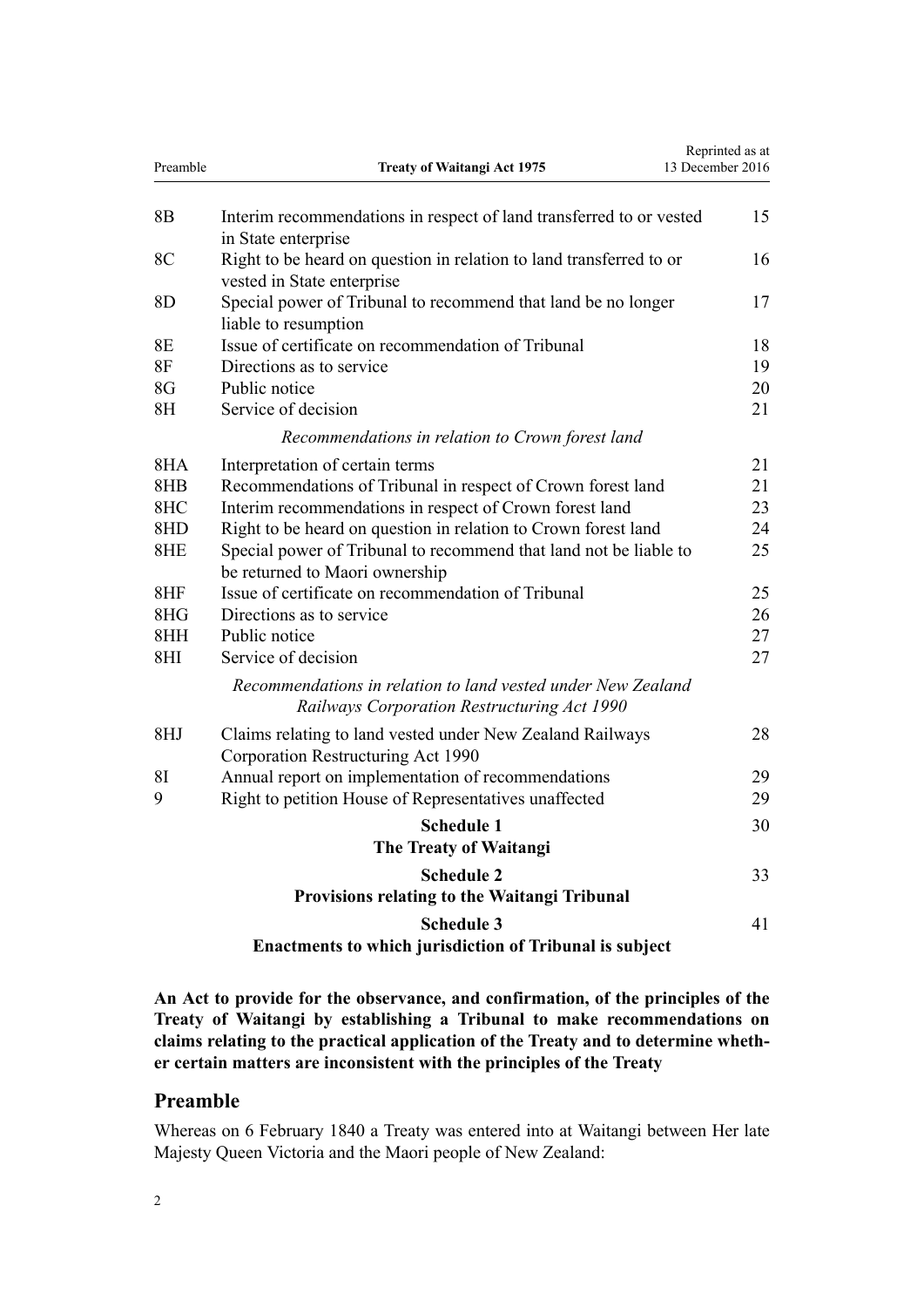<span id="page-2-0"></span>And whereas the text of the Treaty in the English language differs from the text of the Treaty in the Maori language:

And whereas it is desirable that a Tribunal be established to make recommendations on claims relating to the practical application of the principles of the Treaty and, for that purpose, to determine its meaning and effect and whether certain matters are inconsistent with those principles.

# **1 Short Title**

This Act may be cited as the Treaty of Waitangi Act 1975.

# **2 Interpretation**

In this Act, unless the context otherwise requires,—

**historical Treaty claim** means a claim made under [section 6\(1\)](#page-5-0) that arises from or relates to an enactment referred to in section  $6(1)(a)$  or (b) enacted, or to a policy or practice adopted or an act done or omitted by or on behalf of the Crown, before 21 September 1992

**Maori** means a person of the Maori race of New Zealand; and includes any descendant of such a person

**private land** means any land, or interest in land, held by a person other than—

- (a) the Crown; or
- (b) a Crown entity within the meaning of the [Public Finance Act 1989](http://prd-lgnz-nlb.prd.pco.net.nz/pdflink.aspx?id=DLM160808)

**submit**, in relation to a historical Treaty claim, means submitted in accordance with a practice note made by the Tribunal under [clause 5\(10\)](#page-33-0) of Schedule 2

**Treaty** means the [Treaty of Waitangi](#page-29-0) as set out in English and in Maori in [Schedule 1](#page-29-0)

**Tribunal** means the Waitangi Tribunal established under this Act.

Section 2 **historical Treaty claim**: inserted, on 13 December 2006, by [section 4](http://prd-lgnz-nlb.prd.pco.net.nz/pdflink.aspx?id=DLM398905) of the Treaty of Waitangi Amendment Act 2006 (2006 No 77).

Section 2 **private land**: inserted, on 20 August 1993, by section 2 of the Treaty of Waitangi Amendment Act 1993 (1993 No 92).

Section 2 **submit**: inserted, on 13 December 2006, by [section 4](http://prd-lgnz-nlb.prd.pco.net.nz/pdflink.aspx?id=DLM398905) of the Treaty of Waitangi Amendment Act 2006 (2006 No 77).

### **3 Act to bind Crown**

This Act shall bind the Crown.

### **4 Waitangi Tribunal**

- (1) There is hereby established a tribunal to be known as the Waitangi Tribunal.
- (2) The Tribunal shall consist of—
	- (a) a Judge or retired Judge of the High Court or the Chief Judge of the Maori Land Court; and the Judge is both a member of the Tribunal and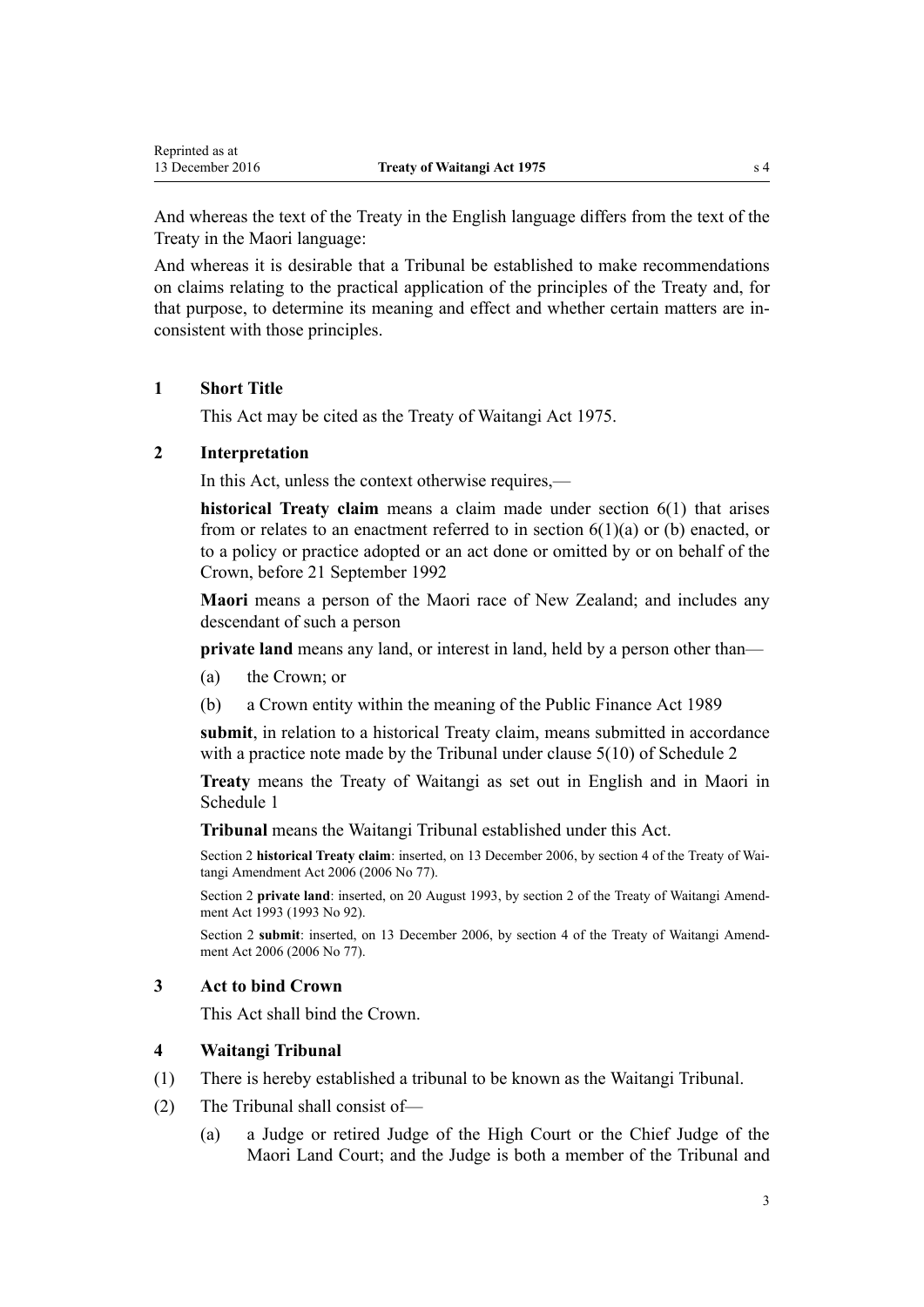its Chairperson, and is appointed by the Governor-General on the recommendation of the Minister of Maori Affairs made after consultation with the Minister of Justice:

- (b) not less than 2 other members and not more than 20 other members to be appointed by the Governor-General on the recommendation of the Minister of Maori Affairs made after consultation with the Minister of Justice.
- (2A) In considering the suitability of persons for appointment to the Tribunal, the Minister of Maori Affairs—
	- (a) shall have regard to the partnership between the 2 parties to the Treaty; and
	- (b) shall have regard not only to a person's personal attributes but also to a person's knowledge of and experience in the different aspects of matters likely to come before the Tribunal.
- (2B) The Chairperson of the Tribunal appointed under subsection (2)(a) holds office for such term not exceeding 5 years as the Governor-General specifies in the instrument appointing that Chairperson, and the Chairperson may from time to time be reappointed.
- (2C) Where the Chairperson of the Tribunal is the Chief Judge of the Maori Land Court and he or she ceases to hold office as Chief Judge during the term of his or her appointment as Chairperson, that person's appointment as Chairperson also ceases at that time.
- (3) Every member of the Tribunal appointed under subsection (2)(b) shall hold office for such term as the Governor-General shall specify in his or her appointment, being a term not exceeding 3 years, but may from time to time be reappointed.
- (4) No person shall be deemed to be employed in the service of Her Majesty for the purposes of the [State Sector Act 1988](http://prd-lgnz-nlb.prd.pco.net.nz/pdflink.aspx?id=DLM129109) or the [Government Superannuation](http://prd-lgnz-nlb.prd.pco.net.nz/pdflink.aspx?id=DLM446000) [Fund Act 1956](http://prd-lgnz-nlb.prd.pco.net.nz/pdflink.aspx?id=DLM446000) by reason of his being a member of the Tribunal.
- (5) The Ministry of Justice shall furnish such secretarial, recording, and other services as may be necessary to enable the Tribunal to exercise its functions and powers.
- (6) The provisions of [Schedule 2](#page-32-0) shall have effect in relation to the Tribunal and its proceedings.

Section 4(2): replaced, on 1 January 1989, by section 2(1) of the Treaty of Waitangi Amendment Act 1988 (1988 No 233).

Section 4(2)(a): replaced, on 11 December 1998, by [section 2\(1\)](http://prd-lgnz-nlb.prd.pco.net.nz/pdflink.aspx?id=DLM18053) of the Treaty of Waitangi Amendment Act 1998 (1998 No 113).

Section 4(2)(b): amended, on 23 May 2008, by [section 4](http://prd-lgnz-nlb.prd.pco.net.nz/pdflink.aspx?id=DLM1297531) of the Treaty of Waitangi Amendment Act 2008 (2008 No 34).

Section 4(2A): replaced, on 1 January 1989, by section 2(1) of the Treaty of Waitangi Amendment Act 1988 (1988 No 233).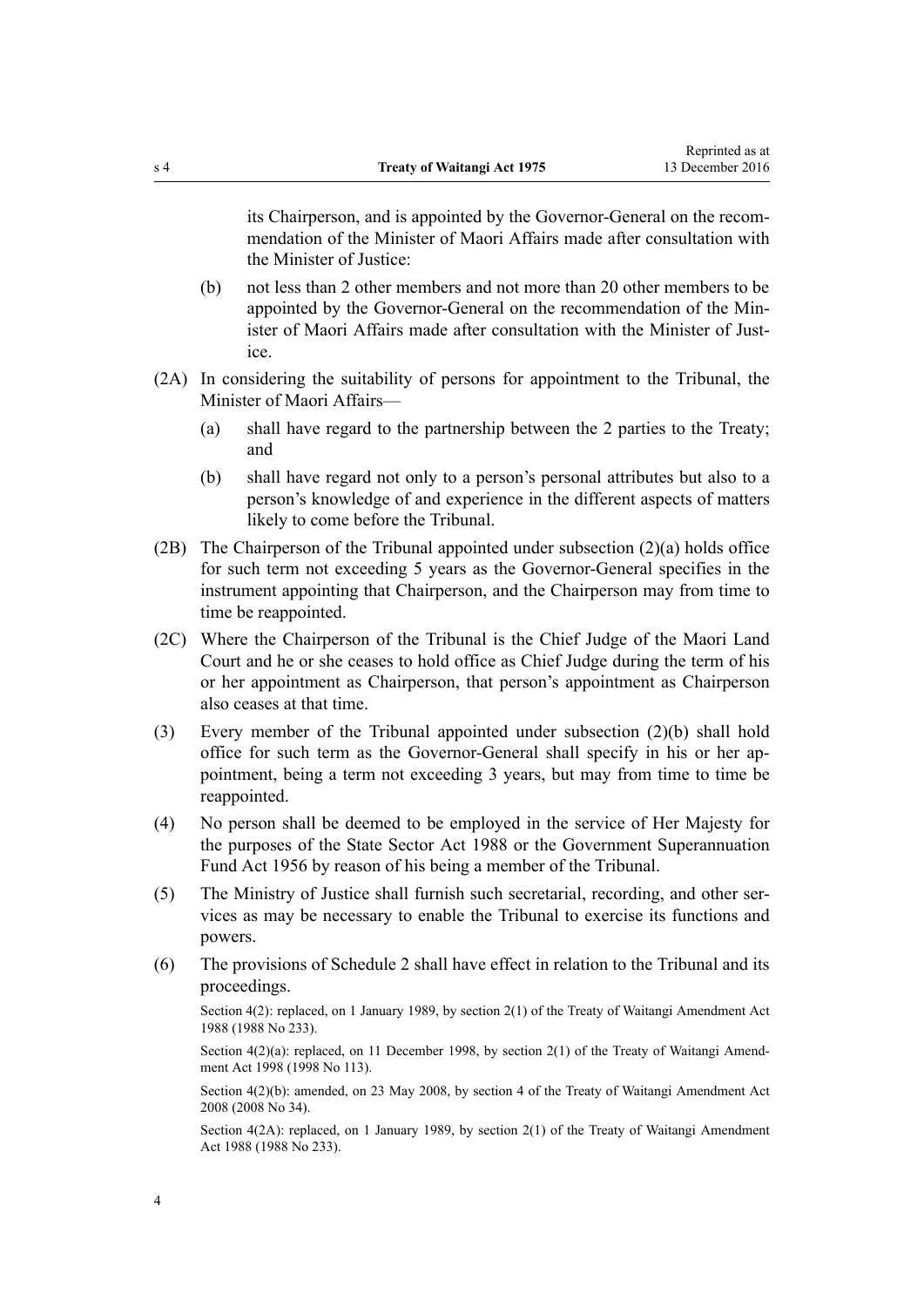<span id="page-4-0"></span>Section 4(2B): inserted, on 11 December 1998, by [section 2\(2\)](http://prd-lgnz-nlb.prd.pco.net.nz/pdflink.aspx?id=DLM18053) of the Treaty of Waitangi Amendment Act 1998 (1998 No 113).

Section 4(2C): inserted, on 11 December 1998, by [section 2\(2\)](http://prd-lgnz-nlb.prd.pco.net.nz/pdflink.aspx?id=DLM18053) of the Treaty of Waitangi Amendment Act 1998 (1998 No 113).

Section 4(3): replaced, on 1 January 1989, by section 2(1) of the Treaty of Waitangi Amendment Act 1988 (1988 No 233).

Section 4(4): amended, on 1 April 1988, pursuant to [section 90\(a\)](http://prd-lgnz-nlb.prd.pco.net.nz/pdflink.aspx?id=DLM130377) of the State Sector Act 1988 (1988 No 20).

Section 4(4): amended, on 1 November 1976, pursuant to [section 3\(3\)](http://prd-lgnz-nlb.prd.pco.net.nz/pdflink.aspx?id=DLM439001) of the Government Superannuation Fund Amendment Act 1976 (1976 No 30).

Section 4(5): amended, on 1 October 2003, pursuant to [section 14\(1\)](http://prd-lgnz-nlb.prd.pco.net.nz/pdflink.aspx?id=DLM201378) of the State Sector Amendment Act 2003 (2003 No 41).

#### **4A Deputy Chairperson**

- (1) The Chairperson of the Tribunal may from time to time appoint a Judge (including the Chief Judge) of the Maori Land Court as the deputy of the Chairperson of the Tribunal.
- (2) In any case in which the Chairperson of the Tribunal becomes incapable of acting by reason of illness, absence, or other sufficient cause or during any vacancy in the office of Chairperson, the deputy of the Chairperson of the Tribunal shall have and may exercise all the powers, functions, and duties of the Chairperson.
- (3) No acts done by a person holding office as the deputy of the Chairperson of the Tribunal in that person's capacity as such deputy, and no act done by the Tribunal while a deputy of the Chairperson of the Tribunal is acting as such deputy, shall in any proceedings be questioned on the ground that the occasion for the deputy's so acting had not arisen or had ceased.

Section 4A: inserted, on 1 January 1989, by section 3 of the Treaty of Waitangi Amendment Act 1988 (1988 No 233).

Section  $4A(1)$ : amended, on 11 December 1998, by [section 3](http://prd-lgnz-nlb.prd.pco.net.nz/pdflink.aspx?id=DLM18054) of the Treaty of Waitangi Amendment Act 1998 (1998 No 113).

### **4B Appointment of Judge not to affect tenure, etc**

The appointment of a Judge as Chairperson, the deputy of the Chairperson, or as a member of the Tribunal, or service by that Judge as Chairperson, the deputy of the Chairperson, or a member of the Tribunal, does not affect the Judge's tenure of the judicial office or the Judge's rank, title, status, precedence, salary, annual or other allowances or other rights or privileges as a Judge (including those in relation to superannuation) and, for all purposes, the Judge's service as a member is service as a Judge.

Section 4B: replaced, on 11 December 1998, by [section 4](http://prd-lgnz-nlb.prd.pco.net.nz/pdflink.aspx?id=DLM18055) of the Treaty of Waitangi Amendment Act 1998 (1998 No 113).

### **5 Functions of Tribunal**

(1) The functions of the Tribunal shall be—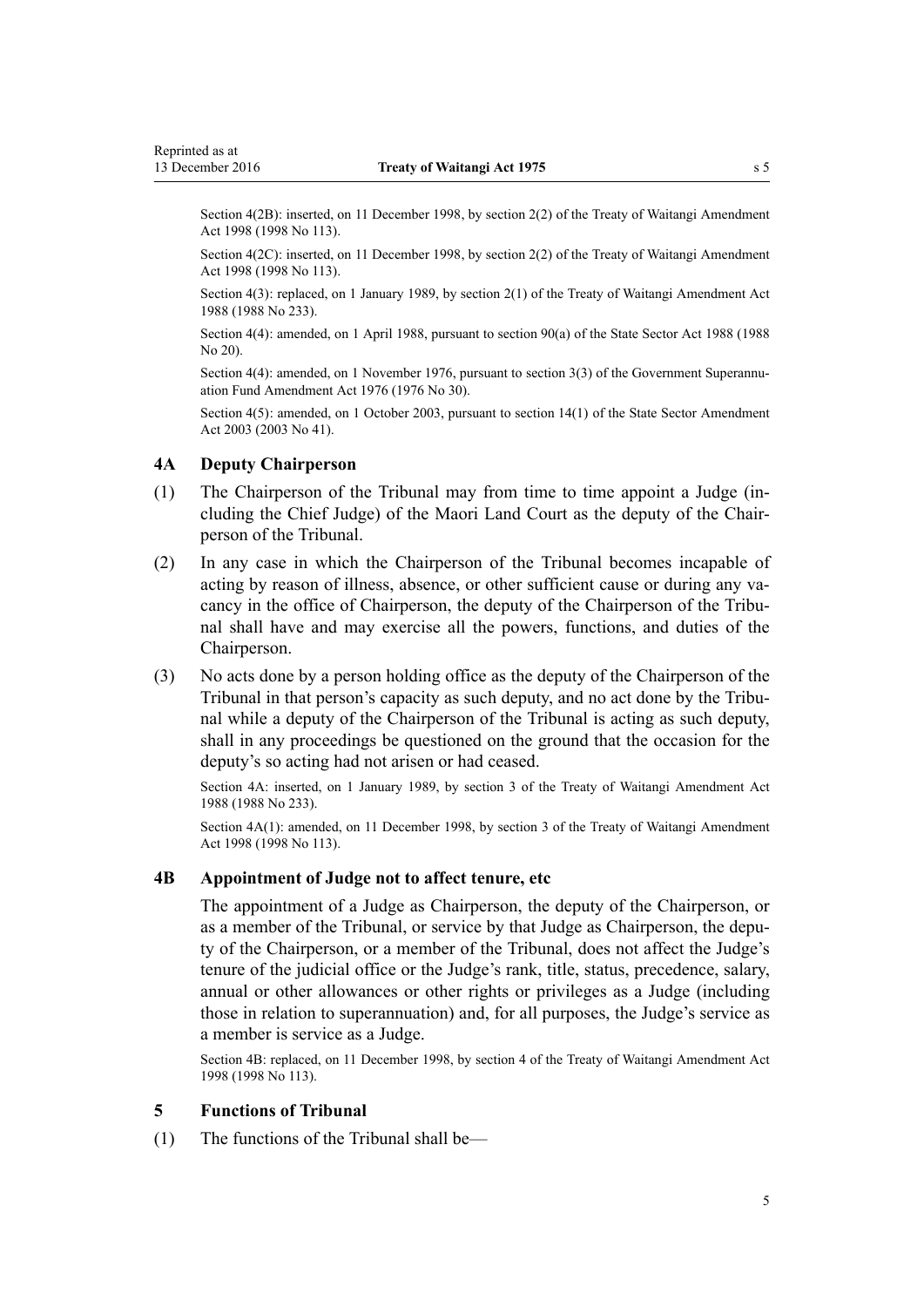- <span id="page-5-0"></span>(a) to inquire into and make recommendations upon, in accordance with this Act, any claim submitted to the Tribunal under section 6:
- (aa) to make recommendations, in accordance with [section 8D](#page-16-0), that land or interests in land be no longer subject to resumption under [section 27B](http://prd-lgnz-nlb.prd.pco.net.nz/pdflink.aspx?id=DLM98400) of the State-Owned Enterprises Act 1986 or [section 212](http://prd-lgnz-nlb.prd.pco.net.nz/pdflink.aspx?id=DLM184660) of the Education Act 1989:
- (ab) to make any recommendation or determination that the Tribunal is required or empowered to make under [Schedule 1](#page-29-0) of the Crown Forest Assets Act 1989:
- (ac) to make recommendations in accordance with [section 8HE](#page-24-0) that land, or any part of any land, that is subject to a Crown forestry licence under the [Crown Forest Assets Act 1989,](http://prd-lgnz-nlb.prd.pco.net.nz/pdflink.aspx?id=DLM191768) be no longer liable to be returned to Maori ownership under [section 36](http://prd-lgnz-nlb.prd.pco.net.nz/pdflink.aspx?id=DLM192358) of that Act:
- (ad) to make recommendations in accordance with [section 8D](#page-16-0) (as applied by [section 8HJ\)](#page-27-0) that land or any interest in land that, immediately before being vested in a Crown transferee company pursuant to [section 6](http://prd-lgnz-nlb.prd.pco.net.nz/pdflink.aspx?id=DLM222671) of the New Zealand Railways Corporation Restructuring Act 1990, was land owned by the Crown or an interest owned by the Crown in land, be no longer subject to resumption under [section 39](http://prd-lgnz-nlb.prd.pco.net.nz/pdflink.aspx?id=DLM223146) of that Act:
- (b) to examine and report on, in accordance with [section 8](#page-11-0), any proposed legislation referred to the Tribunal under that section.
- (2) In exercising any of its functions under this section the Tribunal shall have regard to the 2 texts of the Treaty set out in [Schedule 1](#page-29-0) and, for the purposes of this Act, shall have exclusive authority to determine the meaning and effect of the Treaty as embodied in the 2 texts and to decide issues raised by the differences between them.

Section 5(1)(a): replaced (with effect on 9 December 1987), on 30 June 1988, by [section 3](http://prd-lgnz-nlb.prd.pco.net.nz/pdflink.aspx?id=DLM132570) of the Treaty of Waitangi (State Enterprises) Act 1988 (1988 No 105).

Section 5(1)(aa): replaced (with effect on 9 December 1987), on 30 June 1988, by [section 3](http://prd-lgnz-nlb.prd.pco.net.nz/pdflink.aspx?id=DLM132570) of the Treaty of Waitangi (State Enterprises) Act 1988 (1988 No 105).

Section 5(1)(aa): amended, on 23 July 1990, by [section 50\(1\)](http://prd-lgnz-nlb.prd.pco.net.nz/pdflink.aspx?id=DLM212679) of the Education Amendment Act 1990 (1990 No 60).

Section 5(1)(ab): inserted, on 25 October 1989, by [section 39](http://prd-lgnz-nlb.prd.pco.net.nz/pdflink.aspx?id=DLM192362) of the Crown Forest Assets Act 1989 (1989 No 99).

Section 5(1)(ac): inserted, on 25 October 1989, by [section 39](http://prd-lgnz-nlb.prd.pco.net.nz/pdflink.aspx?id=DLM192362) of the Crown Forest Assets Act 1989 (1989 No 99).

Section 5(1)(ad): inserted, on 28 August 1990, by [section 42](http://prd-lgnz-nlb.prd.pco.net.nz/pdflink.aspx?id=DLM223150) of the New Zealand Railways Corporation Restructuring Act 1990 (1990 No 105).

#### **6 Jurisdiction of Tribunal to consider claims**

(1) Where any Maori claims that he or she, or any group of Maoris of which he or she is a member, is or is likely to be prejudicially affected—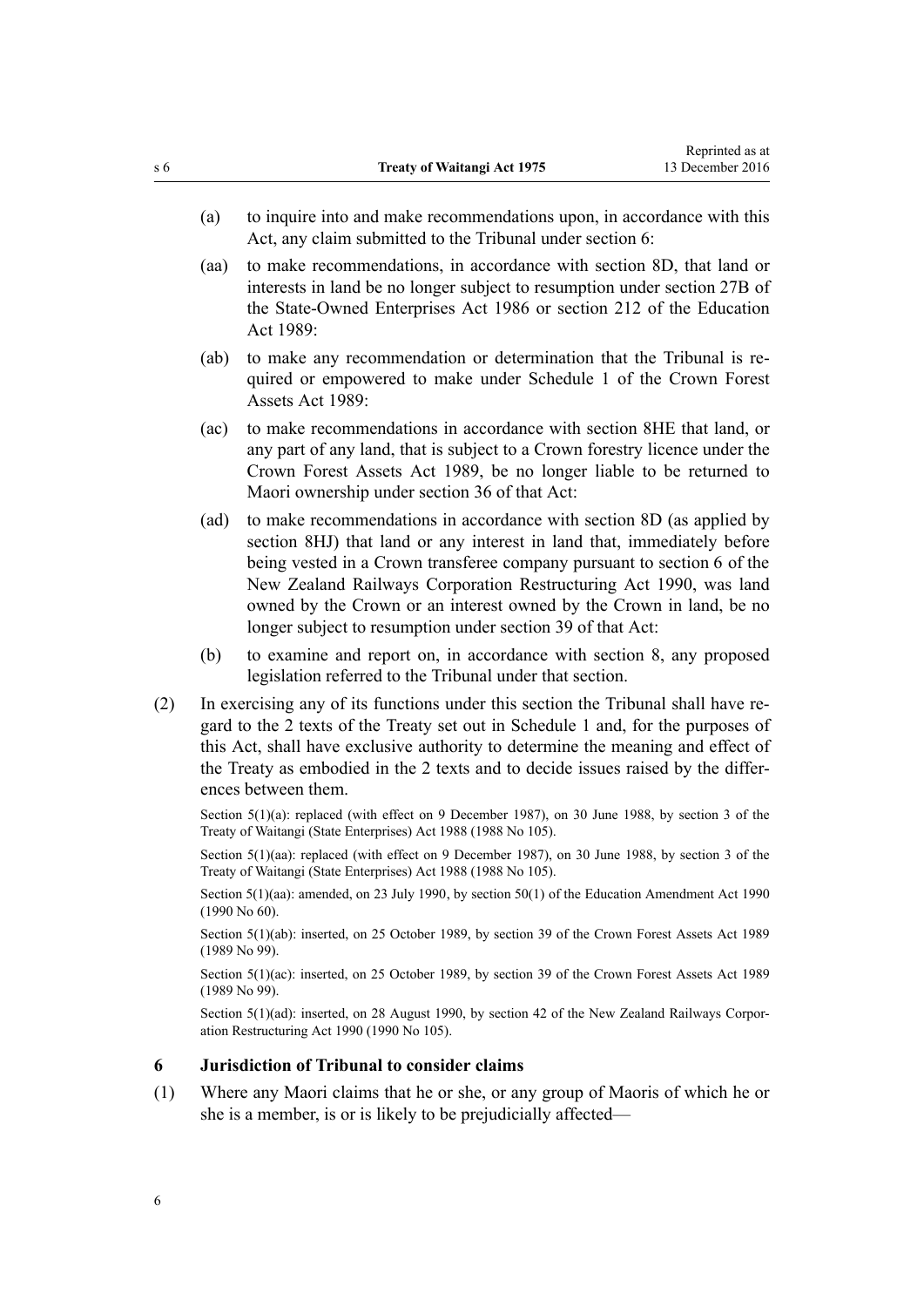- (a) by any ordinance of the General Legislative Council of New Zealand, or any ordinance of the Provincial Legislative Council of New Munster, or any provincial ordinance, or any Act (whether or not still in force), passed at any time on or after 6 February 1840; or
- (b) by any regulations, order, proclamation, notice, or other statutory instrument made, issued, or given at any time on or after 6 February 1840 under any ordinance or Act referred to in paragraph (a); or
- (c) by any policy or practice (whether or not still in force) adopted by or on behalf of the Crown, or by any policy or practice proposed to be adopted by or on behalf of the Crown; or
- (d) by any act done or omitted at any time on or after 6 February 1840, or proposed to be done or omitted, by or on behalf of the Crown,—

and that the ordinance or Act, or the regulations, order, proclamation, notice, or other statutory instrument, or the policy or practice, or the act or omission, was or is inconsistent with the principles of the Treaty, he or she may submit that claim to the Tribunal under this section.

- (2) The Tribunal must inquire into every claim submitted to it under subsection  $(1)$ , unless—
	- (a) the claim is submitted contrary to section  $6AA(1)$ ; or
	- (b) [section 7](#page-11-0) applies.
- (3) If the Tribunal finds that any claim submitted to it under this section is wellfounded it may, if it thinks fit having regard to all the circumstances of the case, recommend to the Crown that action be taken to compensate for or remove the prejudice or to prevent other persons from being similarly affected in the future.
- (4) A recommendation under subsection (3) may be in general terms or may indicate in specific terms the action which, in the opinion of the Tribunal, the Crown should take.
- (4A) Subject to [sections 8A to 8I,](#page-12-0) the Tribunal shall not recommend under subsection  $(3)$ ,—
	- (a) the return to Maori ownership of any private land; or
	- (b) the acquisition by the Crown of any private land.
- (5) The Tribunal shall cause a sealed copy of its findings and recommendation (if any) with regard to any claim to be served on—
	- (a) the claimant:
	- (b) the Minister of Maori Affairs and such other Ministers of the Crown as in the opinion of the Tribunal have an interest in the claim:
	- (c) such other persons as the Tribunal thinks fit.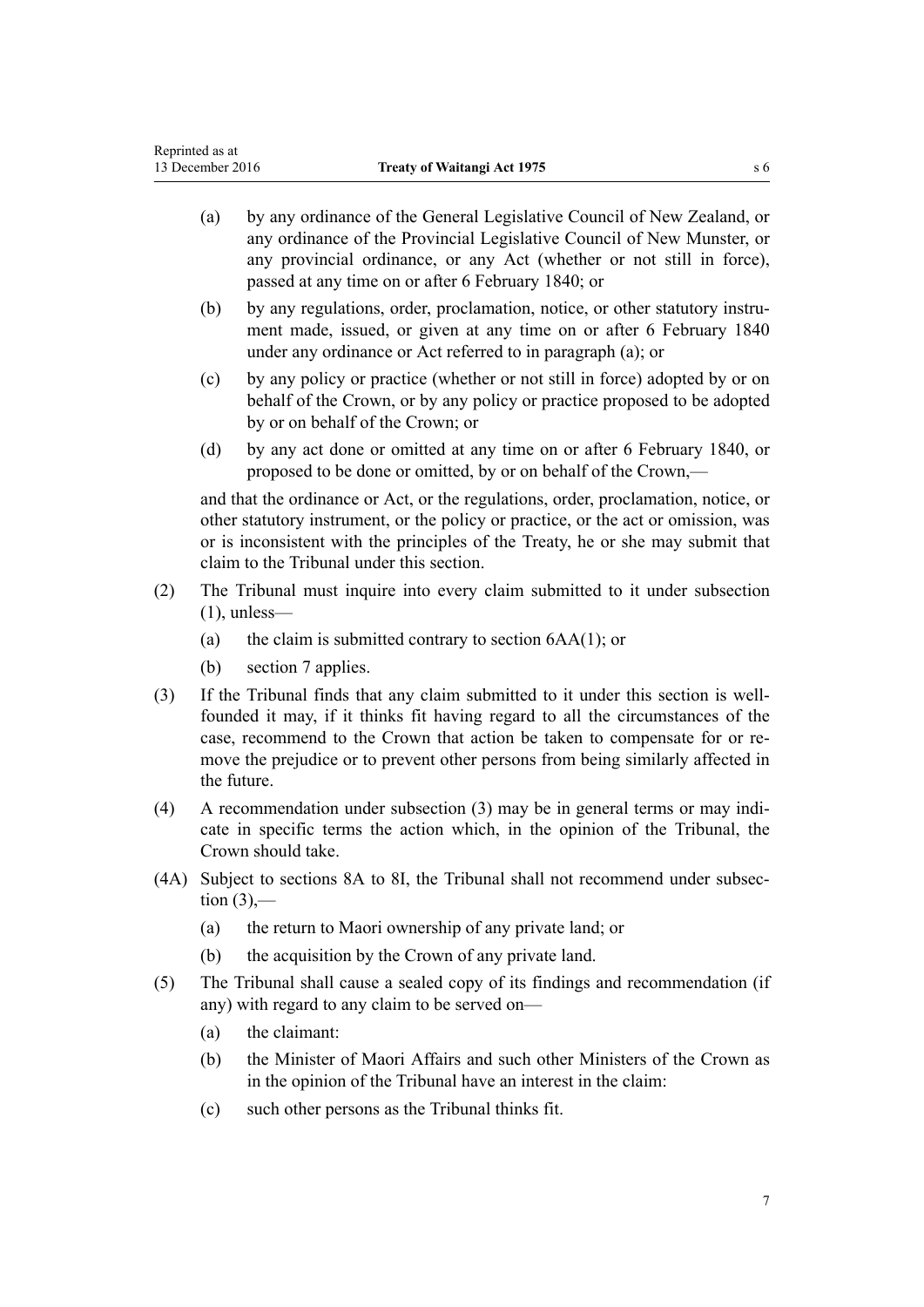- (6) Nothing in this section shall confer any jurisdiction on the Tribunal in respect of any Bill that has been introduced into the House of Representatives unless the Bill has been referred to the Tribunal pursuant to [section 8.](#page-11-0)
- (7) Notwithstanding anything in this Act or any other Act or rule of law, on and from the commencement of this subsection the Tribunal shall not have jurisdiction to inquire or further inquire into, or to make any finding or recommendation in respect of,—
	- (a) commercial fishing or commercial fisheries (within the meaning of the [Fisheries Act 1983](http://prd-lgnz-nlb.prd.pco.net.nz/pdflink.aspx?id=DLM66581)); or
	- (b) the Deed of Settlement between the Crown and Maori dated 23 September 1992; or
	- (c) any enactment, to the extent that it relates to such commercial fishing or commercial fisheries.
- (8) Despite anything in this Act or in any other Act or rule of law,—
	- (a) the jurisdiction of the Tribunal is subject to the enactments listed in [Schedule 3;](#page-40-0) and
	- (b) without limiting paragraph (a), the Tribunal does not have jurisdiction, in relation to licensed land (within the meaning of the [Crown Forest Assets](http://prd-lgnz-nlb.prd.pco.net.nz/pdflink.aspx?id=DLM191768) [Act 1989](http://prd-lgnz-nlb.prd.pco.net.nz/pdflink.aspx?id=DLM191768)) in the takiwā of Ngāi Tahu Whānui, to make a recommendation for compensation or for the return of the land to Māori ownership.
- (9) *[Repealed]*
- (10) *[Repealed]*
- (11) *[Repealed]*
- (12) *[Repealed]*
- (13) *[Repealed]*
- (14) *[Repealed]*
- (15) *[Repealed]*
- (16) *[Repealed]*
- (17) *[Repealed]*
- (18) *[Repealed]*
- (19) *[Repealed]*
- (20) *[Repealed]*
- (21) *[Repealed]*
- (22) *[Repealed]*
- (23) *[Repealed]*
- (24) *[Repealed]*
- (25) *[Repealed]*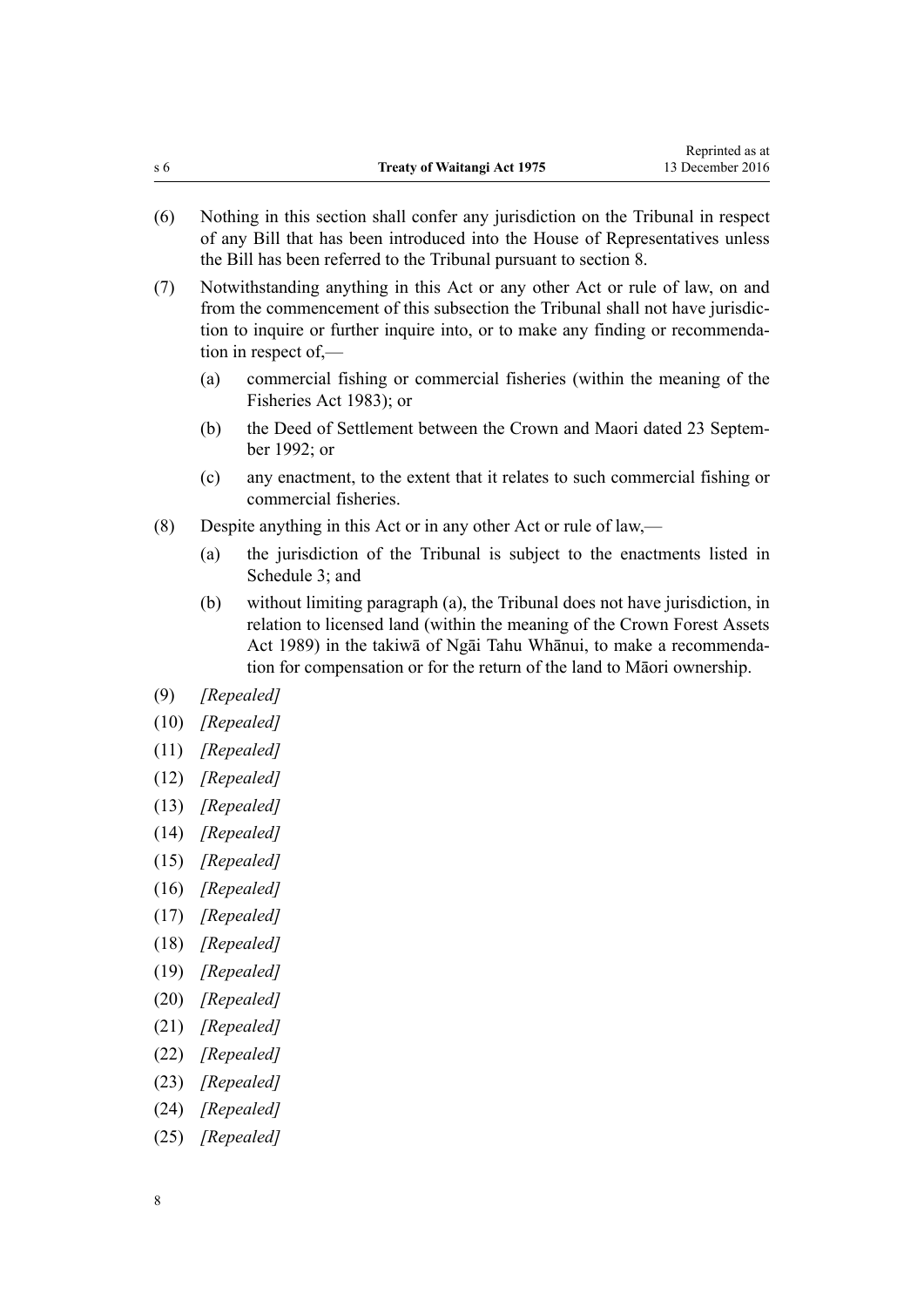- (26) *[Repealed]*
- (27) *[Repealed]*
- (28) *[Repealed]*
- (29) *[Repealed]*
- (30) *[Repealed]*
- (31) *[Repealed]*
- (32) *[Repealed]*

Compare: 1998 No 97 s 462; 1999 No 118 s 10

Section 6(1): replaced, on 6 January 1986, by section 3(1) of the Treaty of Waitangi Amendment Act 1985 (1985 No 148).

Section 6(2): replaced, on 13 December 2006, by [section 5](http://prd-lgnz-nlb.prd.pco.net.nz/pdflink.aspx?id=DLM398910) of the Treaty of Waitangi Amendment Act 2006 (2006 No 77).

Section 6(4A): inserted, on 20 August 1993, by section 3 of the Treaty of Waitangi Amendment Act 1993 (1993 No 92).

Section 6(6): replaced, on 6 January 1986, by section 3(2) of the Treaty of Waitangi Amendment Act 1985 (1985 No 148).

Section 6(7): inserted, on 23 December 1992, by [section 40](http://prd-lgnz-nlb.prd.pco.net.nz/pdflink.aspx?id=DLM281822) of the Treaty of Waitangi (Fisheries Claims) Settlement Act 1992 (1992 No 121).

Section 6(8): replaced, on 23 May 2008, by [section 5](http://prd-lgnz-nlb.prd.pco.net.nz/pdflink.aspx?id=DLM1297532) of the Treaty of Waitangi Amendment Act 2008 (2008 No 34).

Section 6(9): repealed, on 23 May 2008, by [section 5](http://prd-lgnz-nlb.prd.pco.net.nz/pdflink.aspx?id=DLM1297532) of the Treaty of Waitangi Amendment Act 2008 (2008 No 34).

Section 6(10): repealed, on 23 May 2008, by [section 5](http://prd-lgnz-nlb.prd.pco.net.nz/pdflink.aspx?id=DLM1297532) of the Treaty of Waitangi Amendment Act 2008 (2008 No 34).

Section 6(11): repealed, on 23 May 2008, by [section 5](http://prd-lgnz-nlb.prd.pco.net.nz/pdflink.aspx?id=DLM1297532) of the Treaty of Waitangi Amendment Act 2008 (2008 No 34).

Section 6(12): repealed, on 23 May 2008, by [section 5](http://prd-lgnz-nlb.prd.pco.net.nz/pdflink.aspx?id=DLM1297532) of the Treaty of Waitangi Amendment Act 2008 (2008 No 34).

Section 6(13): repealed, on 23 May 2008, by [section 5](http://prd-lgnz-nlb.prd.pco.net.nz/pdflink.aspx?id=DLM1297532) of the Treaty of Waitangi Amendment Act 2008 (2008 No 34).

Section 6(14): repealed, on 23 May 2008, by [section 5](http://prd-lgnz-nlb.prd.pco.net.nz/pdflink.aspx?id=DLM1297532) of the Treaty of Waitangi Amendment Act 2008 (2008 No 34).

Section 6(15): repealed, on 23 May 2008, by [section 5](http://prd-lgnz-nlb.prd.pco.net.nz/pdflink.aspx?id=DLM1297532) of the Treaty of Waitangi Amendment Act 2008 (2008 No 34).

Section 6(16): repealed, on 23 May 2008, by [section 5](http://prd-lgnz-nlb.prd.pco.net.nz/pdflink.aspx?id=DLM1297532) of the Treaty of Waitangi Amendment Act 2008 (2008 No 34).

Section 6(17): repealed, on 23 May 2008, by [section 5](http://prd-lgnz-nlb.prd.pco.net.nz/pdflink.aspx?id=DLM1297532) of the Treaty of Waitangi Amendment Act 2008 (2008 No 34).

Section 6(18): repealed, on 23 May 2008, by [section 5](http://prd-lgnz-nlb.prd.pco.net.nz/pdflink.aspx?id=DLM1297532) of the Treaty of Waitangi Amendment Act 2008 (2008 No 34).

Section 6(19): repealed, on 23 May 2008, by [section 5](http://prd-lgnz-nlb.prd.pco.net.nz/pdflink.aspx?id=DLM1297532) of the Treaty of Waitangi Amendment Act 2008 (2008 No 34).

Section 6(20): repealed, on 23 May 2008, by [section 5](http://prd-lgnz-nlb.prd.pco.net.nz/pdflink.aspx?id=DLM1297532) of the Treaty of Waitangi Amendment Act 2008 (2008 No 34).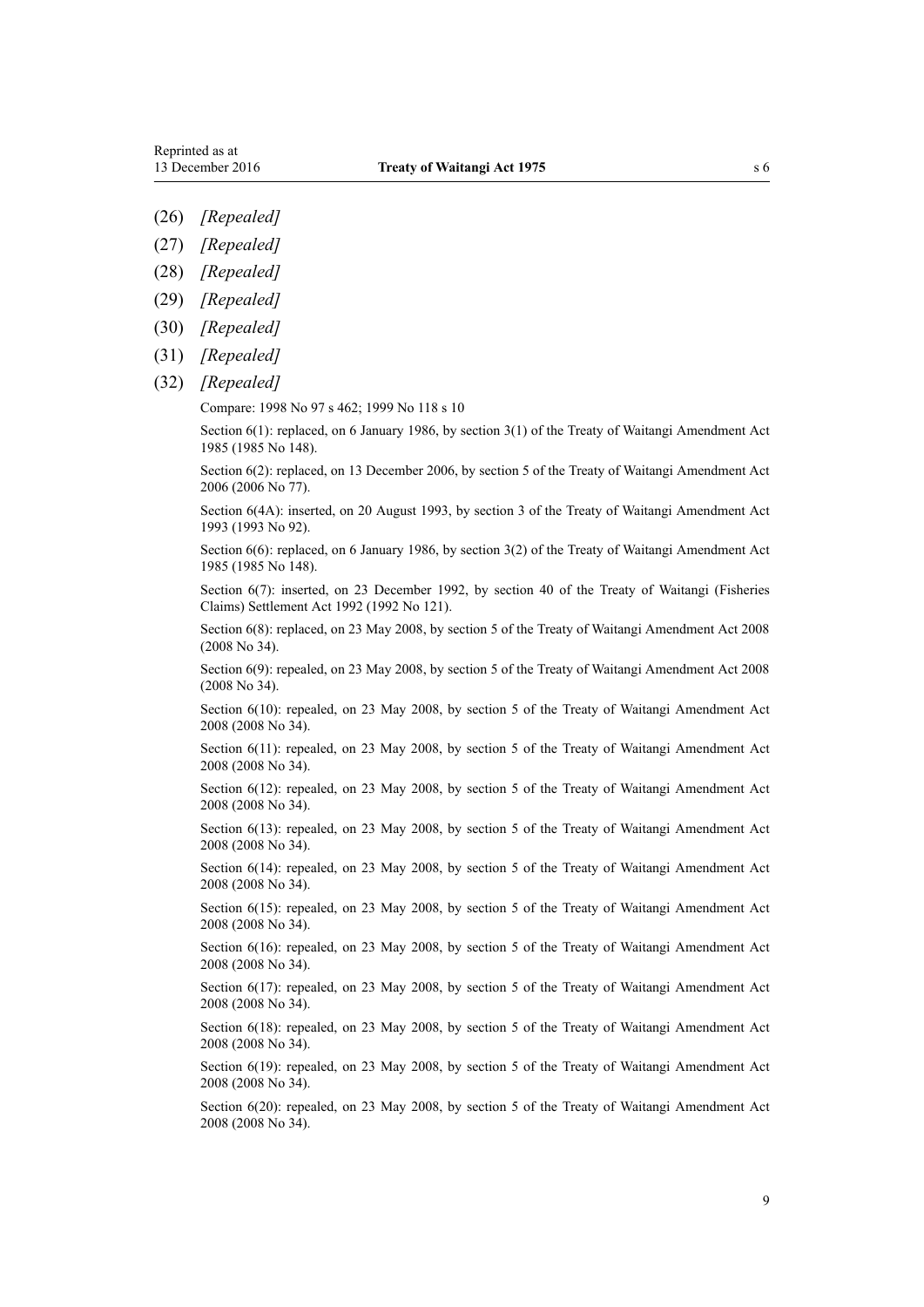<span id="page-9-0"></span>Section 6(21): repealed, on 23 May 2008, by [section 5](http://prd-lgnz-nlb.prd.pco.net.nz/pdflink.aspx?id=DLM1297532) of the Treaty of Waitangi Amendment Act 2008 (2008 No 34).

Section 6(22): repealed, on 23 May 2008, by [section 5](http://prd-lgnz-nlb.prd.pco.net.nz/pdflink.aspx?id=DLM1297532) of the Treaty of Waitangi Amendment Act 2008 (2008 No 34).

Section 6(23): repealed, on 23 May 2008, by [section 5](http://prd-lgnz-nlb.prd.pco.net.nz/pdflink.aspx?id=DLM1297532) of the Treaty of Waitangi Amendment Act 2008 (2008 No 34).

Section 6(24): repealed, on 23 May 2008, by [section 5](http://prd-lgnz-nlb.prd.pco.net.nz/pdflink.aspx?id=DLM1297532) of the Treaty of Waitangi Amendment Act 2008 (2008 No 34).

Section 6(25): repealed, on 23 May 2008, by [section 5](http://prd-lgnz-nlb.prd.pco.net.nz/pdflink.aspx?id=DLM1297532) of the Treaty of Waitangi Amendment Act 2008 (2008 No 34).

Section 6(26): repealed, on 23 May 2008, by [section 5](http://prd-lgnz-nlb.prd.pco.net.nz/pdflink.aspx?id=DLM1297532) of the Treaty of Waitangi Amendment Act 2008 (2008 No 34).

Section 6(27): repealed, on 23 May 2008, by [section 5](http://prd-lgnz-nlb.prd.pco.net.nz/pdflink.aspx?id=DLM1297532) of the Treaty of Waitangi Amendment Act 2008 (2008 No 34).

Section 6(28): repealed, on 23 May 2008, by [section 5](http://prd-lgnz-nlb.prd.pco.net.nz/pdflink.aspx?id=DLM1297532) of the Treaty of Waitangi Amendment Act 2008 (2008 No 34).

Section 6(29): repealed, on 23 May 2008, by [section 5](http://prd-lgnz-nlb.prd.pco.net.nz/pdflink.aspx?id=DLM1297532) of the Treaty of Waitangi Amendment Act 2008 (2008 No 34).

Section 6(30): repealed, on 23 May 2008, by [section 5](http://prd-lgnz-nlb.prd.pco.net.nz/pdflink.aspx?id=DLM1297532) of the Treaty of Waitangi Amendment Act 2008 (2008 No 34).

Section 6(31): repealed, on 23 May 2008, by [section 5](http://prd-lgnz-nlb.prd.pco.net.nz/pdflink.aspx?id=DLM1297532) of the Treaty of Waitangi Amendment Act 2008 (2008 No 34).

Section 6(32): repealed, on 23 May 2008, by [section 5](http://prd-lgnz-nlb.prd.pco.net.nz/pdflink.aspx?id=DLM1297532) of the Treaty of Waitangi Amendment Act 2008 (2008 No 34).

Section 6 compare note: inserted, on 1 March 2001, by [section 13](http://prd-lgnz-nlb.prd.pco.net.nz/pdflink.aspx?id=DLM79841) of the Pouakani Claims Settlement Act 2000 (2000 No 90).

# **6AA Limitation of Tribunal's jurisdiction in relation to historical Treaty claims**

- (1) Despite [section 6\(1\),](#page-5-0) after 1 September 2008 no Maori may—
	- (a) submit a claim to the Tribunal that is, or includes, a historical Treaty claim; or
	- (b) amend a claim already submitted to the Tribunal that is not, or does not include, a historical Treaty claim by including a historical Treaty claim.
- (2) However, subsection (1) does not prevent a historical Treaty claim submitted to the Tribunal on or before 1 September 2008 from being amended in any way after 1 September 2008.
- (3) The Tribunal does not have jurisdiction (including, but not limited to, the jurisdiction to inquire or further inquire into, or to make any finding or recommendation) in respect of a historical Treaty claim that is—
	- (a) submitted contrary to subsection  $(1)(a)$ ; or
	- (b) included in a claim contrary to subsection (1)(b).
- (4) To avoid doubt, if a claim is submitted to the Tribunal contrary to subsection (1), it must be treated for all purposes (including, for example, for the purposes of sections  $8A(2)$ ,  $8C(1)$ ,  $8HB(1)$ ,  $8HD(1)$ , and  $8HI$ ) as not having been submitted.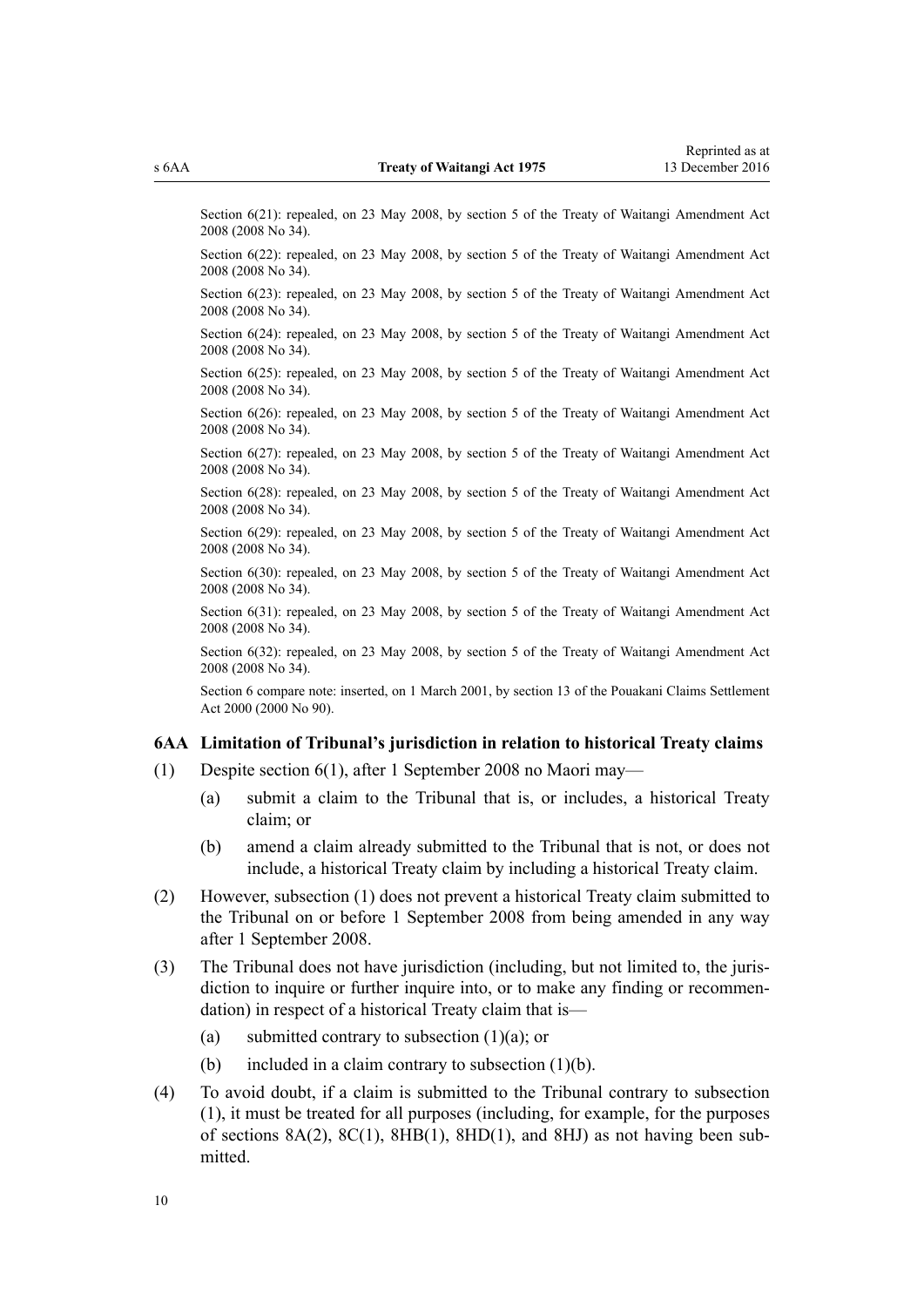<span id="page-10-0"></span>Section 6AA: inserted, on 13 December 2006, by [section 6](http://prd-lgnz-nlb.prd.pco.net.nz/pdflink.aspx?id=DLM398911) of the Treaty of Waitangi Amendment Act 2006 (2006 No 77).

# **6A Power of Tribunal to state case for Maori Appellate Court or Maori Land Court**

- (1) Where a question of fact,—
	- (a) concerning Maori custom or usage; and
	- (b) relating to the rights of ownership by Maori of any particular land or fisheries according to customary law principles of "take" and occupation or use; and
	- (c) calling for the determination, to the extent practicable, of Maori tribal boundaries, whether of land or fisheries,—

arises in proceedings before the Tribunal, the Tribunal may refer that question to the Maori Appellate Court for decision.

- (2) Where a question relating to the Maori or group of Maori to whom any land or any part of any land or any interest in land is to be returned pursuant to a recommendation under [section 8A\(2\)\(a\)](#page-12-0) arises in proceedings before the Tribunal, the Tribunal may refer that question to the Maori Land Court for decision.
- (3) Any question referred to the Maori Appellate Court under subsection (1) or to the Maori Land Court under subsection (2) shall be in the form of a special case to be drawn up by the parties (if any) to the proceedings and, if the parties do not agree, or if there are no parties, to be settled by the Tribunal.
- (4) The Maori Appellate Court shall have jurisdiction—
	- (a) to decide any question referred to it under subsection (1); and
	- (b) to hear and determine any appeal against any decision of the Maori Land Court on any question referred to that court under subsection (2).
- (5) The Maori Land Court shall have jurisdiction to decide any question referred to it under subsection (2).
- (6) The decision of the Maori Appellate Court on any question referred to it under subsection  $(1)$  and on any appeal determined by it pursuant to subsection  $(4)(b)$ shall be binding on the Tribunal.
- (7) Subject to subsection (8), the decision of the Maori Land Court on any question referred to it under subsection (2) shall be binding on the Tribunal.
- (8) An appeal may be brought under [section 58](http://prd-lgnz-nlb.prd.pco.net.nz/pdflink.aspx?id=DLM290939) of Te Ture Whenua Maori Act 1993 against any decision of the Maori Land Court on a question referred to it under subsection (2); and section 58 of Te Ture Whenua Maori Act 1993 shall apply in relation to any such appeal as if that decision were a final order of the Maori Land Court.
- (9) The Maori Appellate Court shall inform the Waitangi Tribunal of the decision of the Maori Appellate Court on—
	- (a) any question referred to it under subsection (1); and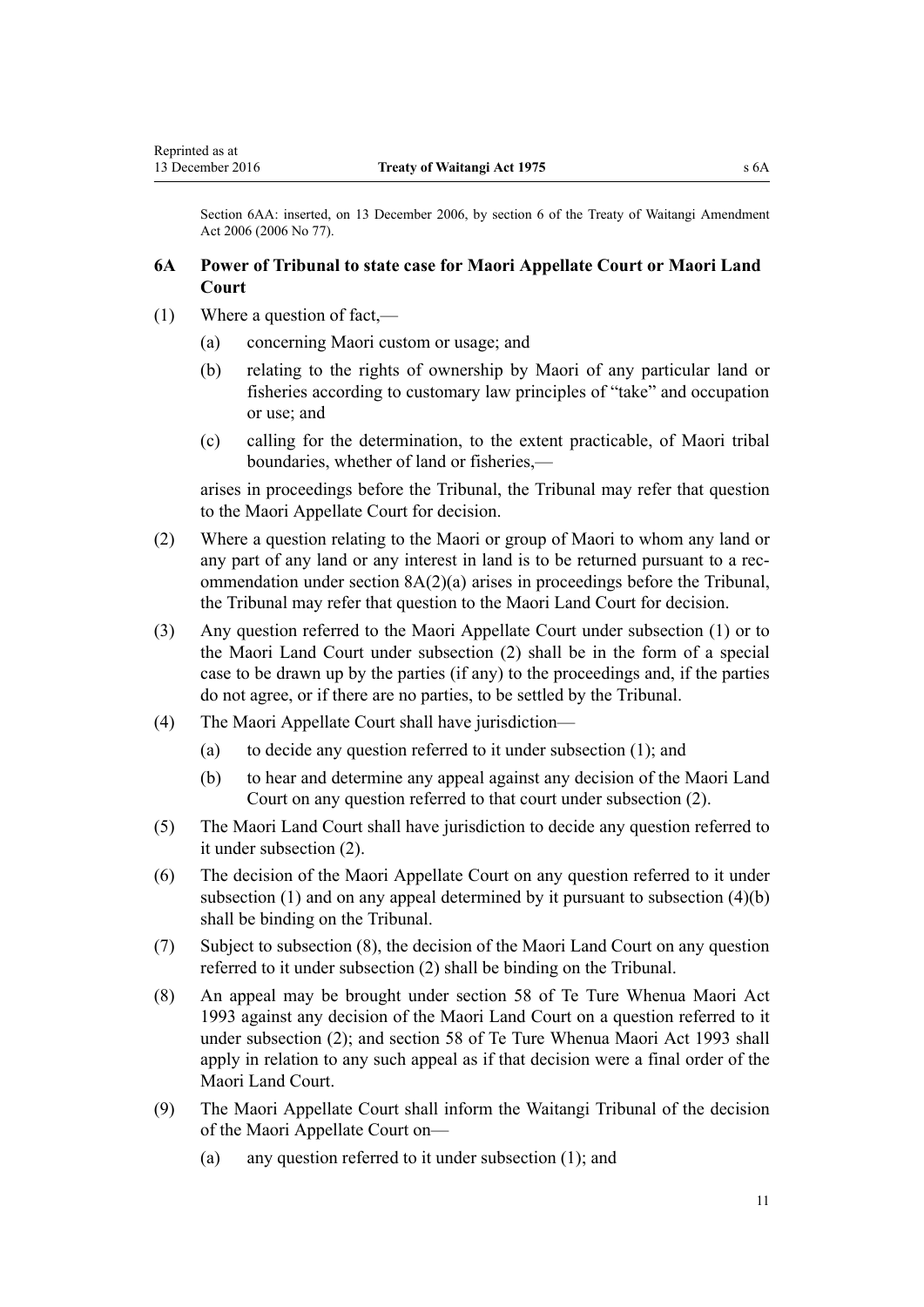- <span id="page-11-0"></span>(b) any appeal brought against any decision made by the Maori Land Court on any question referred to it under subsection (2).
- (10) The Maori Land Court shall inform the Waitangi Tribunal of—
	- (a) the decision of the Maori Land Court on any question referred to it under subsection  $(2)$ ; and
	- (b) the bringing of any appeal under subsection (8).

Section 6A: inserted, on 1 January 1989, by section 4 of the Treaty of Waitangi Amendment Act 1988 (1988 No 233).

Section 6A(8): amended, on 1 July 1993, pursuant to [section 362\(2\)](http://prd-lgnz-nlb.prd.pco.net.nz/pdflink.aspx?id=DLM293026) of Te Ture Whenua Maori Act 1993 (1993 No 4).

# **7 Tribunal may refuse to inquire into claim**

- (1) The Tribunal may in its discretion decide not to inquire into, or, as the case may require, not to inquire further into, any claim made under [section 6](#page-5-0) if in the opinion of the Tribunal—
	- (a) the subject matter of the claim is trivial; or
	- (b) the claim is frivolous or vexatious or is not made in good faith; or
	- (c) there is in all the circumstances an adequate remedy or right of appeal, other than the right to petition the House of Representatives or to make a complaint to the Ombudsman, which it would be reasonable for the person alleged to be aggrieved to exercise.
- (1A) The Tribunal may, from time to time, for sufficient reason, defer, for such period or periods as it thinks fit, its inquiry into any claim made under [section](#page-5-0) [6.](#page-5-0)
- (2) In any case where the Tribunal decides not to inquire into or further inquire into a claim or to defer its inquiry into any claim, it shall cause the claimant to be informed of that decision, and shall state its reasons therefor.

Section 7(1)(c): amended, on 1 January 1987, by [section 27](http://prd-lgnz-nlb.prd.pco.net.nz/pdflink.aspx?id=DLM94261) of the Constitution Act 1986 (1986) No 114).

Section 7(1A): inserted, on 1 January 1989, by section 5(1) of the Treaty of Waitangi Amendment Act 1988 (1988 No 233).

Section 7(2): amended, on 1 January 1989, by section 5(2) of the Treaty of Waitangi Amendment Act 1988 (1988 No 233).

### **8 Jurisdiction of Tribunal to consider proposed legislation**

- (1) The Tribunal shall examine any proposed legislation referred to it under subsection (2) and shall report whether, in its opinion, the provisions of the proposed legislation or any of them are contrary to the principles of the Treaty.
- (2) Proposed legislation may be referred to the Tribunal—
	- (a) in the case of a Bill before the House of Representatives, by resolution of the House: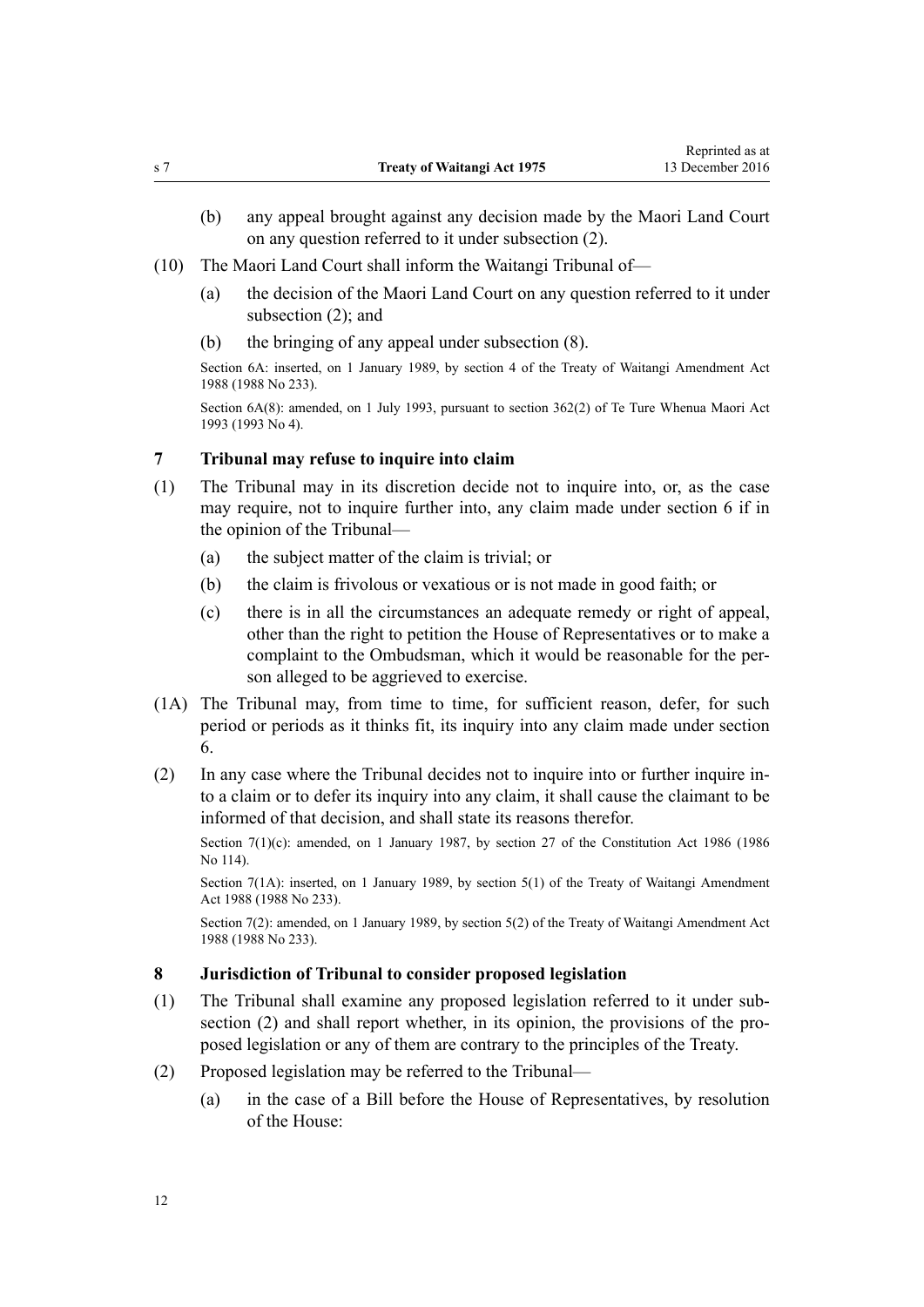- <span id="page-12-0"></span>(b) in the case of any proposed regulations or Order in Council, by any Minister of the Crown.
- (3) The Tribunal's report shall be given—
	- (a) in the case of a Bill, to the Speaker of the House:
	- (b) in every other case, to the person or body who referred the proposed regulations or Order in Council to the Tribunal.
- (4) A copy of every report made by the Tribunal under this section shall be given by the Tribunal to the Minister of Maori Affairs and shall be laid before the House of Representatives as soon as practicable.

Section 8(4): amended, on 1 January 1987, by [section 27](http://prd-lgnz-nlb.prd.pco.net.nz/pdflink.aspx?id=DLM94261) of the Constitution Act 1986 (1986 No 114).

# **8A Recommendations in respect of land transferred to or vested in State enterprise**

- (1) This section applies in relation to—
	- (a) any land or interest in land transferred to a State enterprise under [section](http://prd-lgnz-nlb.prd.pco.net.nz/pdflink.aspx?id=DLM98067) [23](http://prd-lgnz-nlb.prd.pco.net.nz/pdflink.aspx?id=DLM98067) of the State-Owned Enterprises Act 1986 or vested in a State enterprise by a notice in the *Gazette* under [section 24](http://prd-lgnz-nlb.prd.pco.net.nz/pdflink.aspx?id=DLM98075) of that Act or by an Order in Council made under [section 28](http://prd-lgnz-nlb.prd.pco.net.nz/pdflink.aspx?id=DLM98409) of that Act, whether or not the land or interest in land is still vested in a State enterprise:
	- (b) any land or interest in land transferred to an institution within the meaning of [section 159](http://prd-lgnz-nlb.prd.pco.net.nz/pdflink.aspx?id=DLM182904) of the Education Act 1989 under [section 207](http://prd-lgnz-nlb.prd.pco.net.nz/pdflink.aspx?id=DLM184649) of that Act or vested in such an institution by an Order in Council made under [section 215](http://prd-lgnz-nlb.prd.pco.net.nz/pdflink.aspx?id=DLM184667) of that Act, whether or not the land or interest in land is still vested in that institution.
- (2) Subject to [section 8B,](#page-14-0) where a claim submitted to the Tribunal under [section 6](#page-5-0) relates in whole or in part to land or an interest in land to which this section applies, the Tribunal may—
	- (a) if it finds—
		- (i) that the claim is well-founded; and
		- (ii) that the action to be taken under section  $6(3)$  to compensate for or remove the prejudice caused by the ordinance or Act, or the regulations, order, proclamation, notice, or other statutory instrument, or the policy or practice, or the act or omission that was inconsistent with the principles of the Treaty, should include the return to Maori ownership of the whole or part of that land or of that interest in land,—

include in its recommendation under [section 6\(3\)](#page-5-0), a recommendation that that land or that part of that land or that interest in land be returned to Maori ownership (which recommendation shall be on such terms and conditions as the Tribunal considers appropriate and shall identify the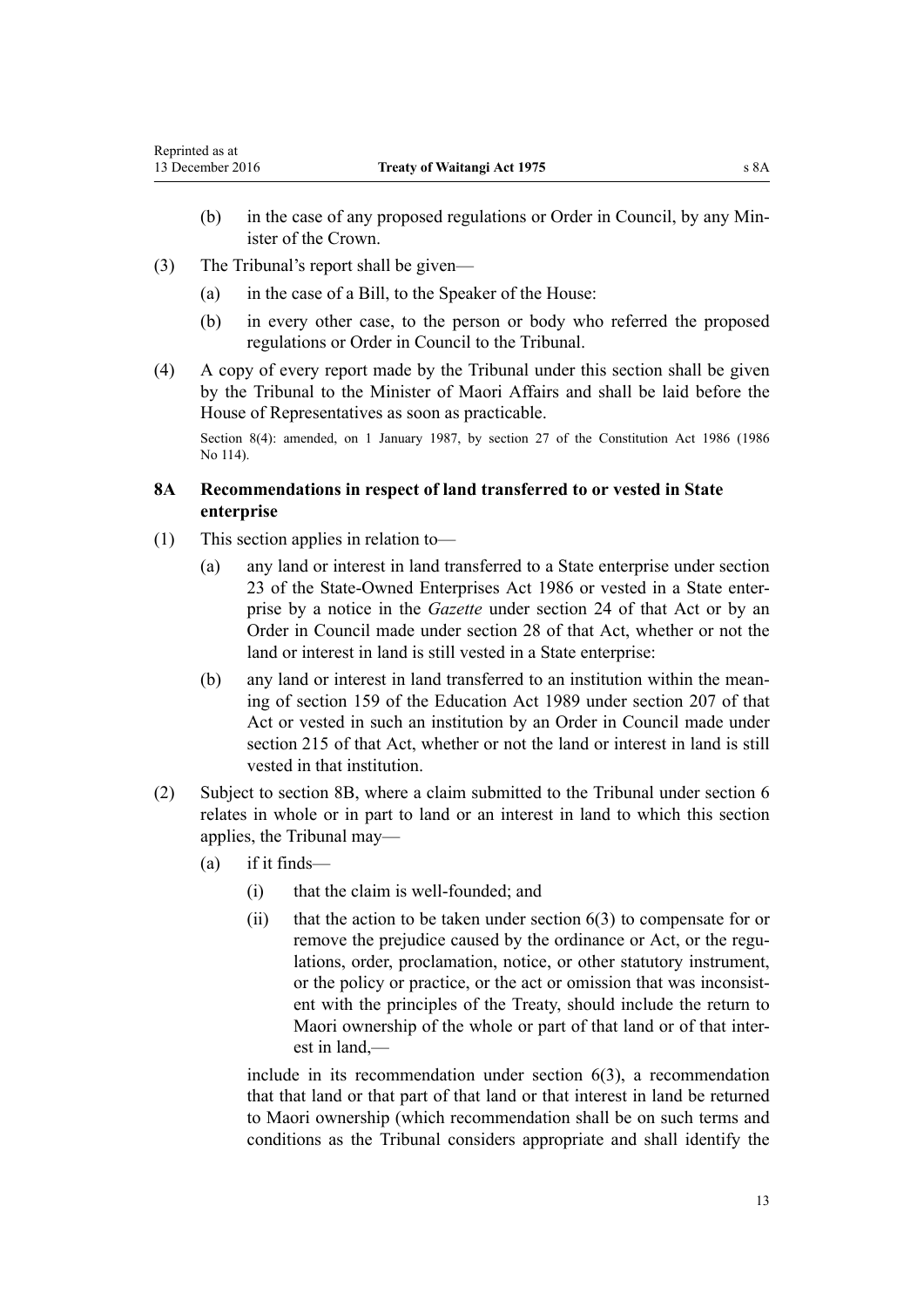Maori or group of Maori to whom that land or that part of that land or that interest in land is to be returned); or

- (b) if it finds—
	- (i) that the claim is well-founded; but
	- (ii) that a recommendation for return to Maori ownership is not required, in respect of that land or any part of that land or that interest in land, by paragraph (a)(ii),—

recommend to the Minister within the meaning of [section 4](http://prd-lgnz-nlb.prd.pco.net.nz/pdflink.aspx?id=DLM142402) of the Cadastral Survey Act 2002 that that land or that part of that land or that interest in land be no longer subject to resumption under [section 27B](http://prd-lgnz-nlb.prd.pco.net.nz/pdflink.aspx?id=DLM98400) of the State-Owned Enterprises Act 1986 or [section 212](http://prd-lgnz-nlb.prd.pco.net.nz/pdflink.aspx?id=DLM184660) of the Education Act 1989; or

- (c) if it finds that the claim is not well-founded, recommend to the Minister within the meaning of [section 4](http://prd-lgnz-nlb.prd.pco.net.nz/pdflink.aspx?id=DLM142402) of the Cadastral Survey Act 2002 that that land or that part of that land or that interest in land be no longer subject to resumption under [section 27B](http://prd-lgnz-nlb.prd.pco.net.nz/pdflink.aspx?id=DLM98400) of the State-Owned Enterprises Act 1986 or [section 212](http://prd-lgnz-nlb.prd.pco.net.nz/pdflink.aspx?id=DLM184660) of the Education Act 1989.
- (3) In deciding whether to recommend the return to Maori ownership of any land or interest in land to which this section applies, the Tribunal shall not have regard to any changes that, since immediately before the date of the transfer of the land or interest in land from the Crown to a State enterprise, or an institution within the meaning of [section 159](http://prd-lgnz-nlb.prd.pco.net.nz/pdflink.aspx?id=DLM182904) of the Education Act 1989, have taken place in—
	- (a) the condition of the land or of the land in which the interest exists and any improvements to it; or
	- (b) its ownership or possession or any other interests in it.
- (4) Nothing in subsection (2) prevents the Tribunal making in respect of any claim that relates in whole or in part to any land or interest in land to which this section applies any other recommendation under subsection (3) or subsection (4) of [section 6.](#page-5-0)
- (5) Notwithstanding [section 24\(4\)](http://prd-lgnz-nlb.prd.pco.net.nz/pdflink.aspx?id=DLM98075) of the State-Owned Enterprises Act 1986, on the making of a recommendation for the return of any land or interest in land to Maori ownership under subsection (2), [sections 40](http://prd-lgnz-nlb.prd.pco.net.nz/pdflink.aspx?id=DLM46055) and [41](http://prd-lgnz-nlb.prd.pco.net.nz/pdflink.aspx?id=DLM46068) of the Public Works Act 1981 shall cease to apply in relation to that land or that interest in land.
- (6) Where any interest in land exists in respect of any land to which this section applies being—
	- (a) an interest in land which was in existence immediately before the land was transferred to the State enterprise under [section 23](http://prd-lgnz-nlb.prd.pco.net.nz/pdflink.aspx?id=DLM98067) of the State-Owned Enterprises Act 1986 or vested in the State enterprise by a notice in the *Gazette* under [section 24](http://prd-lgnz-nlb.prd.pco.net.nz/pdflink.aspx?id=DLM98075) of that Act or by an Order in Council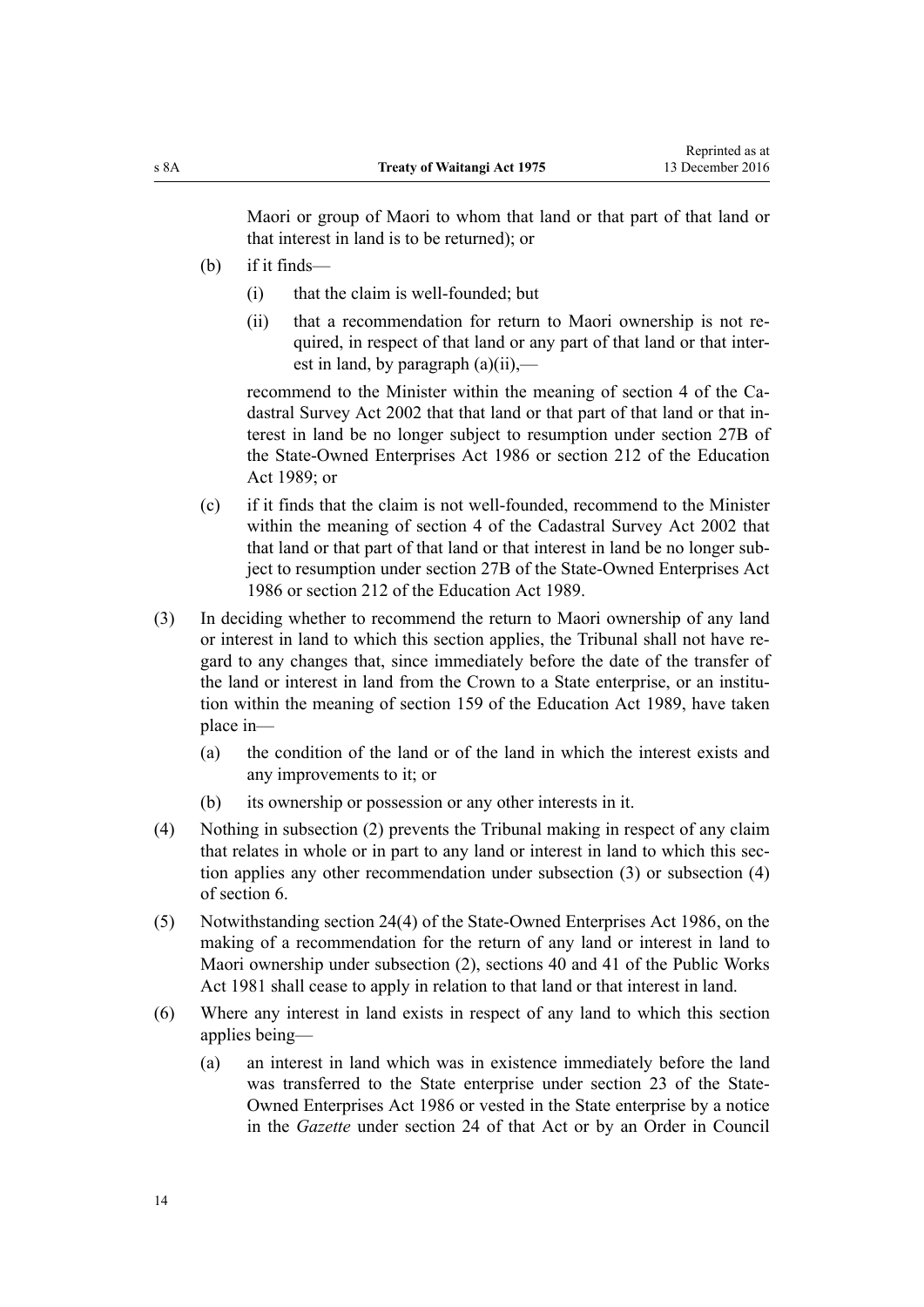<span id="page-14-0"></span>made under [section 28](http://prd-lgnz-nlb.prd.pco.net.nz/pdflink.aspx?id=DLM98409) of that Act but which was not so transferred to or vested in the State enterprise; or

(b) an interest in land which was in existence immediately before the land was transferred to an institution within the meaning of [section 159](http://prd-lgnz-nlb.prd.pco.net.nz/pdflink.aspx?id=DLM182904) of the Education Act 1989 under [section 207](http://prd-lgnz-nlb.prd.pco.net.nz/pdflink.aspx?id=DLM184649) of that Act or vested in such an institution by an Order in Council made under [section 215](http://prd-lgnz-nlb.prd.pco.net.nz/pdflink.aspx?id=DLM184667) of that Act but which was not so transferred to or vested in the institution,—

as the case may be, no recommendation under this section shall relate to that interest in land.

Section 8A: inserted (with effect on 9 December 1987), on 30 June 1988, by [section 4](http://prd-lgnz-nlb.prd.pco.net.nz/pdflink.aspx?id=DLM132571) of the Treaty of Waitangi (State Enterprises) Act 1988 (1988 No 105).

Section 8A(1): replaced, on 10 April 1992, by [section 12\(1\)](http://prd-lgnz-nlb.prd.pco.net.nz/pdflink.aspx?id=DLM261076) of the State-Owned Enterprises Amendment Act 1992 (1992 No 27).

Section 8A(2)(b): amended, on 1 June 2002, pursuant to [section 68\(2\)](http://prd-lgnz-nlb.prd.pco.net.nz/pdflink.aspx?id=DLM142638) of the Cadastral Survey Act 2002 (2002 No 12).

Section 8A(2)(b): amended, on 1 July 1996, by section 5 of the Survey Amendment Act 1996 (1996 No 55).

Section 8A(2)(b): amended, on 23 July 1990, by [section 50\(1\)](http://prd-lgnz-nlb.prd.pco.net.nz/pdflink.aspx?id=DLM212679) of the Education Amendment Act 1990 (1990 No 60).

Section 8A(2)(c): amended, on 1 June 2002, pursuant to [section 68\(2\)](http://prd-lgnz-nlb.prd.pco.net.nz/pdflink.aspx?id=DLM142638) of the Cadastral Survey Act 2002 (2002 No 12).

Section 8A(2)(c): amended, on 1 July 1996, by section 5 of the Survey Amendment Act 1996 (1996) No 55).

Section 8A(2)(c): amended, on 23 July 1990, pursuant to [section 50\(1\)](http://prd-lgnz-nlb.prd.pco.net.nz/pdflink.aspx?id=DLM212679) of the Education Amendment Act 1990 (1990 No 60).

Section 8A(3): amended, on 23 July 1990, by [section 50\(1\)](http://prd-lgnz-nlb.prd.pco.net.nz/pdflink.aspx?id=DLM212679) of the Education Amendment Act 1990 (1990 No 60).

Section 8A(6): replaced, on 10 April 1992, by [section 12\(2\)](http://prd-lgnz-nlb.prd.pco.net.nz/pdflink.aspx?id=DLM261076) of the State-Owned Enterprises Amendment Act 1992 (1992 No 27).

# **8B Interim recommendations in respect of land transferred to or vested in State enterprise**

- (1) Where the recommendations made by the Tribunal include a recommendation made under section  $8A(2)(a)$  or section  $8A(2)(b)$ , all of those recommendations shall be in the first instance interim recommendations.
- (2) The Tribunal shall cause copies of its interim findings and interim recommendations to be served on the parties to the inquiry.
- (3) Subject to subsection (5), the Tribunal shall not, without the written consent of the parties, confirm any interim recommendations that include a recommendation made under section  $8A(2)(a)$  or section  $8A(2)(b)$ , until at least 90 days after the date of the making of the interim recommendations.
- (4) Where any party to the inquiry is served with a copy of any interim recommendations that include a recommendation made under [section 8A\(2\)\(a\)](#page-12-0) or section  $8A(2)(b)$ , that party—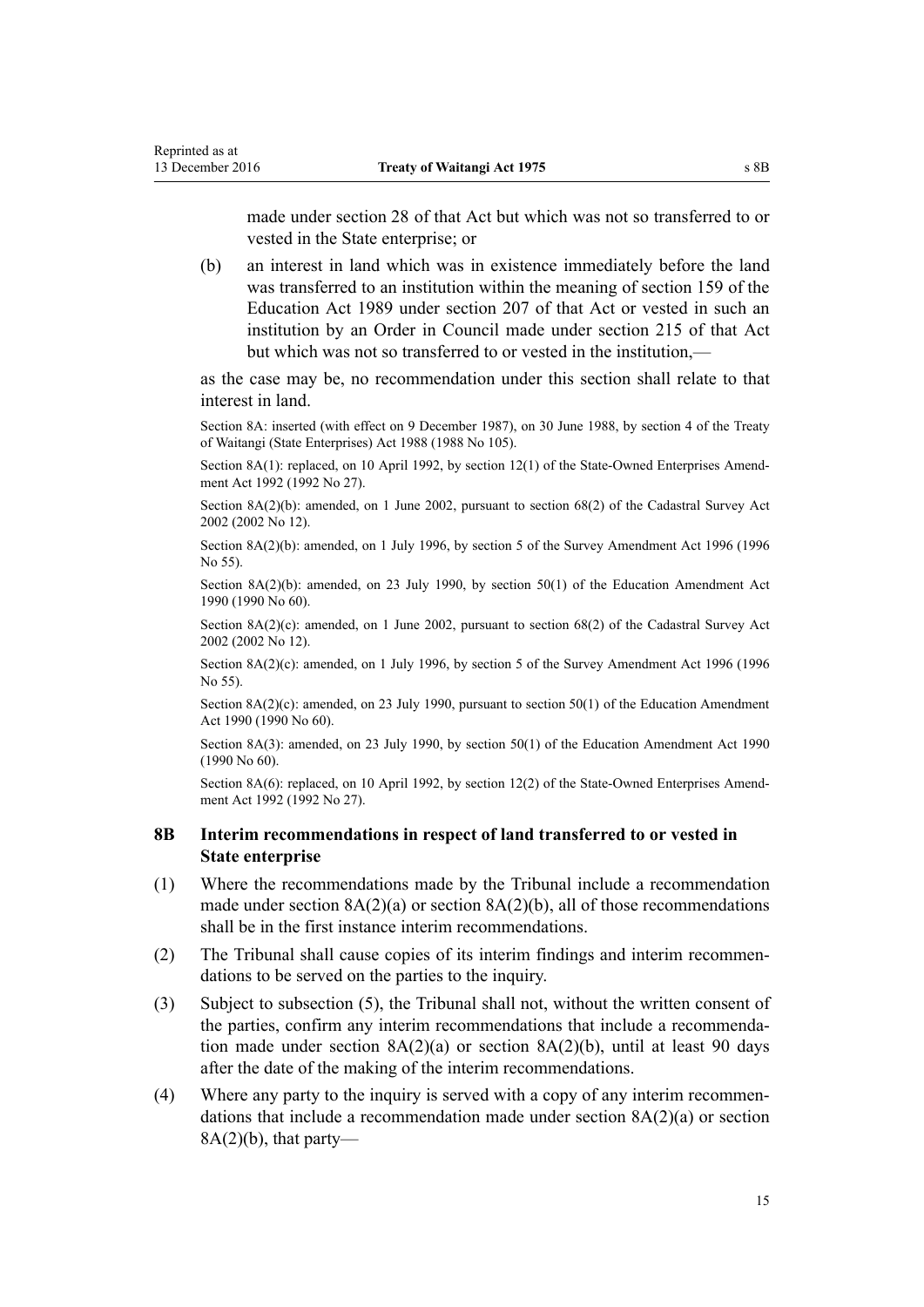- <span id="page-15-0"></span>(a) may, within 90 days after the date of the making of the interim recommendations, offer to enter into negotiations with the other party for the settlement of the claim; and
- (b) shall, within 90 days after the date of the making of the interim recommendations, inform the Tribunal—
	- (i) whether the party accepts or has implemented the interim recommendations; and
	- (ii) if the party has made an offer under paragraph (a), the result of that offer.
- (5) If, before the confirmation of any interim recommendations that include a recommendation made under section  $8A(2)(a)$  or section  $8A(2)(b)$ , the claimant and the Minister of Maori Affairs settle the claim, the Tribunal shall, as the case may require, cancel or modify the interim recommendations and may make, if necessary, a final recommendation under section 8A(2)(a) or section 8A(2)(b).
- (6) If subsection (5) does not apply in relation to any interim recommendations that include a recommendation made under [section 8A\(2\)\(a\)](#page-12-0) or section 8A(2)(b), upon the expiration of the 90th day after the date of the making of the interim recommendations, the interim recommendations shall take effect as final recommendations.
- (7) Notwithstanding anything in subsections (1) to (6), if any interim recommendations contain a clerical mistake or an error arising from any accidental slip or omission, whether the mistake, error, slip, or omission was made by an officer of the Tribunal or not, or if any interim recommendations are so drawn up as not to express what was actually decided and intended, the interim recommendations may be corrected by the Tribunal, either of its own motion or on the application of any party.
- (8) Where the interim recommendations are corrected under subsection  $(7)$ ,—
	- (a) the Tribunal shall cause copies of the corrected interim recommendations to be served on the parties to the inquiry as soon as practicable; and
	- (b) the period that applies for the purposes of subsections (3), (4), and (6) shall expire on the 90th day after the date of the making of the corrected interim recommendations.

Section 8B: inserted (with effect on 9 December 1987), on 30 June 1988, by [section 4](http://prd-lgnz-nlb.prd.pco.net.nz/pdflink.aspx?id=DLM132571) of the Treaty of Waitangi (State Enterprises) Act 1988 (1988 No 105).

# **8C Right to be heard on question in relation to land transferred to or vested in State enterprise**

(1) Where, in the course of any inquiry into a claim submitted to the Tribunal under [section 6](#page-5-0), any question arises in relation to any land or interest in land to which [section 8A](#page-12-0) applies, the only persons entitled to appear and be heard on that question shall be—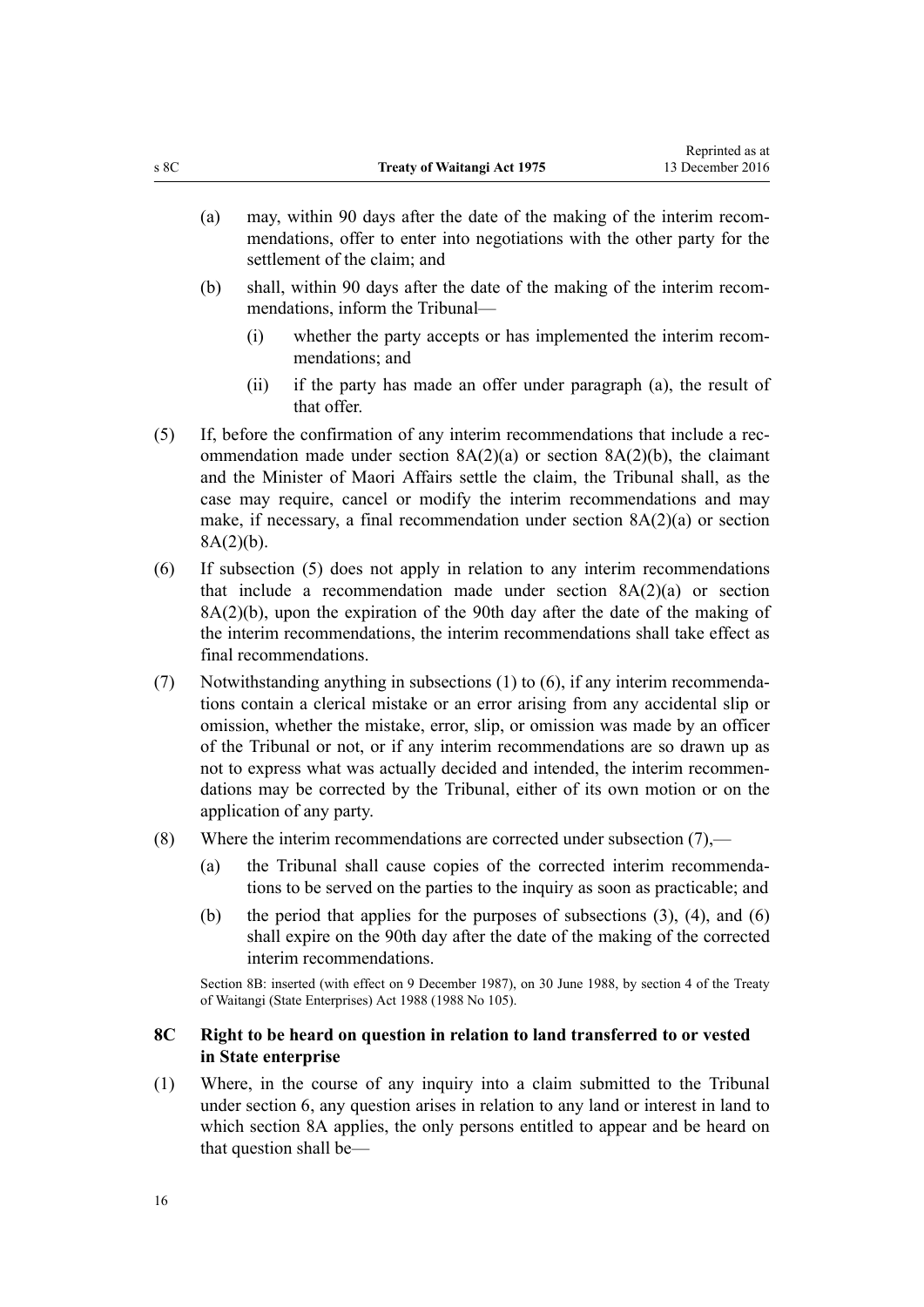- <span id="page-16-0"></span>(a) the claimant:
- (b) the Minister of Maori Affairs:
- (c) any other Minister of the Crown who notifies the Tribunal in writing that he or she wishes to appear and be heard:
- (d) any Maori who satisfies the Tribunal that he or she, or any group of Maori of which he or she is a member, has an interest in the inquiry apart from any interest in common with the public.
- (2) Notwithstanding anything in [clause 7](#page-37-0) of Schedule 2 or in [section 4A](http://prd-lgnz-nlb.prd.pco.net.nz/pdflink.aspx?id=DLM139150) of the Commissions of Inquiry Act 1908 (as applied by [clause 8](#page-37-0) of Schedule 2), no person other than a person designated in paragraph (a) or paragraph (b) or paragraph (c) or paragraph (d) of subsection (1) shall be entitled to appear and be heard on a question to which subsection (1) applies.
- (3) Nothing in subsection (2) affects the right of any person designated in paragraph (a) or paragraph (b) or paragraph (c) or paragraph (d) of subsection (1) to appear, with the leave of the Tribunal, by—
	- (a) a barrister or solicitor of the High Court; or
	- (b) any other agent or representative authorised in writing.

Section 8C: inserted (with effect on 9 December 1987), on 30 June 1988, by [section 4](http://prd-lgnz-nlb.prd.pco.net.nz/pdflink.aspx?id=DLM132571) of the Treaty of Waitangi (State Enterprises) Act 1988 (1988 No 105).

### **8D Special power of Tribunal to recommend that land be no longer liable to resumption**

- (1) The Tribunal may, in its discretion, on the application of a State enterprise or other owner of any land or interest in land to which [section 8A](#page-12-0) applies, recommend to the Minister within the meaning of [section 4](http://prd-lgnz-nlb.prd.pco.net.nz/pdflink.aspx?id=DLM142402) of the Cadastral Survey Act 2002 that the whole or part of that land or that that interest in land be no longer subject to resumption under [section 27B](http://prd-lgnz-nlb.prd.pco.net.nz/pdflink.aspx?id=DLM98400) of the State-Owned Enterprises Act 1986 or [section 212](http://prd-lgnz-nlb.prd.pco.net.nz/pdflink.aspx?id=DLM184660) of the Education Act 1989 if—
	- (a) public notice has been given, in accordance with [section 8G,](#page-19-0) of the making of an application under this section in respect of that land or interest in land; and
	- (b) either—
		- (i) no claim in relation to that land or interest in land has been submitted to the Tribunal under [section 6](#page-5-0) before the date specified in the notice; or
		- (ii) all the parties to any claim submitted to the Tribunal under [section](#page-5-0) [6](#page-5-0) in relation to that land or interest in land have informed the Tribunal in writing that they consent to the making of the recommendation.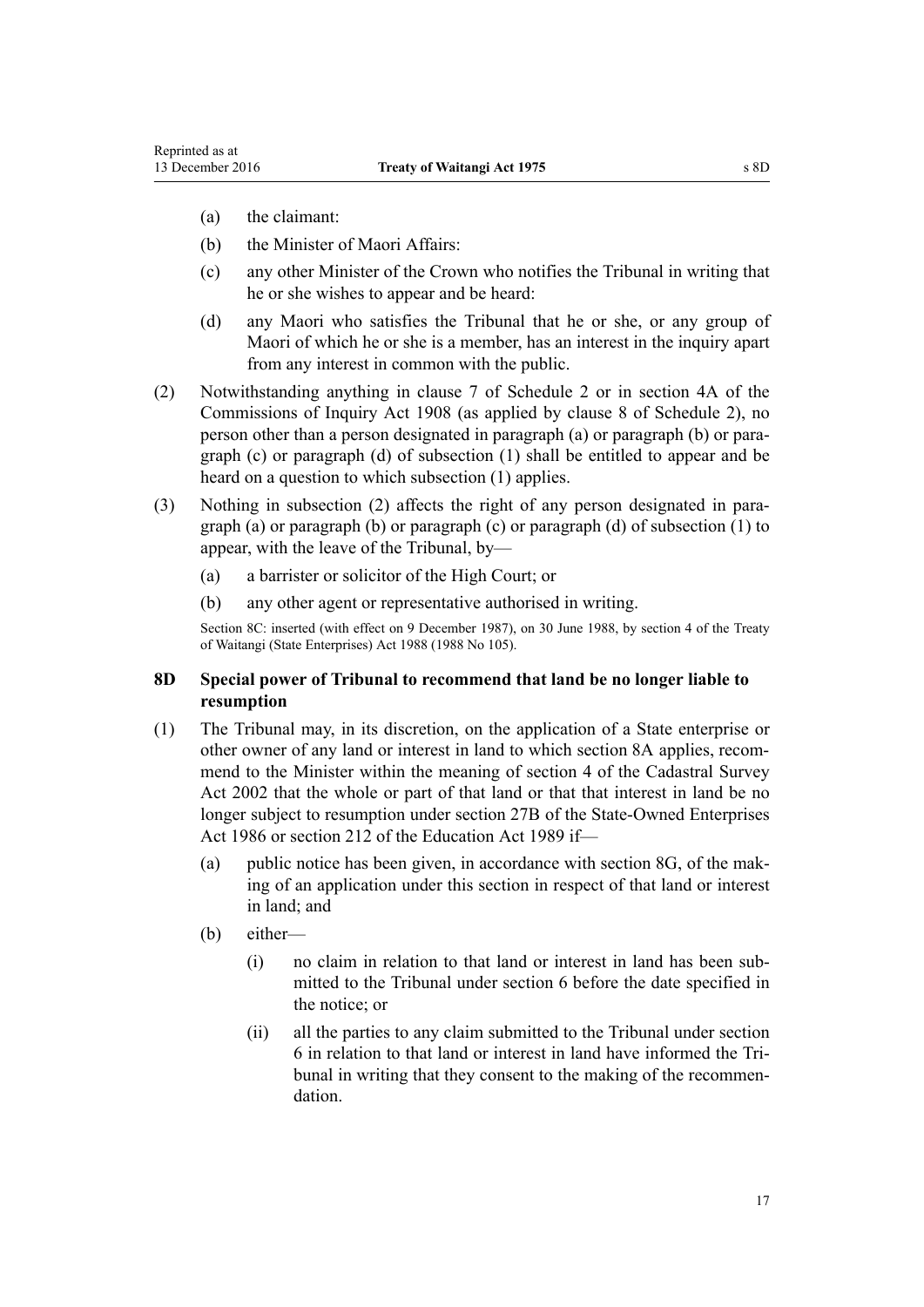- <span id="page-17-0"></span>(2) The Tribunal may make a recommendation pursuant to subsection (1)(b)(ii) without being obliged to determine first whether or not the claim is well-founded.
- (3) The Tribunal may, where it considers it appropriate, consult with a Judge of the Maori Land Court about—
	- (a) the directions to be given under [section 8F;](#page-18-0) or
	- (b) the public notice to be given under section  $8G$ ,—

in relation to any application under this section.

Section 8D: inserted (with effect on 9 December 1987), on 30 June 1988, by [section 4](http://prd-lgnz-nlb.prd.pco.net.nz/pdflink.aspx?id=DLM132571) of the Treaty of Waitangi (State Enterprises) Act 1988 (1988 No 105).

Section 8D(1): amended, on 1 June 2002, pursuant to [section 68\(2\)](http://prd-lgnz-nlb.prd.pco.net.nz/pdflink.aspx?id=DLM142638) of the Cadastral Survey Act 2002 (2002 No 12).

Section 8D(1): amended, on 1 July 1996, by section 5 of the Survey Amendment Act 1996 (1996 No 55).

Section 8D(1): amended, on 23 July 1990, by [section 50\(1\)](http://prd-lgnz-nlb.prd.pco.net.nz/pdflink.aspx?id=DLM212679) of the Education Amendment Act 1990 (1990 No 60).

# **8E Issue of certificate on recommendation of Tribunal**

- (1) The Minister within the meaning of [section 4](http://prd-lgnz-nlb.prd.pco.net.nz/pdflink.aspx?id=DLM142402) of the Cadastral Survey Act 2002 shall, on receiving in respect of any land or interest in land a recommendation under—
	- (a) section  $8A(2)(a)$  or section  $8A(2)(b)$  or section  $8A(2)(c)$ ; or
	- (b) section  $8D(1)$ ,—

issue a certificate to the effect that the land or interest in land is no longer subject to resumption under [section 27B](http://prd-lgnz-nlb.prd.pco.net.nz/pdflink.aspx?id=DLM98400) of the State-Owned Enterprises Act 1986 or [section 212](http://prd-lgnz-nlb.prd.pco.net.nz/pdflink.aspx?id=DLM184660) of the Education Act 1989.

- (2) Where the land or the land in which the interest in land exists is subject to the [Land Transfer Act 1952,](http://prd-lgnz-nlb.prd.pco.net.nz/pdflink.aspx?id=DLM269031) the Minister within the meaning of [section 4](http://prd-lgnz-nlb.prd.pco.net.nz/pdflink.aspx?id=DLM142402) of the Cadastral Survey Act 2002 shall cause a copy of the certificate to be lodged with the District Land Registrar of the land registration district within which the land is situated.
- (3) The District Land Registrar shall, without fee,—
	- (a) register the certificate against the certificate of title to the land or interest in land; and
	- (b) take all steps necessary to discharge or cancel any memorials or entries showing that the land or interest in land is subject to resumption under [section 27B](http://prd-lgnz-nlb.prd.pco.net.nz/pdflink.aspx?id=DLM98400) of the State-Owned Enterprises Act 1986 or [section 212](http://prd-lgnz-nlb.prd.pco.net.nz/pdflink.aspx?id=DLM184660) of the Education Act 1989.
- (4) Where—
	- (a) the land or the land in which the interest in land exists is not subject to the [Land Transfer Act 1952;](http://prd-lgnz-nlb.prd.pco.net.nz/pdflink.aspx?id=DLM269031) and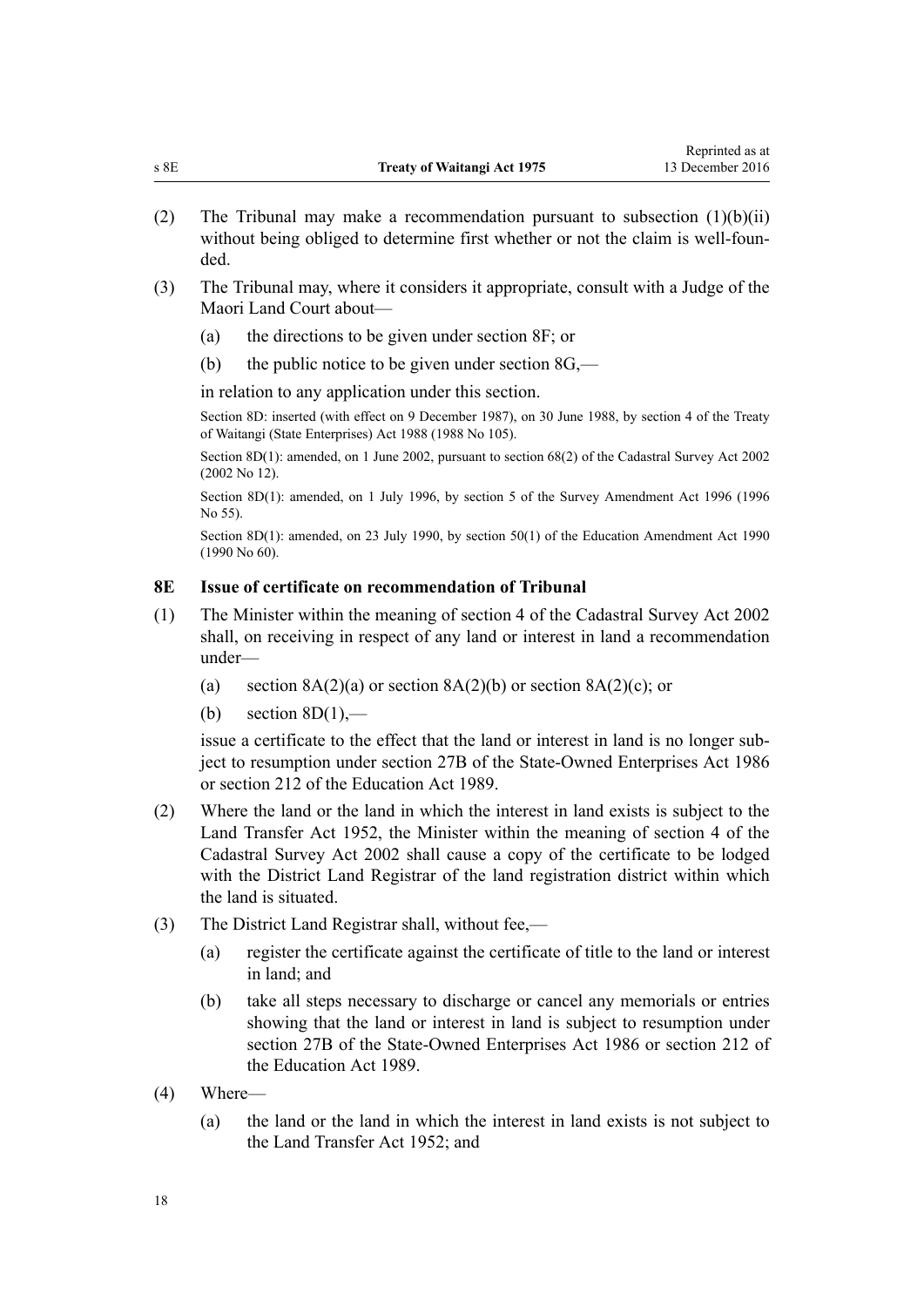<span id="page-18-0"></span>(b) instruments relating to the land or the interest in land are not registerable under the [Deeds Registration Act 1908](http://prd-lgnz-nlb.prd.pco.net.nz/pdflink.aspx?id=DLM141134),—

the Minister within the meaning of [section 4](http://prd-lgnz-nlb.prd.pco.net.nz/pdflink.aspx?id=DLM142402) of the Cadastral Survey Act 2002 shall cause a copy of the certificate to be lodged in the office of the Surveyor-General, and the Surveyor-General shall note the certificate upon the proper plans and records of the district affected.

Section 8E: inserted (with effect on 9 December 1987), on 30 June 1988, by [section 4](http://prd-lgnz-nlb.prd.pco.net.nz/pdflink.aspx?id=DLM132571) of the Treaty of Waitangi (State Enterprises) Act 1988 (1988 No 105).

Section 8E(1): amended, on 1 June 2002, pursuant to [section 68\(2\)](http://prd-lgnz-nlb.prd.pco.net.nz/pdflink.aspx?id=DLM142638) of the Cadastral Survey Act 2002 (2002 No 12).

Section 8E(1): amended, on 1 July 1996, by section 5 of the Survey Amendment Act 1996 (1996 No 55).

Section 8E(1): amended, on 23 July 1990, by [section 50\(1\)](http://prd-lgnz-nlb.prd.pco.net.nz/pdflink.aspx?id=DLM212679) of the Education Amendment Act 1990 (1990 No 60).

Section 8E(2): amended, on 1 June 2002, pursuant to [section 68\(2\)](http://prd-lgnz-nlb.prd.pco.net.nz/pdflink.aspx?id=DLM142638) of the Cadastral Survey Act 2002 (2002 No 12).

Section 8E(2): amended, on 1 July 1996, by section 5 of the Survey Amendment Act 1996 (1996 No 55).

Section 8E(3)(b): amended, on 23 July 1990, by [section 50\(1\)](http://prd-lgnz-nlb.prd.pco.net.nz/pdflink.aspx?id=DLM212679) of the Education Amendment Act 1990 (1990 No 60).

Section 8E(4): amended, on 1 June 2002, pursuant to [section 68\(2\)](http://prd-lgnz-nlb.prd.pco.net.nz/pdflink.aspx?id=DLM142638) of the Cadastral Survey Act 2002 (2002 No 12).

Section 8E(4): amended, on 1 June 2002, pursuant to [section 69\(1\)](http://prd-lgnz-nlb.prd.pco.net.nz/pdflink.aspx?id=DLM142639) of the Cadastral Survey Act 2002 (2002 No 12).

Section 8E(4): amended, 1 July 1996, by section 5 of the Survey Amendment Act 1996 (1996 No 55).

# **8F Directions as to service**

- (1) Where an application is made under [section 8D](#page-16-0), the applicant shall apply to the Tribunal *ex parte* for directions as to service.
- (2) The applicant shall furnish with the application under this section a description of the land or interest in land to which the application under [section 8D](#page-16-0) relates, which description—
	- (a) shall include a full legal description of the land or interest in land; and
	- (b) shall be sufficient to enable the Tribunal to decide which persons may be adversely affected by the making, under [section 8D](#page-16-0), of the recommendation sought.
- (3) The application under this section—
	- (a) shall specify the directions considered appropriate; and
	- (b) shall be accompanied by a memorandum—
		- (i) by the applicant's solicitor or counsel; or
		- (ii) by any other agent or representative authorised in writing by the applicant,—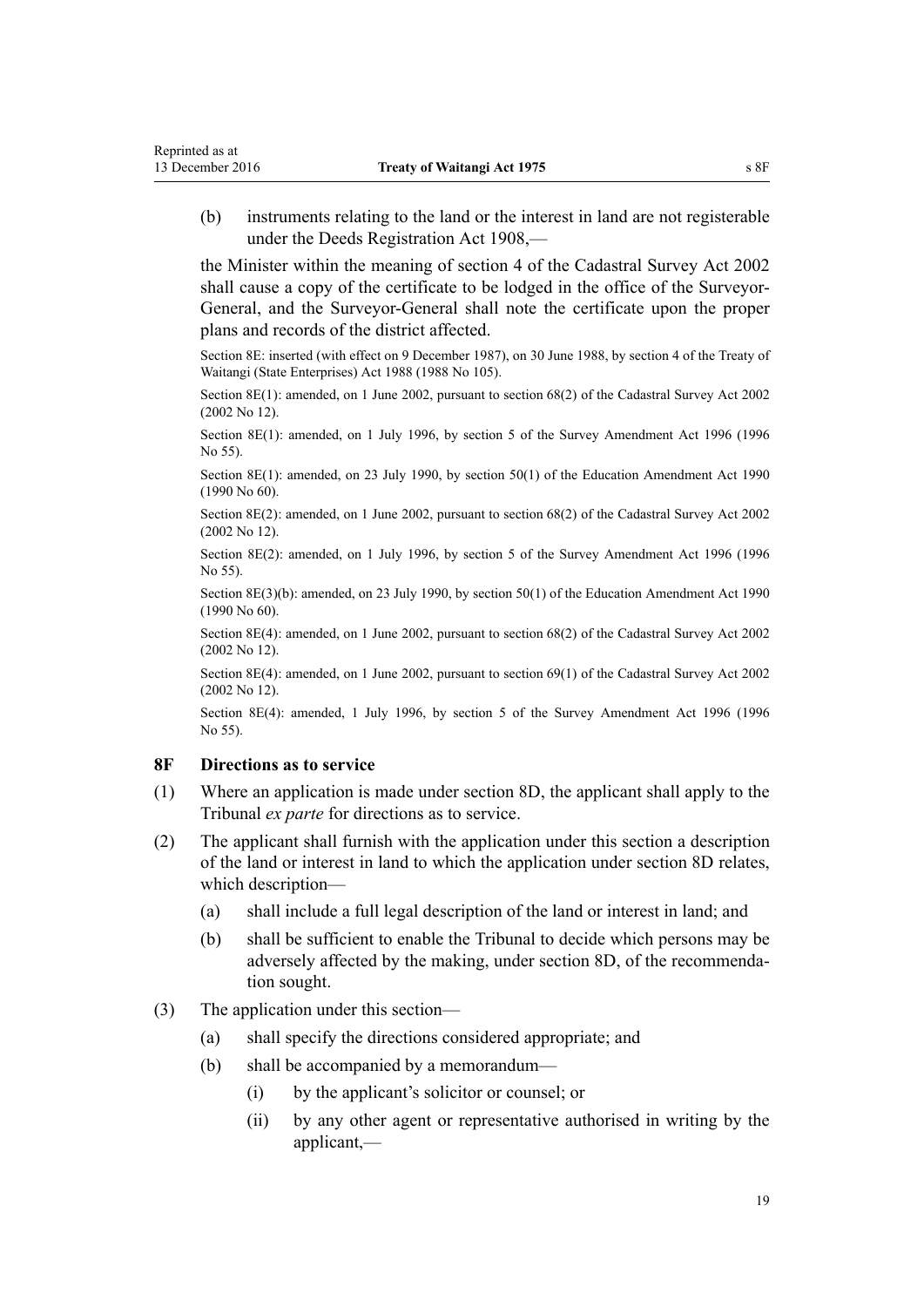giving the reasons for the directions considered appropriate.

<span id="page-19-0"></span>(4) On an application under this section the Tribunal shall give such directions for service as it deems proper.

Section 8F: inserted (with effect on 9 December 1987), on 30 June 1988, by [section 4](http://prd-lgnz-nlb.prd.pco.net.nz/pdflink.aspx?id=DLM132571) of the Treaty of Waitangi (State Enterprises) Act 1988 (1988 No 105).

# **8G Public notice**

- (1) Where an application is made under [section 8D,](#page-16-0) the applicant shall, in addition to complying with the directions given under [section 8F\(4\),](#page-18-0) give, in accordance with the directions of the Tribunal, public notice of the application.
- (2) The public notice shall be published both—
	- (a) in the *Gazette*; and
	- (b) in such newspapers circulating in the district in which the land or interest in land is situated as the Tribunal directs.
- (3) The public notice shall—
	- (a) describe the land or interest in land and its location; and
	- (b) state that an application has been made under [section 8D](#page-16-0) in respect of the land or interest in land; and
	- (c) indicate that—
		- (i) the land or interest in land has been or was transferred to a State enterprise under [section 23](http://prd-lgnz-nlb.prd.pco.net.nz/pdflink.aspx?id=DLM98067) of the State-Owned Enterprises Act 1986 or vested in a State enterprise by a notice in the *Gazette* under [section 24](http://prd-lgnz-nlb.prd.pco.net.nz/pdflink.aspx?id=DLM98075) of that Act or by an Order in Council made under [section 28](http://prd-lgnz-nlb.prd.pco.net.nz/pdflink.aspx?id=DLM98409) of that Act: or
		- (ii) the land or interest in land has been or was transferred to an institution within the meaning of [section 159](http://prd-lgnz-nlb.prd.pco.net.nz/pdflink.aspx?id=DLM182904) of the Education Act 1989 under [section 207](http://prd-lgnz-nlb.prd.pco.net.nz/pdflink.aspx?id=DLM184649) of that Act or vested in such an institution by an Order in Council made under [section 215](http://prd-lgnz-nlb.prd.pco.net.nz/pdflink.aspx?id=DLM184667) of that Act—

as the case may be.

- (d) invite any Maori who considers that he or she, or any group of Maori of which he or she is a member, has grounds for a claim under [section 6](#page-5-0) in relation to the land or interest in land, to submit that claim to the Tribunal before a date specified in the notice (which date shall be not less than 90 days after the first or only publication of the notice in the *Gazette* ); and
- (e) describe briefly any claims already submitted under [section 6](#page-5-0) in respect of the land or interest in land; and
- (f) where no claim has been submitted under [section 6](#page-5-0) in respect of the land or interest in land, state that if no claim in relation to the land or interest in land is submitted to the Tribunal under section 6 before the date specified in the notice, the Tribunal may recommend that the land or interest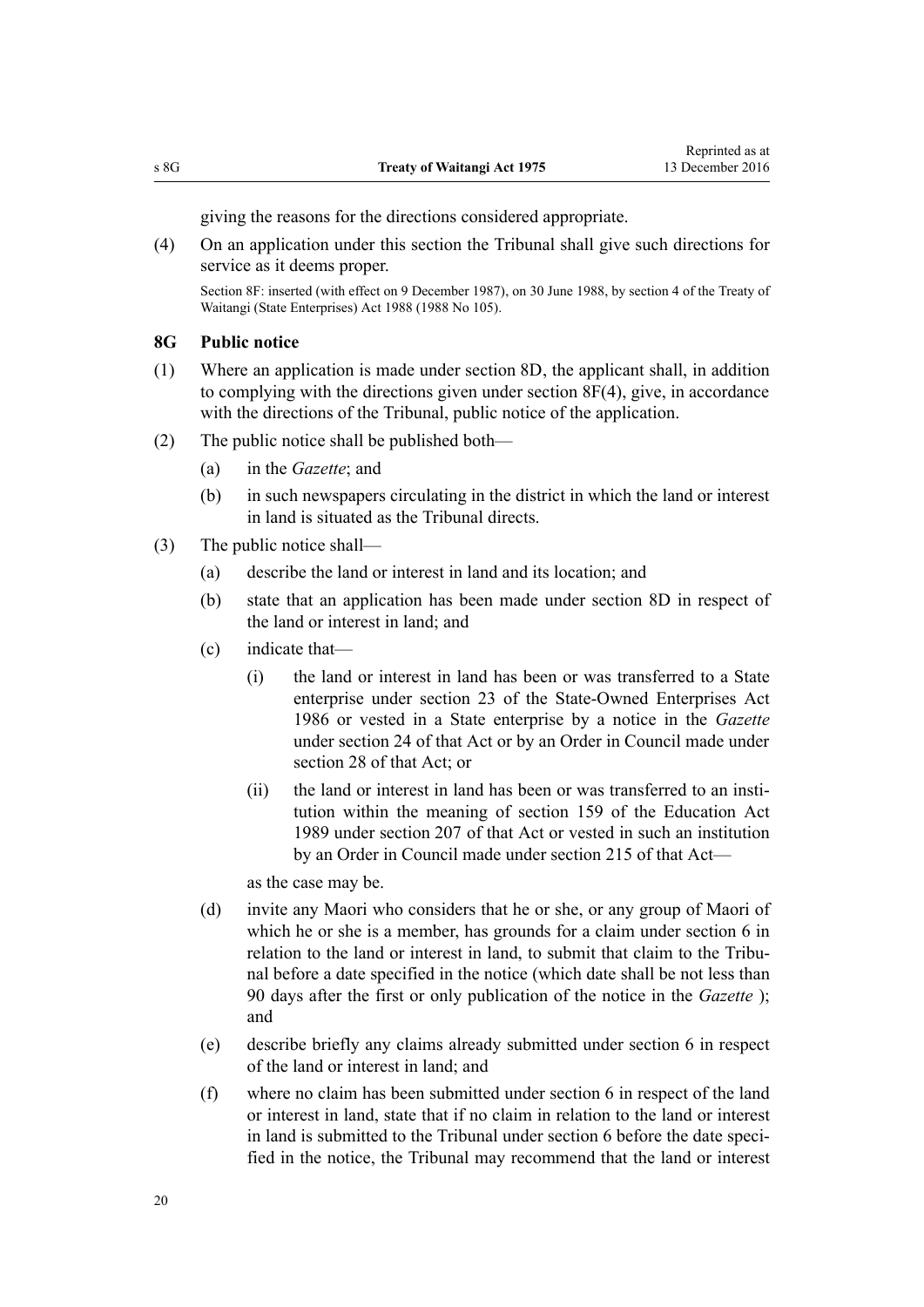<span id="page-20-0"></span>in land be no longer liable to resumption under [section 27B](http://prd-lgnz-nlb.prd.pco.net.nz/pdflink.aspx?id=DLM98400) of the State-Owned Enterprises Act 1986 or [section 212](http://prd-lgnz-nlb.prd.pco.net.nz/pdflink.aspx?id=DLM184660) of the Education Act 1989; and

(g) contain such other information as the Tribunal directs.

Section 8G: inserted (with effect on 9 December 1987), on 30 June 1988, by [section 4](http://prd-lgnz-nlb.prd.pco.net.nz/pdflink.aspx?id=DLM132571) of the Treaty of Waitangi (State Enterprises) Act 1988 (1988 No 105).

Section 8G(3)(c): replaced, on 10 April 1992, by [section 12\(3\)](http://prd-lgnz-nlb.prd.pco.net.nz/pdflink.aspx?id=DLM261076) of the State-Owned Enterprises Amendment Act 1992 (1992 No 27).

Section 8G(3)(f): amended, on 23 July 1990, pursuant to [section 50\(1\)](http://prd-lgnz-nlb.prd.pco.net.nz/pdflink.aspx?id=DLM212679) of the Education Amendment Act 1990 (1990 No 60).

### **8H Service of decision**

The Tribunal shall cause a sealed copy of its decision and recommendation (if any) with regard to any application under [section 8D](#page-16-0) to be served on—

- (a) the applicant; and
- (b) the Minister within the meaning of [section 4](http://prd-lgnz-nlb.prd.pco.net.nz/pdflink.aspx?id=DLM142402) of the Cadastral Survey Act 2002; and
- (c) the Minister of Maori Affairs; and
- (d) such other persons as the Tribunal thinks fit.

Section 8H: inserted (with effect on 9 December 1987), on 30 June 1988, by [section 4](http://prd-lgnz-nlb.prd.pco.net.nz/pdflink.aspx?id=DLM132571) of the Treaty of Waitangi (State Enterprises) Act 1988 (1988 No 105).

Section 8H(b): amended, on 1 June 2002, pursuant to [section 68\(2\)](http://prd-lgnz-nlb.prd.pco.net.nz/pdflink.aspx?id=DLM142638) of the Cadastral Survey Act 2002 (2002 No 12).

Section 8H(b): amended, on 1 July 1996, by section 5 of the Survey Amendment Act 1996 (1996 No 55).

#### *Recommendations in relation to Crown forest land*

Heading: inserted, on 25 October 1989, by [section 40](http://prd-lgnz-nlb.prd.pco.net.nz/pdflink.aspx?id=DLM192363) of the Crown Forest Assets Act 1989 (1989 No 99).

### **8HA Interpretation of certain terms**

For the purposes of sections 8HB to 8HI, the expressions **Crown forestry assets**, **Crown forest land**, **Crown forestry licence**, and **licensed land** shall have the same meanings as they have in [section 2](http://prd-lgnz-nlb.prd.pco.net.nz/pdflink.aspx?id=DLM191774) of the Crown Forest Assets Act 1989.

Section 8HA: inserted, on 25 October 1989, by [section 40](http://prd-lgnz-nlb.prd.pco.net.nz/pdflink.aspx?id=DLM192363) of the Crown Forest Assets Act 1989 (1989 No 99).

#### **8HB Recommendations of Tribunal in respect of Crown forest land**

- (1) Subject to [section 8HC](#page-22-0), where a claim submitted to the Tribunal under [section](#page-5-0) [6](#page-5-0) relates to licensed land the Tribunal may,—
	- (a) if it finds—
		- (i) that the claim is well-founded; and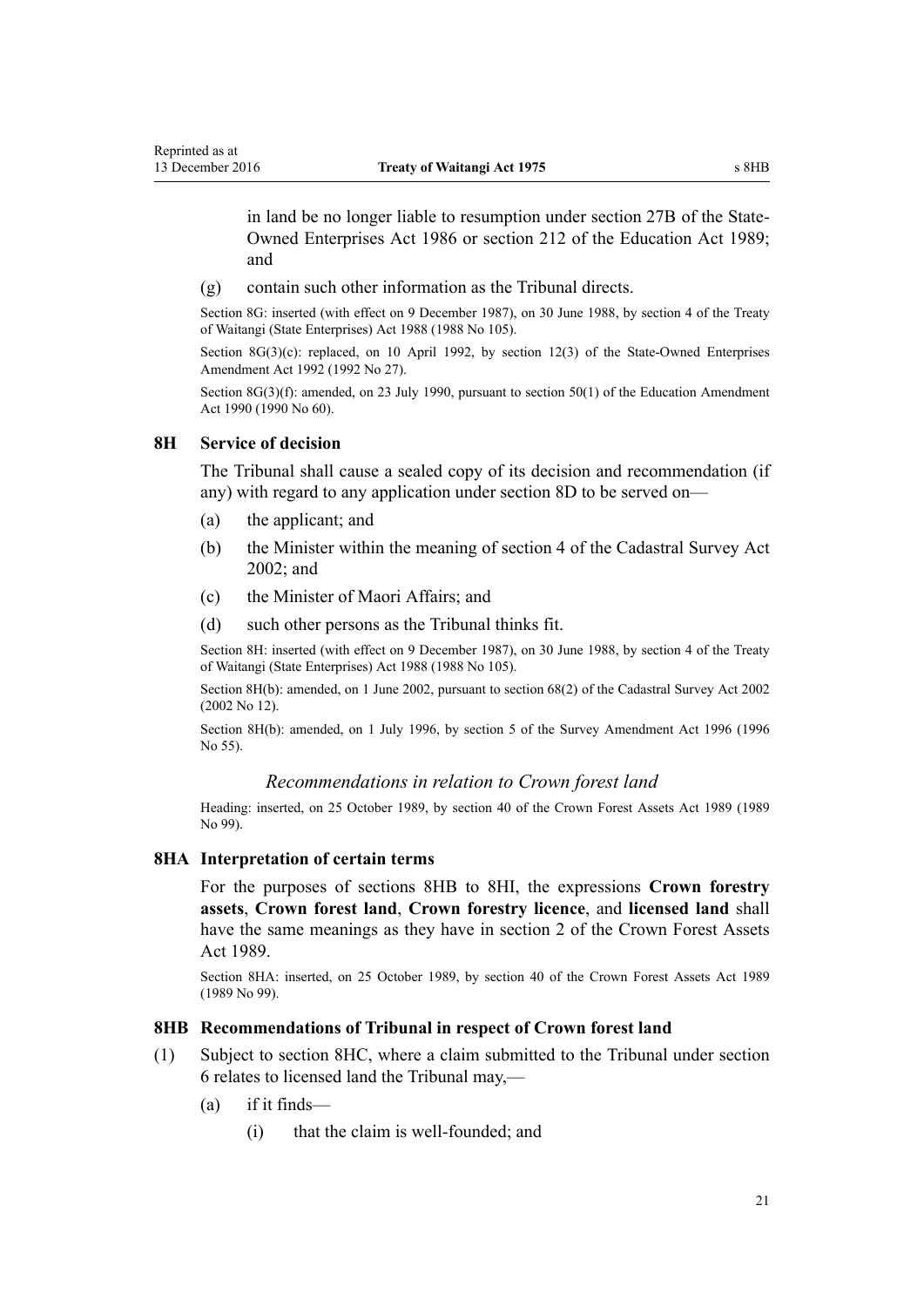(ii) that the action to be taken under [section 6\(3\)](#page-5-0) to compensate for or remove the prejudice caused by the ordinance or Act, or the regulations, order, proclamation, notice, or other statutory instrument, or the policy or practice, or the act or omission that was inconsistent with the principles of the [Treaty of Waitangi](#page-29-0), should include the return to Maori ownership of the whole or part of that land,—

include in its recommendation under [section 6\(3\)](#page-5-0) a recommendation that the land or that part of that land be returned to Maori ownership (which recommendation shall be on such terms and conditions as the Tribunal considers appropriate and shall identify the Maori or group of Maori to whom that land or that part of that land is to be returned); or

- (b) if it finds—
	- (i) that the claim is well-founded; but
	- (ii) that a recommendation for return to Maori ownership is not required, in respect of that land or any part of that land by paragraph  $(a)(ii)$ ,—

recommend to the Minister within the meaning of [section 4](http://prd-lgnz-nlb.prd.pco.net.nz/pdflink.aspx?id=DLM142402) of the Cadastral Survey Act 2002 that that land or that part of that land not be liable to return to Maori ownership; or

- (c) if it finds that the claim is not well-founded, recommend to the Minister within the meaning of [section 4](http://prd-lgnz-nlb.prd.pco.net.nz/pdflink.aspx?id=DLM142402) of the Cadastral Survey Act 2002 that that land or that part of that land not be liable to return to Maori ownership.
- (2) In deciding whether to recommend the return to Maori ownership of any licensed land, the Tribunal shall not have regard to any changes that have taken place in—
	- (a) the condition of the land and any improvements to it; or
	- (b) its ownership or possession or any other interests in it—

that have occurred after or by virtue of the granting of any Crown forestry licence in respect of that land.

- (3) Nothing in subsection (1) prevents the Tribunal making in respect of any claim that relates in whole or in part to licensed land any other recommendation under subsection (3) or subsection (4) of [section 6;](#page-5-0) except that in making any other recommendation the Tribunal may take into account payments made, or to be made, by the Crown by way of compensation in relation to the land pursuant to [section 36](http://prd-lgnz-nlb.prd.pco.net.nz/pdflink.aspx?id=DLM192358) and [Schedule 1](http://prd-lgnz-nlb.prd.pco.net.nz/pdflink.aspx?id=DLM192381) of the Crown Forest Assets Act 1989.
- (4) On the making of a recommendation for the return of any land to Maori ownership under subsection (1), [sections 40 to 42](http://prd-lgnz-nlb.prd.pco.net.nz/pdflink.aspx?id=DLM46055) of the Public Works Act 1981 shall cease to apply in relation to that land.

Section 8HB: inserted, on 25 October 1989, by [section 40](http://prd-lgnz-nlb.prd.pco.net.nz/pdflink.aspx?id=DLM192363) of the Crown Forest Assets Act 1989 (1989 No 99).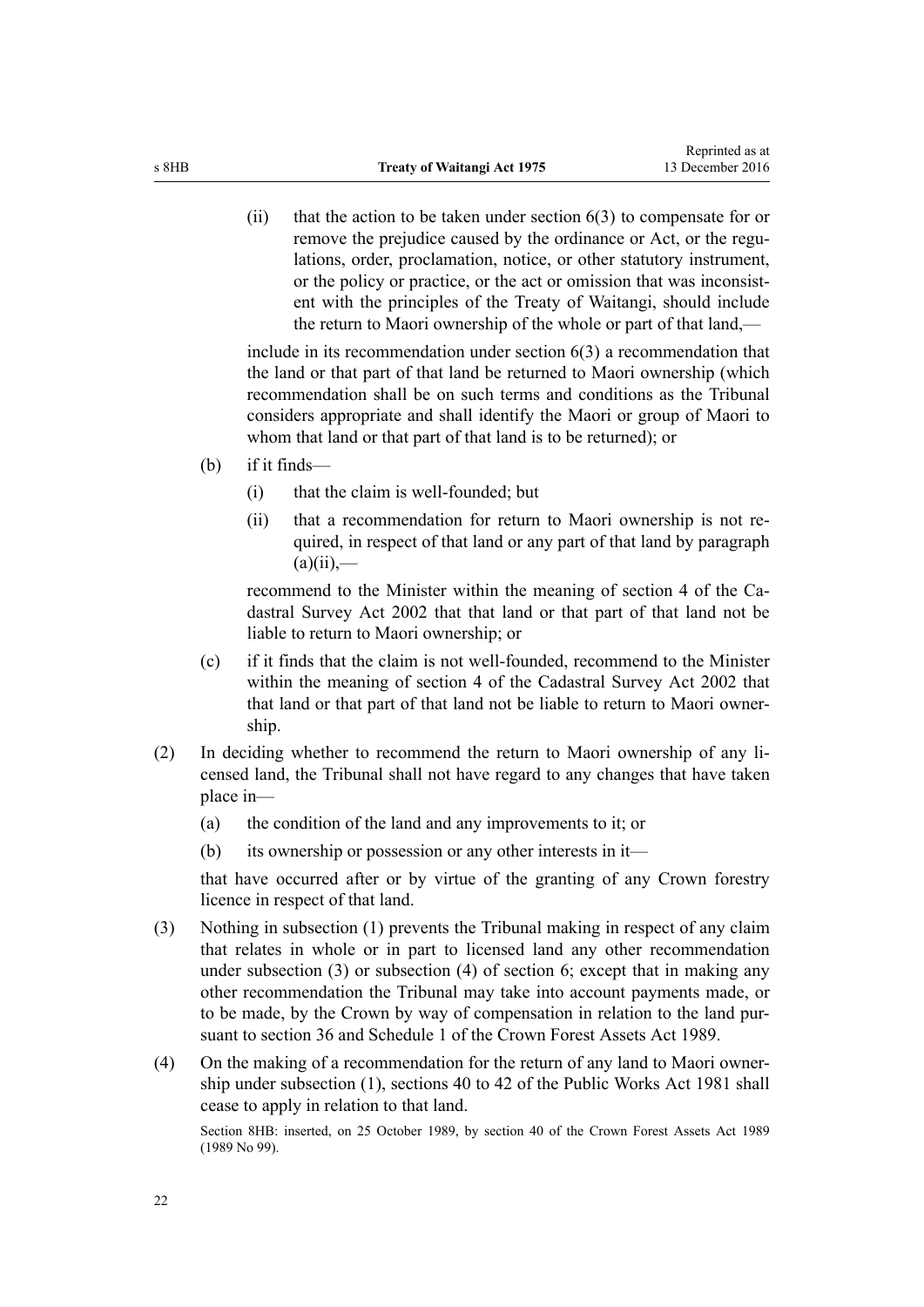<span id="page-22-0"></span>Section 8HB(1)(b): amended, on 1 June 2002, pursuant to [section 68\(2\)](http://prd-lgnz-nlb.prd.pco.net.nz/pdflink.aspx?id=DLM142638) of the Cadastral Survey Act 2002 (2002 No 12).

Section 8HB(1)(b): amended, on 1 July 1996, by section 5 of the Survey Amendment Act 1996 (1996 No 55).

Section 8HB(1)(c): amended, on 1 June 2002, pursuant to [section 68\(2\)](http://prd-lgnz-nlb.prd.pco.net.nz/pdflink.aspx?id=DLM142638) of the Cadastral Survey Act 2002 (2002 No 12).

Section 8HB(1)(c): amended, on 1 July 1996, by section 5 of the Survey Amendment Act 1996 (1996) No 55).

#### **8HC Interim recommendations in respect of Crown forest land**

- (1) Where the recommendations made by the Tribunal include a recommendation made under section  $8HB(1)(a)$  or section  $8HB(1)(b)$ , all of those recommendations shall be in the first instance interim recommendations.
- (2) The Tribunal shall cause copies of its interim findings and interim recommendations to be served on the parties to the inquiry.
- (3) Subject to subsection (5), the Tribunal shall not, without the written consent of the parties, confirm any interim recommendations that include a recommendation made under [section 8HB\(1\)\(a\)](#page-20-0) or section 8HB(1)(b), until at least 90 days after the date of the making of the interim recommendations.
- (4) Where any party to the inquiry is served with a copy of any interim recommendations that include a recommendation made under [section 8HB\(1\)\(a\)](#page-20-0) or section  $8HB(1)(b)$ , that party—
	- (a) may, within 90 days after the date of the making of the interim recommendations, offer to enter into negotiations with the other party for the settlement of the claim; and
	- (b) shall, within 90 days after the date of the making of the interim recommendations, inform the Tribunal—
		- (i) whether the party accepts or has implemented the interim recommendations; and
		- (ii) if the party has made an offer under paragraph (a), the result of that offer.
- (5) If, before the confirmation of any interim recommendations that include a recommendation made under section  $8HB(1)(a)$  or section  $8HB(1)(b)$ , the claimant and the Minister of Maori Affairs settle the claim, the Tribunal shall, as the case may require, cancel or modify the interim recommendations and may make, if necessary, a final recommendation under section 8HB(1)(a) or section 8HB(1)(b).
- (6) If subsection (5) does not apply in relation to any interim recommendations that include a recommendation made under [section 8HB\(1\)\(a\)](#page-20-0) or section  $8HB(1)(b)$ , upon the expiration of the 90th day after the date of the making of the interim recommendations, the interim recommendations shall become final recommendations.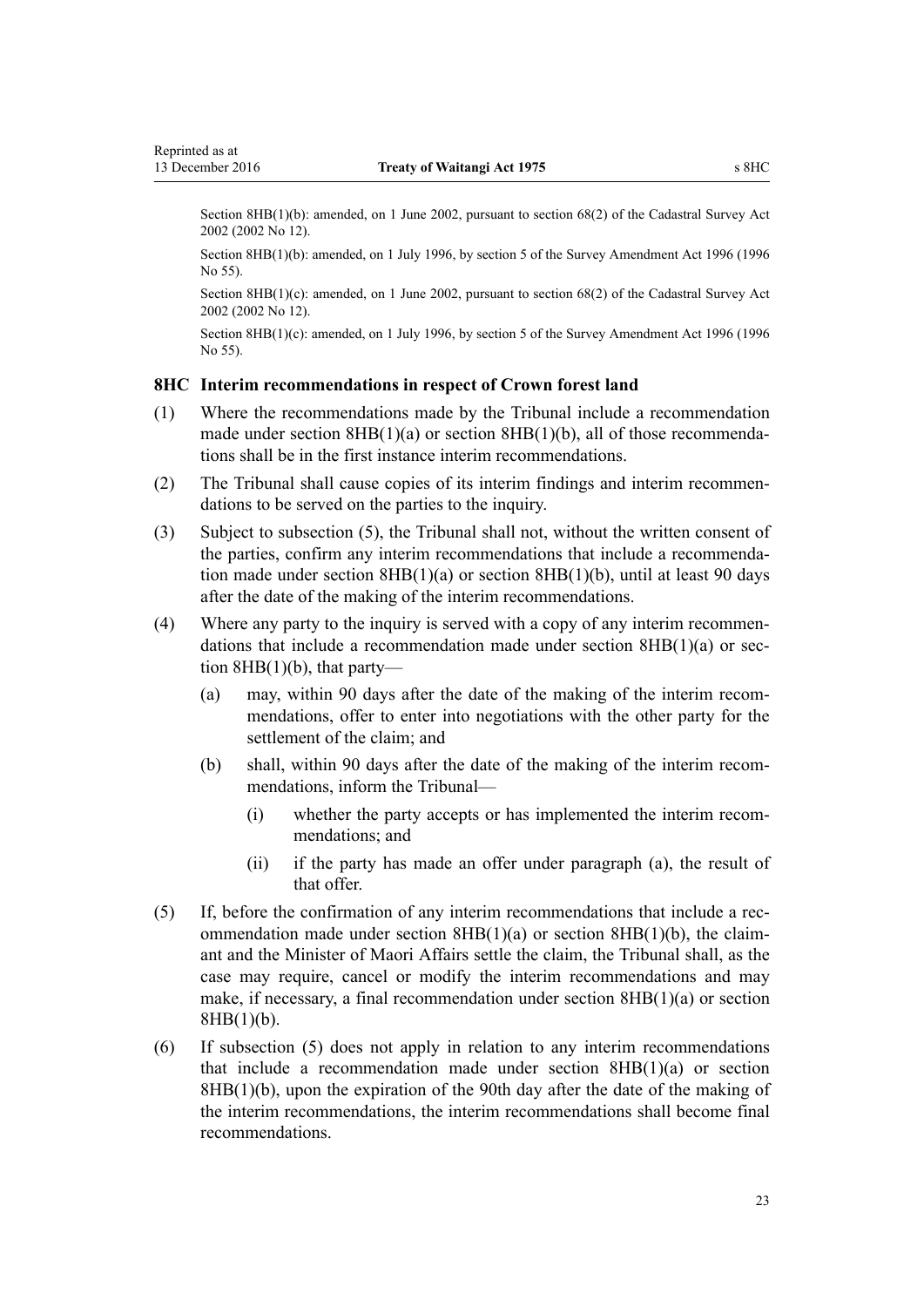- <span id="page-23-0"></span>(7) Notwithstanding anything in subsections (1) to (6), if any interim recommendations contain a clerical mistake or an error arising from any accidental slip or omission, whether the mistake, error, slip, or omission was made by an officer of the Tribunal or not, or if any interim recommendations are so drawn up as not to express what was actually decided and intended, the interim recommendations may be corrected by the Tribunal, either of its own motion or on the application of any party.
- (8) Where the interim recommendations are corrected under subsection (7),—
	- (a) the Tribunal shall cause copies of the corrected interim recommendations to be served on the parties to the inquiry as soon as practicable; and
	- (b) the period that applies for the purposes of subsections  $(3)$ ,  $(4)$ , and  $(6)$ shall expire on the 90th day after the date of the making of the corrected interim recommendations.

Section 8HC: inserted, on 25 October 1989, by [section 40](http://prd-lgnz-nlb.prd.pco.net.nz/pdflink.aspx?id=DLM192363) of the Crown Forest Assets Act 1989 (1989 No 99).

# **8HD Right to be heard on question in relation to Crown forest land**

- (1) Where, in the course of any inquiry into a claim submitted to the Tribunal under [section 6](#page-5-0) any question arises in relation to licensed land, the only persons entitled to appear and be heard on that question shall be—
	- (a) the claimant:
	- (b) the Minister of Maori Affairs:
	- (c) any other Minister of the Crown who notifies the Tribunal in writing that he or she wishes to appear and be heard:
	- (d) any Maori who satisfies the Tribunal that he or she, or any group of Maori of which he or she is a member, has an interest in the inquiry apart from any interest in common with the public.
- (2) Notwithstanding anything in [clause 7](#page-37-0) of Schedule 2 or in [section 4A](http://prd-lgnz-nlb.prd.pco.net.nz/pdflink.aspx?id=DLM139150) of the Commissions of Inquiry Act 1908 (as applied by [clause 8](#page-37-0) of Schedule 2), no person other than a person designated in any of paragraphs (a) to (d) of subsection (1) shall be entitled to appear and be heard on a question to which subsection (1) applies.
- (3) Nothing in subsection (2) affects the right of any person designated in any of paragraphs (a) to (d) of subsection (1) to appear, with the leave of the Tribunal,  $by-$ 
	- (a) a barrister or solicitor of the High Court; or
	- (b) any other agent or representative authorised in writing.

Section 8HD: inserted, on 25 October 1989, by [section 40](http://prd-lgnz-nlb.prd.pco.net.nz/pdflink.aspx?id=DLM192363) of the Crown Forest Assets Act 1989 (1989 No 99).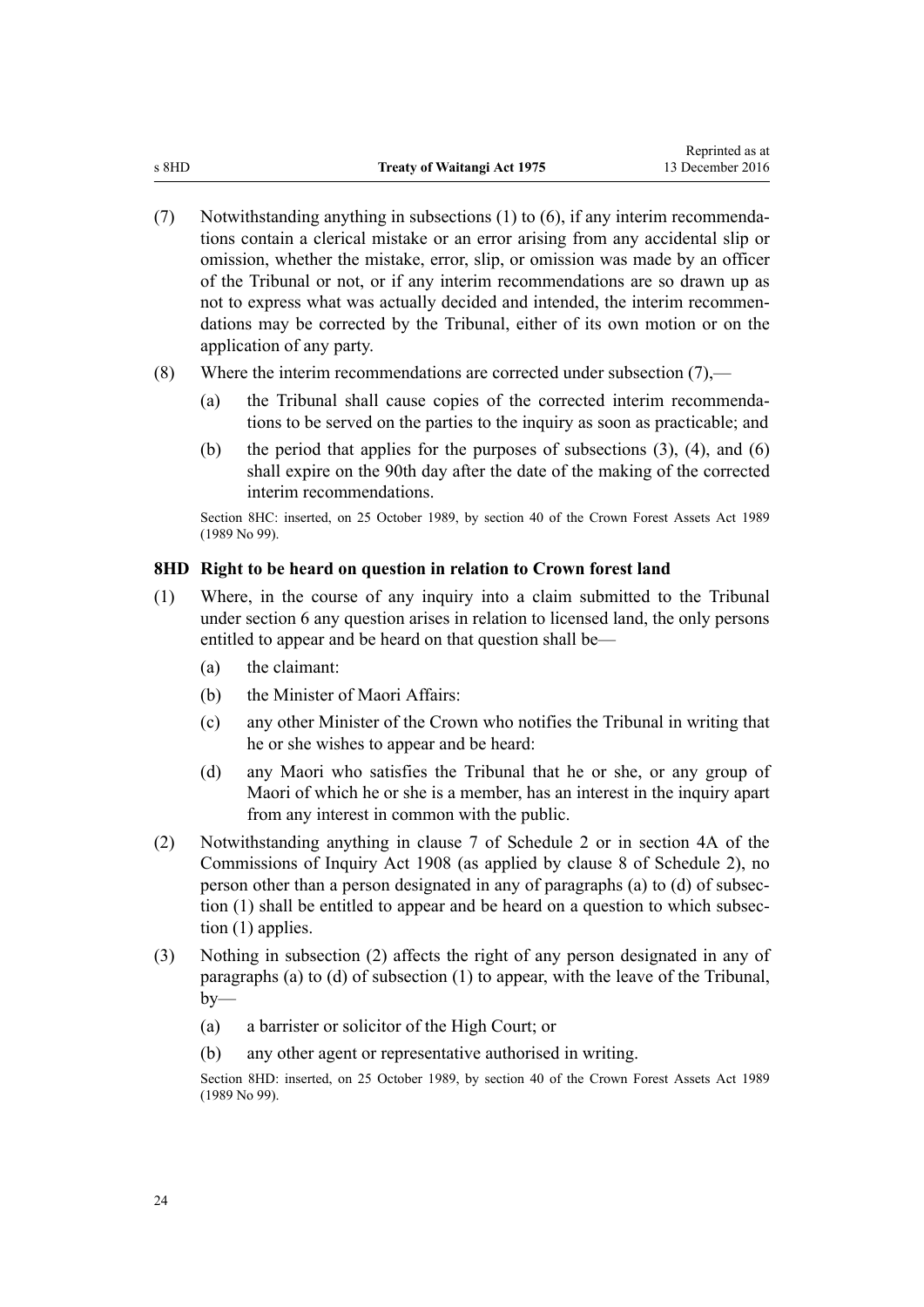# <span id="page-24-0"></span>**8HE Special power of Tribunal to recommend that land not be liable to be returned to Maori ownership**

- (1) The Tribunal may, in its discretion, on the application of any Minister of the Crown or any licensee of Crown forest land, recommend to the Minister within the meaning of [section 4](http://prd-lgnz-nlb.prd.pco.net.nz/pdflink.aspx?id=DLM142402) of the Cadastral Survey Act 2002 that the whole or part of any licensed land not be liable to be returned to Maori ownership if—
	- (a) public notice has been given, in accordance with [section 8HH](#page-26-0), of the making of an application under this section in respect of that land; and
	- (b) either—
		- (i) no claim in relation to that land has been submitted to the Tribunal under [section 6](#page-5-0) before the date specified in the notice; or
		- (ii) all the parties to any claim submitted to the Tribunal under [section](#page-5-0) [6](#page-5-0) in relation to that land have informed the Tribunal in writing that they consent to the making of the recommendation.
- (2) The Tribunal may make a recommendation pursuant to subsection  $(1)(b)(ii)$ without being obliged to determine first whether or not the claim is well-founded.
- (3) The Tribunal may, where it considers it appropriate, consult with a Judge of the Maori Land Court about—
	- (a) the directions to be given under [section 8HG](#page-25-0); or
	- (b) the public notice to be given under [section 8HH,](#page-26-0)—

in relation to any application under this section.

Section 8HE: inserted, on 25 October 1989, by [section 40](http://prd-lgnz-nlb.prd.pco.net.nz/pdflink.aspx?id=DLM192363) of the Crown Forest Assets Act 1989 (1989 No 99).

Section 8HE(1): amended, on 1 June 2002, pursuant to [section 68\(2\)](http://prd-lgnz-nlb.prd.pco.net.nz/pdflink.aspx?id=DLM142638) of the Cadastral Survey Act 2002 (2002 No 12).

Section 8HE(1): amended, on 1 July 1996, by section 5 of the Survey Amendment Act 1996 (1996 No 55).

#### **8HF Issue of certificate on recommendation of Tribunal**

- (1) The Minister within the meaning of [section 4](http://prd-lgnz-nlb.prd.pco.net.nz/pdflink.aspx?id=DLM142402) of the Cadastral Survey Act 2002 shall, on receiving in respect of any licensed land a recommendation under [sec](#page-20-0)[tion 8HB](#page-20-0) or section 8HE, issue a certificate to the effect that the land is not liable to be returned to Maori ownership.
- (2) Where the licensed land is subject to the [Land Transfer Act 1952](http://prd-lgnz-nlb.prd.pco.net.nz/pdflink.aspx?id=DLM269031) or where the Crown forestry licence is registered pursuant to [section 30](http://prd-lgnz-nlb.prd.pco.net.nz/pdflink.aspx?id=DLM192349) of the Crown Forest Assets Act 1989, the Minister within the meaning of [section 4](http://prd-lgnz-nlb.prd.pco.net.nz/pdflink.aspx?id=DLM142402) of the Cadastral Survey Act 2002 shall cause a copy of the certificate to be lodged with the District Land Registrar of the land registration district within which the land is situated.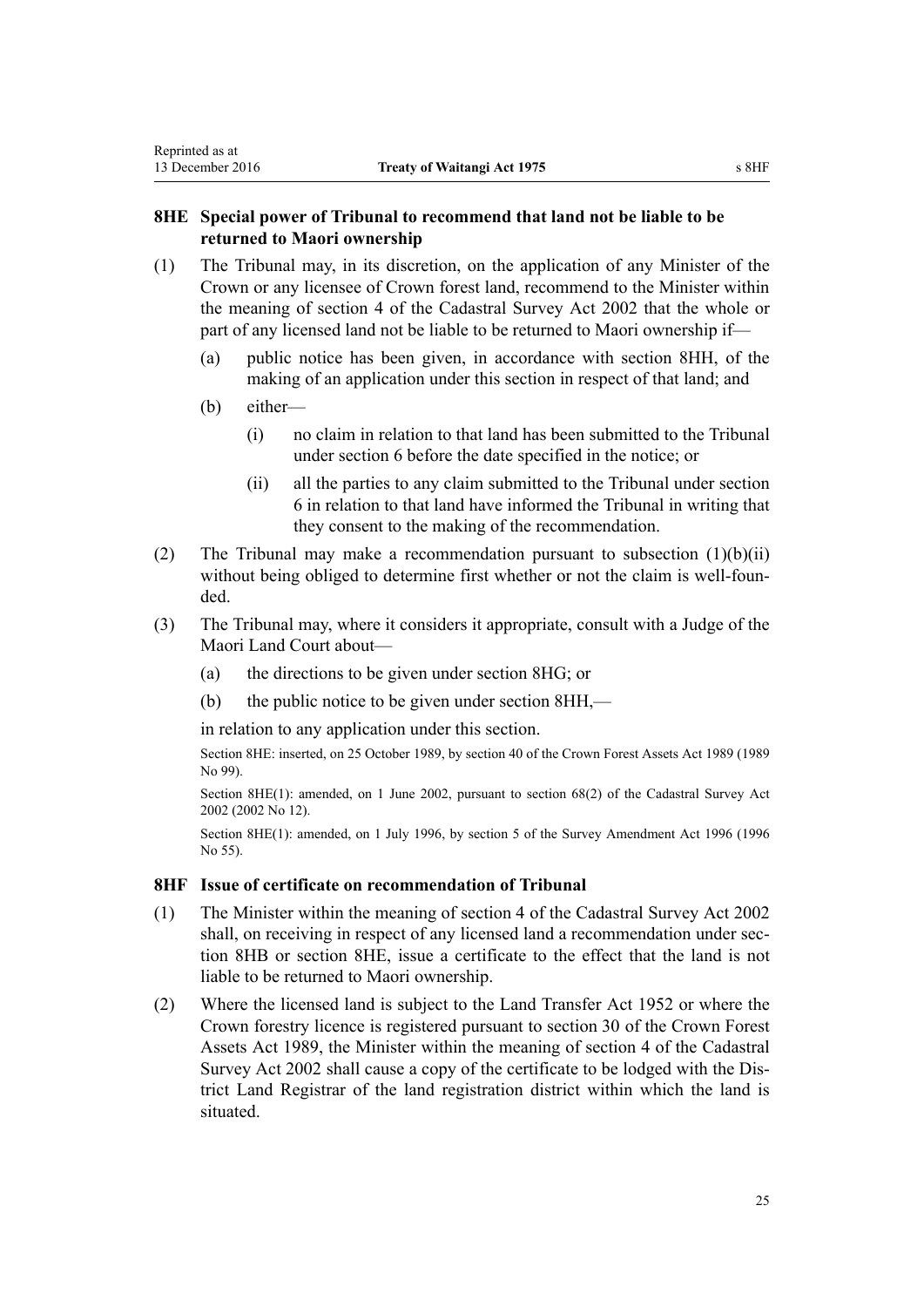<span id="page-25-0"></span>(3) The District Land Registrar shall, without fee, register the certificate against the certificate of title to the land or endorse a memorial on the copy of the Crown forestry licence, as the case may be.

#### (4) Where—

- (a) the land is not subject to the [Land Transfer Act 1952;](http://prd-lgnz-nlb.prd.pco.net.nz/pdflink.aspx?id=DLM269031) and
- (b) a copy of the Crown forestry licence has not been registered pursuant to [section 30](http://prd-lgnz-nlb.prd.pco.net.nz/pdflink.aspx?id=DLM192349) of the Crown Forest Assets Act 1989; and
- (c) instruments relating to the land are not registrable under the [Deeds](http://prd-lgnz-nlb.prd.pco.net.nz/pdflink.aspx?id=DLM141134) [Registration Act 1908,](http://prd-lgnz-nlb.prd.pco.net.nz/pdflink.aspx?id=DLM141134)—

the Minister within the meaning of [section 4](http://prd-lgnz-nlb.prd.pco.net.nz/pdflink.aspx?id=DLM142402) of the Cadastral Survey Act 2002 shall cause a copy of the certificate to be lodged in the office of the Surveyor-General for the district in which the land is situated, and the Surveyor-General shall note the certificate on the plans and records relating to the land.

Section 8HF: inserted, on 25 October 1989, by [section 40](http://prd-lgnz-nlb.prd.pco.net.nz/pdflink.aspx?id=DLM192363) of the Crown Forest Assets Act 1989 (1989 No 99).

Section 8HF(1): amended, on 1 June 2002, pursuant to [section 68\(2\)](http://prd-lgnz-nlb.prd.pco.net.nz/pdflink.aspx?id=DLM142638) of the Cadastral Survey Act 2002 (2002 No 12).

Section 8HF(1): amended, on 1 July 1996, by section 5 of the Survey Amendment Act 1996 (1996 No 55).

Section 8HF(2): amended, on 1 June 2002, pursuant to [section 68\(2\)](http://prd-lgnz-nlb.prd.pco.net.nz/pdflink.aspx?id=DLM142638) of the Cadastral Survey Act 2002 (2002 No 12).

Section 8HF(2): amended, on 1 July 1996, pursuant to section 5 of the Survey Amendment Act 1996 (1996 No 55).

Section 8HF(4): amended, on 1 June 2002, pursuant to [section 68\(2\)](http://prd-lgnz-nlb.prd.pco.net.nz/pdflink.aspx?id=DLM142638) of the Cadastral Survey Act 2002 (2002 No 12).

Section 8HF(4): amended, on 1 June 2002, pursuant to [section 69\(1\)](http://prd-lgnz-nlb.prd.pco.net.nz/pdflink.aspx?id=DLM142639) of the Cadastral Survey Act 2002 (2002 No 12).

Section 8HF(4): amended, on 1 July 1996, pursuant to section 5 of the Survey Amendment Act 1996 (1996 No 55).

#### **8HG Directions as to service**

- (1) Where an application is made under [section 8HE](#page-24-0), the applicant shall apply to the Tribunal *ex parte* for directions as to service.
- (2) The applicant shall furnish with the application under this section a description of the land to which the application under [section 8HE](#page-24-0) relates, which description—
	- (a) shall include a full legal description of the land; and
	- (b) shall be sufficient to enable the Tribunal to decide which persons may be adversely affected by the making, under [section 8HE,](#page-24-0) of the recommendation sought.
- (3) The application under this section—
	- (a) shall specify the directions considered appropriate; and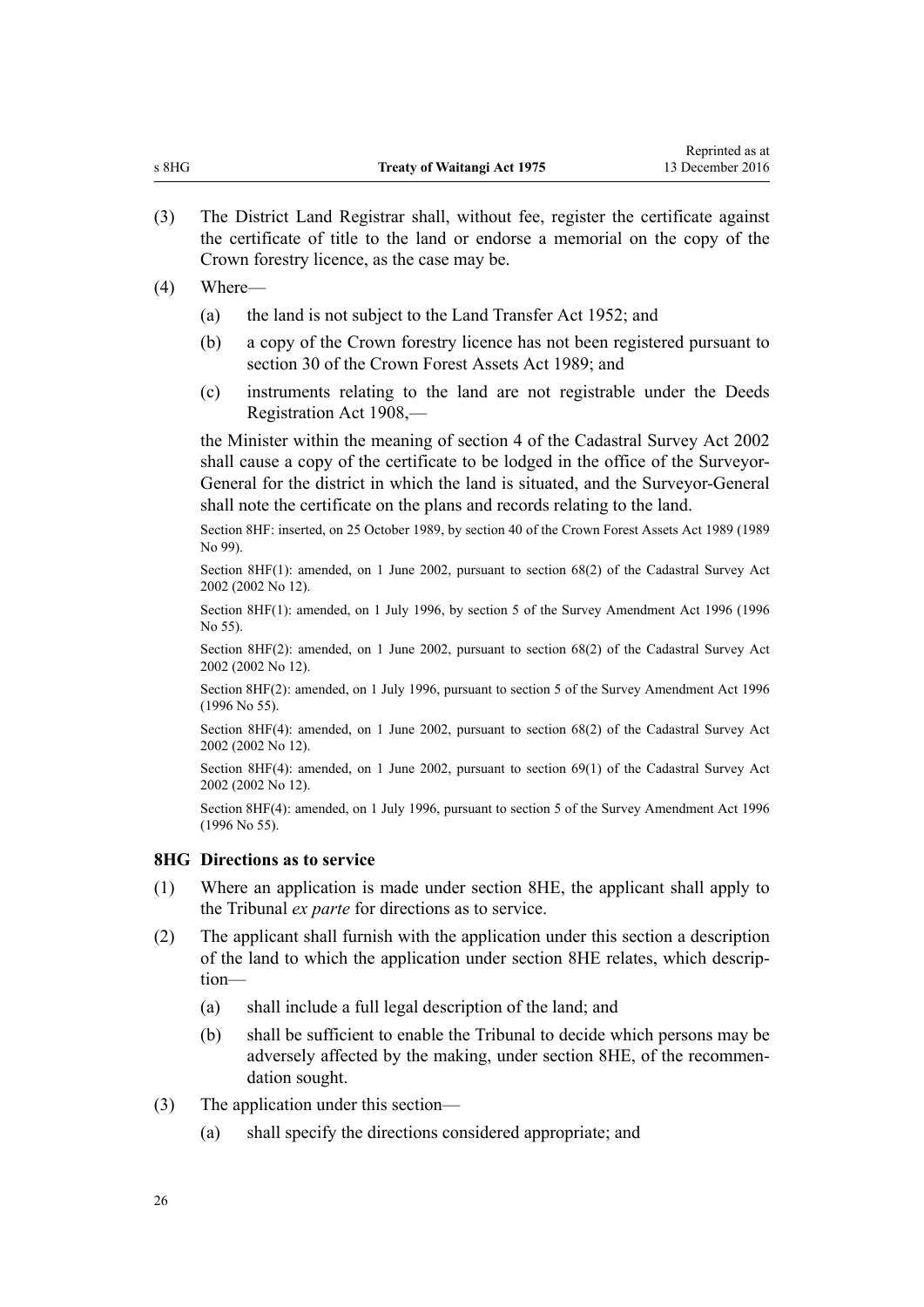- <span id="page-26-0"></span>(b) shall be accompanied by a memorandum by or on behalf of the applicant giving the reasons for the directions considered appropriate.
- (4) On an application being made under this section the Tribunal shall give such directions for service as it deems proper.

Section 8HG: inserted, on 25 October 1989, by [section 40](http://prd-lgnz-nlb.prd.pco.net.nz/pdflink.aspx?id=DLM192363) of the Crown Forest Assets Act 1989 (1989 No 99).

# **8HH Public notice**

- (1) Where an application is made under [section 8HE,](#page-24-0) the applicant shall, in addition to complying with the directions given under [section 8HG](#page-25-0), give, in accordance with the directions of the Tribunal, public notice of the application.
- (2) The public notice shall be published both—
	- (a) in the *Gazette*; and
	- (b) in such newspapers circulating in the district in which the land is situated as the Tribunal directs.
- (3) The public notice shall—
	- (a) describe the land and its location; and
	- (b) state that an application has been made under [section 8HE](#page-24-0) in respect of the land; and
	- (c) indicate the land is Crown forest land that is subject to a Crown forestry licence; and
	- (d) invite any Maori who considers that he or she, or any group of Maori of which he or she is a member, has grounds for a claim under [section 6](#page-5-0) in relation to the land, to submit that claim to the Tribunal before a date specified in the notice (which date shall be not less than 90 days after the first or only publication of the notice in the *Gazette*); and
	- (e) describe briefly any claims already submitted under [section 6](#page-5-0) in respect of the land; and
	- (f) where no claim has been submitted under [section 6](#page-5-0) in respect of the land, state that if no claim in relation to the land is submitted to the Tribunal under that section before the date specified in the notice, the Tribunal may recommend that the land not be liable to be returned to Maori ownership and the effect of any such recommendation; and
	- (g) contain such other information as the Tribunal directs.

Section 8HH: inserted, on 25 October 1989, by [section 40](http://prd-lgnz-nlb.prd.pco.net.nz/pdflink.aspx?id=DLM192363) of the Crown Forest Assets Act 1989 (1989 No 99).

### **8HI Service of decision**

The Tribunal shall cause a sealed copy of its decision and recommendations (if any) with regard to any application under [section 8HE](#page-24-0) to be served on—

(a) the applicant; and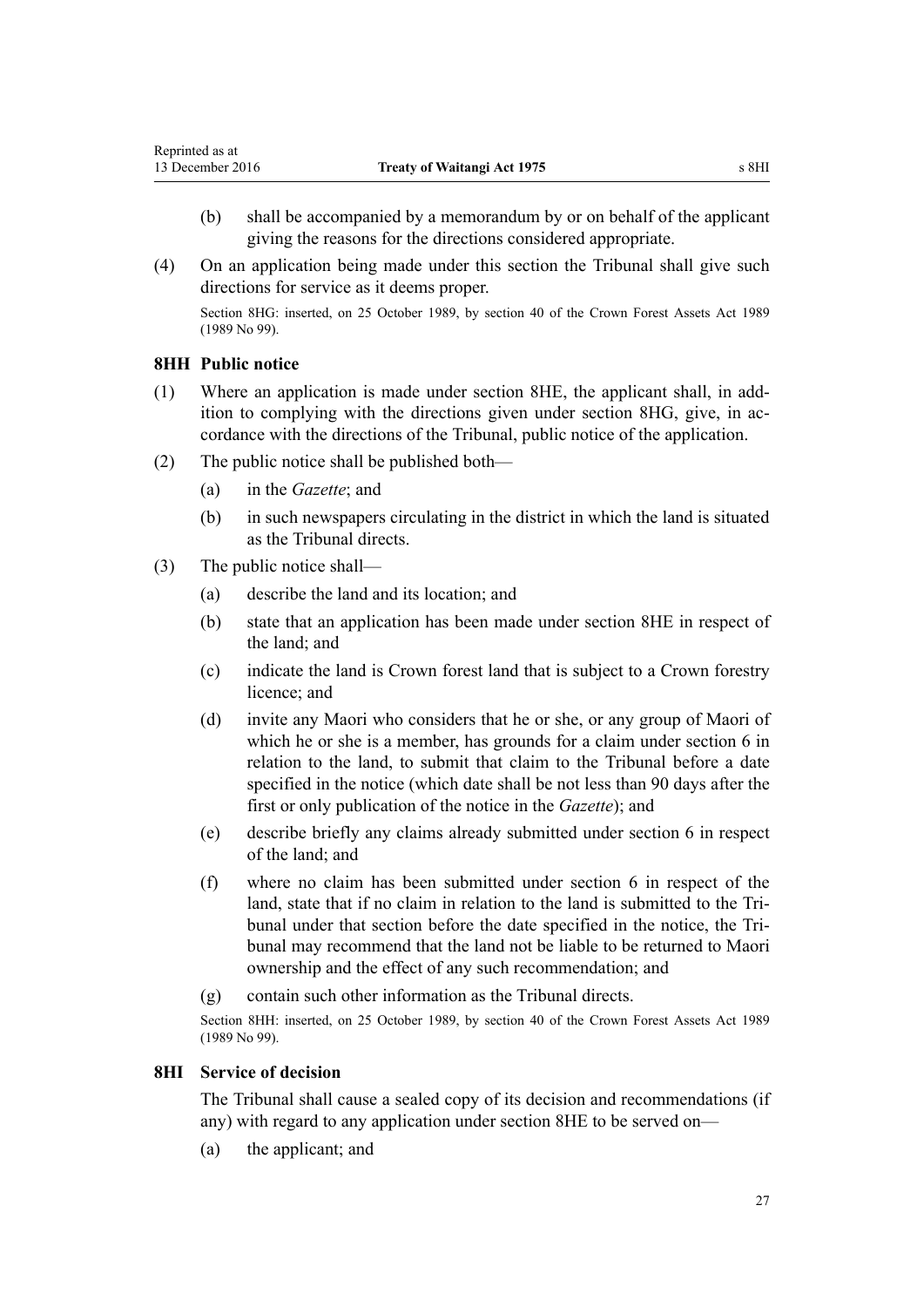- <span id="page-27-0"></span>(b) the Minister within the meaning of [section 4](http://prd-lgnz-nlb.prd.pco.net.nz/pdflink.aspx?id=DLM142402) of the Cadastral Survey Act 2002; and
- (c) the Minister of Maori Affairs; and
- (d) the Minister for State Owned Enterprises and the Minister of Finance; and
- (e) such other persons as the Tribunal thinks fit.

Section 8HI: inserted, on 25 October 1989, by [section 40](http://prd-lgnz-nlb.prd.pco.net.nz/pdflink.aspx?id=DLM192363) of the Crown Forest Assets Act 1989 (1989 No 99).

Section 8HI(b): amended, on 1 June 2002, pursuant to [section 68\(2\)](http://prd-lgnz-nlb.prd.pco.net.nz/pdflink.aspx?id=DLM142638) of the Cadastral Survey Act 2002 (2002 No 12).

Section 8HI(b): amended, on 1 July 1996, by section 5 of the Survey Amendment Act 1996 (1996 No 55).

# *Recommendations in relation to land vested under New Zealand Railways Corporation Restructuring Act 1990*

Heading: inserted, on 28 August 1990, by [section 43](http://prd-lgnz-nlb.prd.pco.net.nz/pdflink.aspx?id=DLM223151) of the New Zealand Railways Corporation Restructuring Act 1990 (1990 No 105).

# **8HJ Claims relating to land vested under New Zealand Railways Corporation Restructuring Act 1990**

In respect of every claim submitted to the Tribunal under [section 6](#page-5-0) that relates in whole or in part to land or an interest in land that, immediately before being vested in a Crown transferee company pursuant to [section 6](http://prd-lgnz-nlb.prd.pco.net.nz/pdflink.aspx?id=DLM222671) of the New Zealand Railways Corporation Restructuring Act 1990, was land owned by the Crown or an interest owned by the Crown in land, whether or not the land or interest in land is still vested in that company, the provisions of [sections 8A to](#page-12-0) [8H](#page-12-0) shall apply with such modifications as may be necessary and, in particular, as if—

- (a) the reference in section  $8A(1)$  to land or an interest in land to which that section applies was a reference to land or an interest in land that, immediately before being vested in a Crown transferee company pursuant to [section 6](http://prd-lgnz-nlb.prd.pco.net.nz/pdflink.aspx?id=DLM222671) of the New Zealand Railways Corporation Restructuring Act 1990, was land owned by the Crown or an interest owned by the Crown in land, whether or not that land or interest in land is still vested in that company:
- (b) the reference in section  $8A(6)$  to an interest in land was a reference to an interest in land that was vested in a Crown transferee company under [section 6](http://prd-lgnz-nlb.prd.pco.net.nz/pdflink.aspx?id=DLM222671) of the New Zealand Railways Corporation Restructuring Act 1990 but where the land itself was not vested in that company:
- (c) the references in sections  $8A(2)(b)$  and (c),  $8D(1)$ ,  $8E(1)$  and  $(3)(b)$ , and [8G\(3\)\(f\)](#page-19-0) to [section 27B](http://prd-lgnz-nlb.prd.pco.net.nz/pdflink.aspx?id=DLM98400) of the State-Owned Enterprises Act 1986 were references to [section 39](http://prd-lgnz-nlb.prd.pco.net.nz/pdflink.aspx?id=DLM223146) of the New Zealand Railways Corporation Restructuring Act 1990: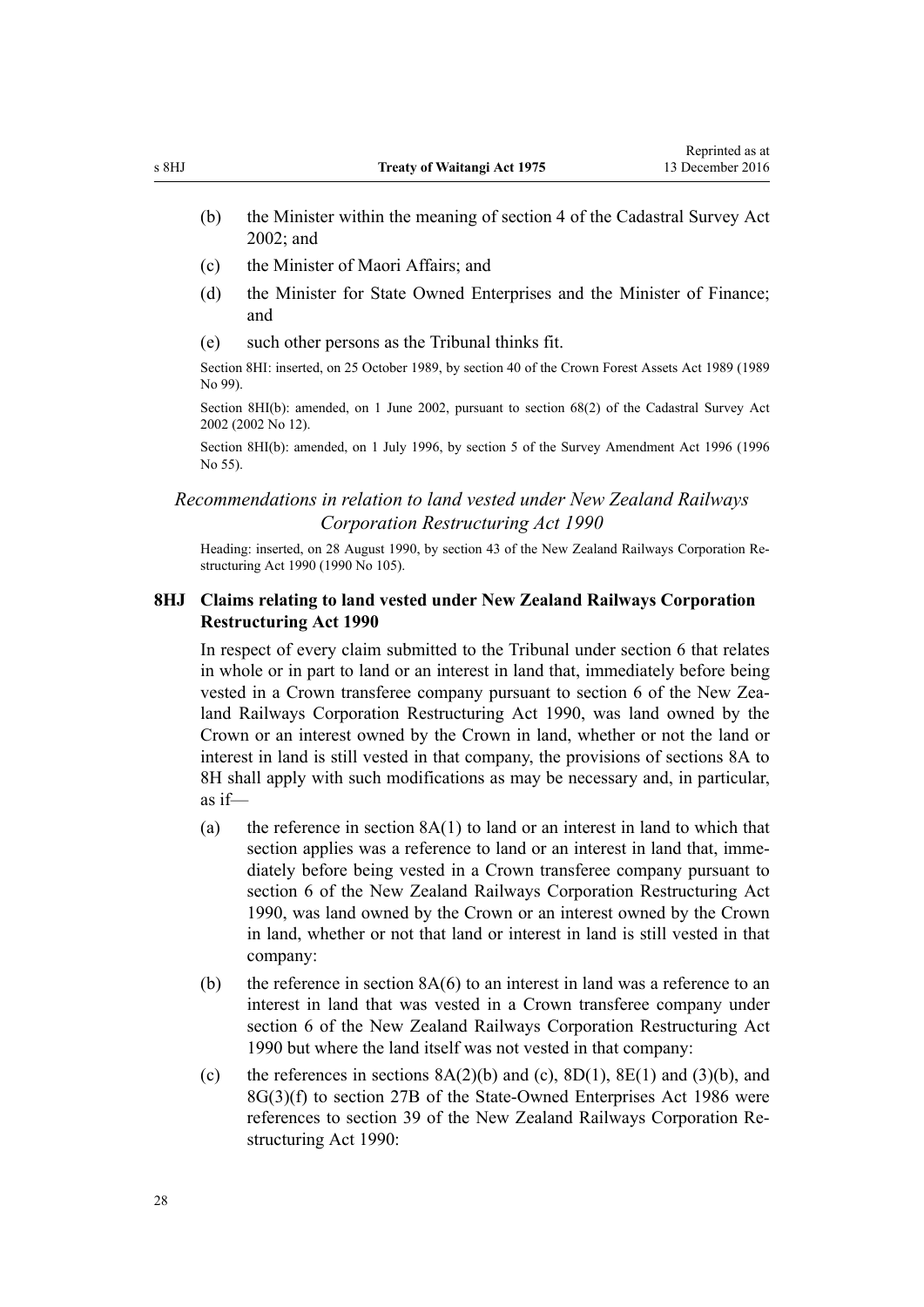<span id="page-28-0"></span>(d) the reference in section  $8G(3)(c)$  to land or an interest in land transferred to or vested in a State enterprise was a reference to land or an interest in land vested in a Crown transferee company pursuant to the [New Zealand](http://prd-lgnz-nlb.prd.pco.net.nz/pdflink.aspx?id=DLM222630) [Railways Corporation Restructuring Act 1990](http://prd-lgnz-nlb.prd.pco.net.nz/pdflink.aspx?id=DLM222630).

Section 8HJ: inserted, on 28 August 1990, by [section 43](http://prd-lgnz-nlb.prd.pco.net.nz/pdflink.aspx?id=DLM223151) of the New Zealand Railways Corporation Restructuring Act 1990 (1990 No 105).

### **8I Annual report on implementation of recommendations**

The Minister of Maori Affairs shall in each year prepare and lay before the House of Representatives a report on the progress being made in the implementation of recommendations made to the Crown by the Tribunal.

Section 8I: inserted (with effect on 9 December 1987), on 30 June 1988, by [section 4](http://prd-lgnz-nlb.prd.pco.net.nz/pdflink.aspx?id=DLM132571) of the Treaty of Waitangi (State Enterprises) Act 1988 (1988 No 105).

# **9 Right to petition House of Representatives unaffected**

Nothing in this Act shall affect in any way the right of any person to petition the House of Representatives for the redress of any grievance, or the jurisdiction of any committee or other body set up by the House of Representatives to deal with a petition to the House of Representatives.

Section 9: replaced, on 1 January 1987, by [section 27](http://prd-lgnz-nlb.prd.pco.net.nz/pdflink.aspx?id=DLM94261) of the Constitution Act 1986 (1986 No 114).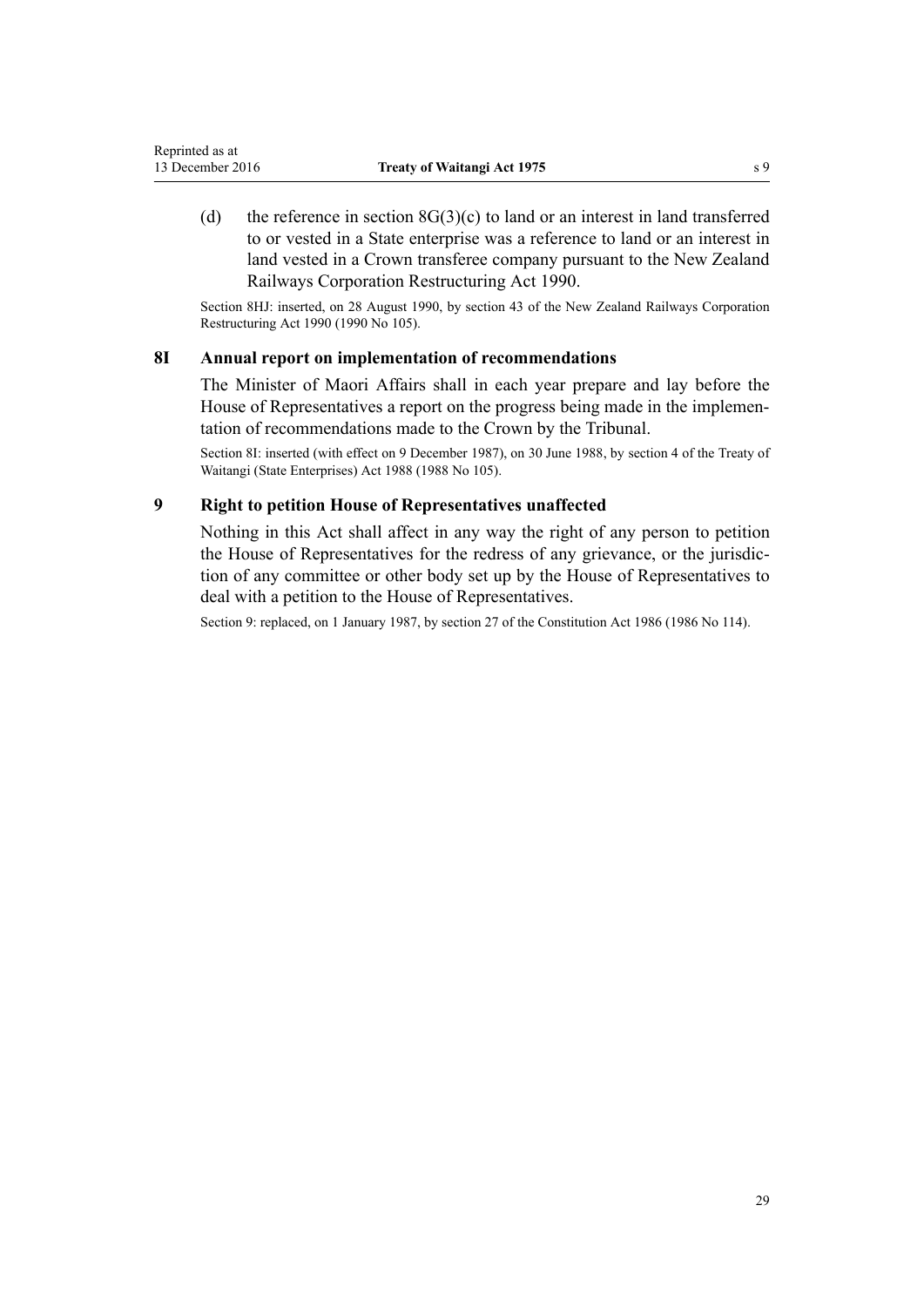# **Schedule 1 The Treaty of Waitangi**

[s 2](#page-2-0)

# **(The Text in English)**

<span id="page-29-0"></span>HER MAJESTY VICTORIA Queen of the United Kingdom of Great Britain and Ireland regarding with Her Royal Favour the Native Chiefs and Tribes of New Zealand and anxious to protect their just Rights and Property and to secure to them the enjoyment of Peace and Good Order has deemed it necessary in consequence of the great number of Her Majesty's Subjects who have already settled in New Zealand and the rapid extension of Emigration both from Europe and Australia which is still in progress to constitute and appoint a functionary properly authorized to treat with the Aborigines of New Zealand for the recognition of Her Majesty's Sovereign authority over the whole or any part of those islands—Her Majesty therefore being desirous to establish a settled form of Civil Government with a view to avert the evil consequences which must result from the absence of the necessary Laws and Institutions alike to the native population and to Her subjects has been graciously pleased to empower and to authorize me William Hobson a Captain in Her Majesty's Royal Navy Consul and Lieutenant Governor of such parts of New Zealand as may be or hereafter shall be ceded to her Majesty to invite the confederated and independent Chiefs of New Zealand to concur in the following Articles and Conditions.

# **Article the First**

The Chiefs of the Confederation of the United Tribes of New Zealand and the separate and independent Chiefs who have not become members of the Confederation cede to Her Majesty the Queen of England absolutely and without reservation all the rights and powers of Sovereignty which the said Confederation or Individual Chiefs respectively exercise or possess, or may be supposed to exercise or to possess over their respective Territories as the sole Sovereigns thereof.

#### **Article the Second**

Her Majesty the Queen of England confirms and guarantees to the Chiefs and Tribes of New Zealand and to the respective families and individuals thereof the full exclusive and undisturbed possession of their Lands and Estates Forests Fisheries and other properties which they may collectively or individually possess so long as it is their wish and desire to retain the same in their possession; but the Chiefs of the United Tribes and the individual Chiefs yield to Her Majesty the exclusive right of Preemption over such lands as the proprietors thereof may be disposed to alienate at such prices as may be agreed upon between the respective Proprietors and persons appointed by Her Majesty to treat with them in that behalf.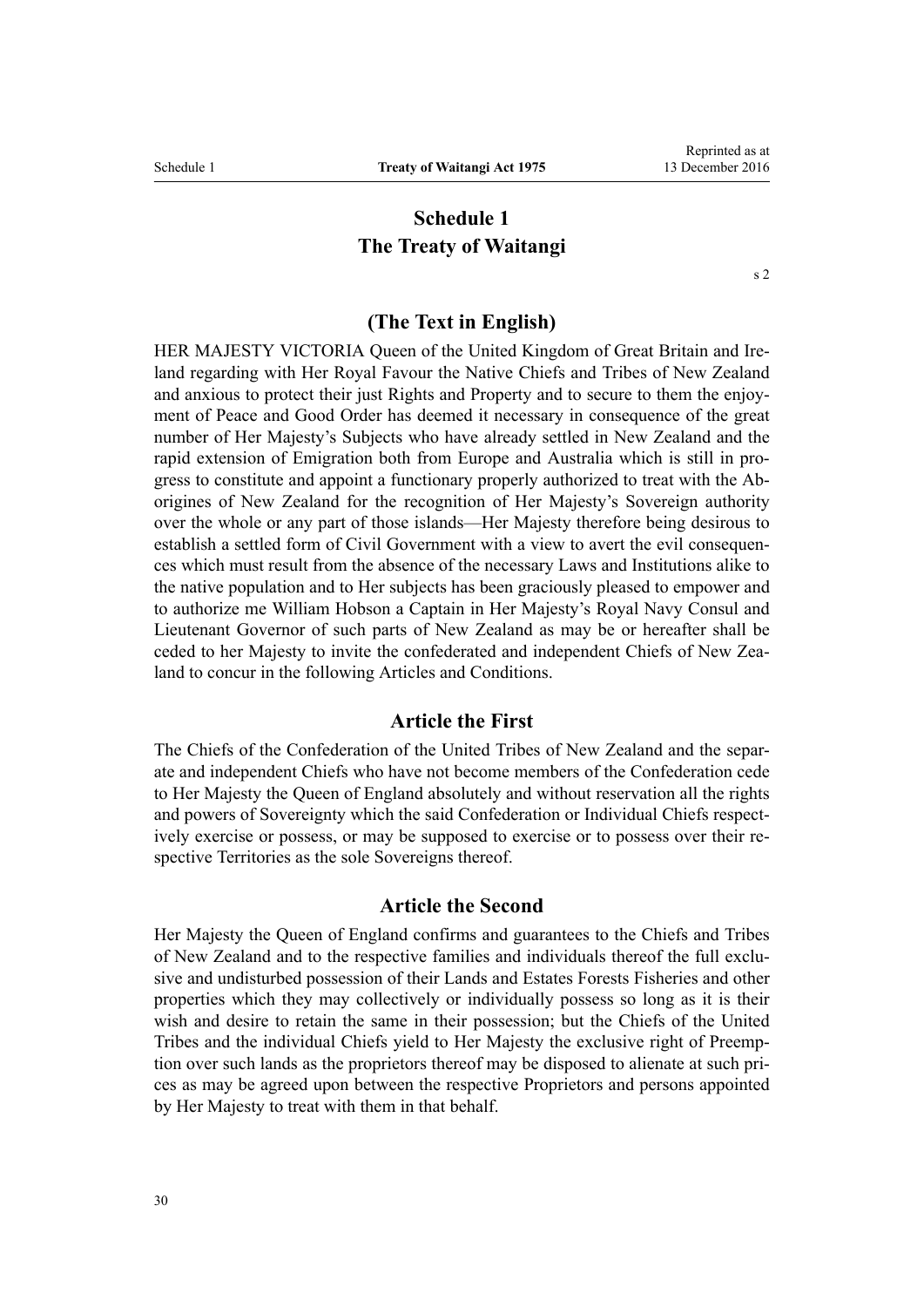# **Article the Third**

In consideration thereof Her Majesty the Queen of England extends to the Natives of New Zealand Her royal protection and imparts to them all the Rights and Privileges of British Subjects.

> W HOBSON Lieutenant Governor.

Now therefore We the Chiefs of the Confederation of the United Tribes of New Zealand being assembled in Congress at Victoria in Waitangi and We the Separate and Independent Chiefs of New Zealand claiming authority over the Tribes and Territories which are specified after our respective names, having been made fully to understand the Provisions of the foregoing Treaty, accept and enter into the same in the full spirit and meaning thereof: in witness of which we have attached our signatures or marks at the places and the dates respectively specified.

Done at Waitangi this Sixth day of February in the year of Our Lord One thousand eight hundred and forty.

[*Here follow signatures, dates, etc.*]

# **(The Text in Maori)**

Ko Wikitoria, te Kuini o Ingarani, i tana mahara atawai ki nga Rangatira me nga Hapu o Nu Tirani i tana hiahia hoki kia tohungia ki a ratou o ratou rangatiratanga, me to ratou wenua, a kia mau tonu hoki te Rongo ki a ratou me te Atanoho hoki kua wakaaro ia he mea tika kia tukua mai tetahi Rangatira hei kai wakarite ki nga Tangata maori o Nu Tirani-kia wakaaetia e nga Rangatira maori te Kawanatanga o te Kuini ki nga wahikatoa o te Wenua nei me nga Motu-na te mea hoki he tokomaha ke nga tangata o tona Iwi Kua noho ki tenei wenua, a e haere mai nei.

Na ko te Kuini e hiahia ana kia wakaritea te Kawanatanga kia kaua ai nga kino e puta mai ki te tangata Maori ki te Pakeha e noho ture kore ana.

Na, kua pai te Kuini kia tukua a hau a Wiremu Hopihona he Kapitana i te Roiara Nawi hei Kawana mo nga wahi katoa o Nu Tirani e tukua aianei, amua atu ki te Kuini e mea atu ana ia ki nga Rangatira o te wakaminenga o nga hapu o Nu Tirani me era Rangatira atu enei ture ka korerotia nei.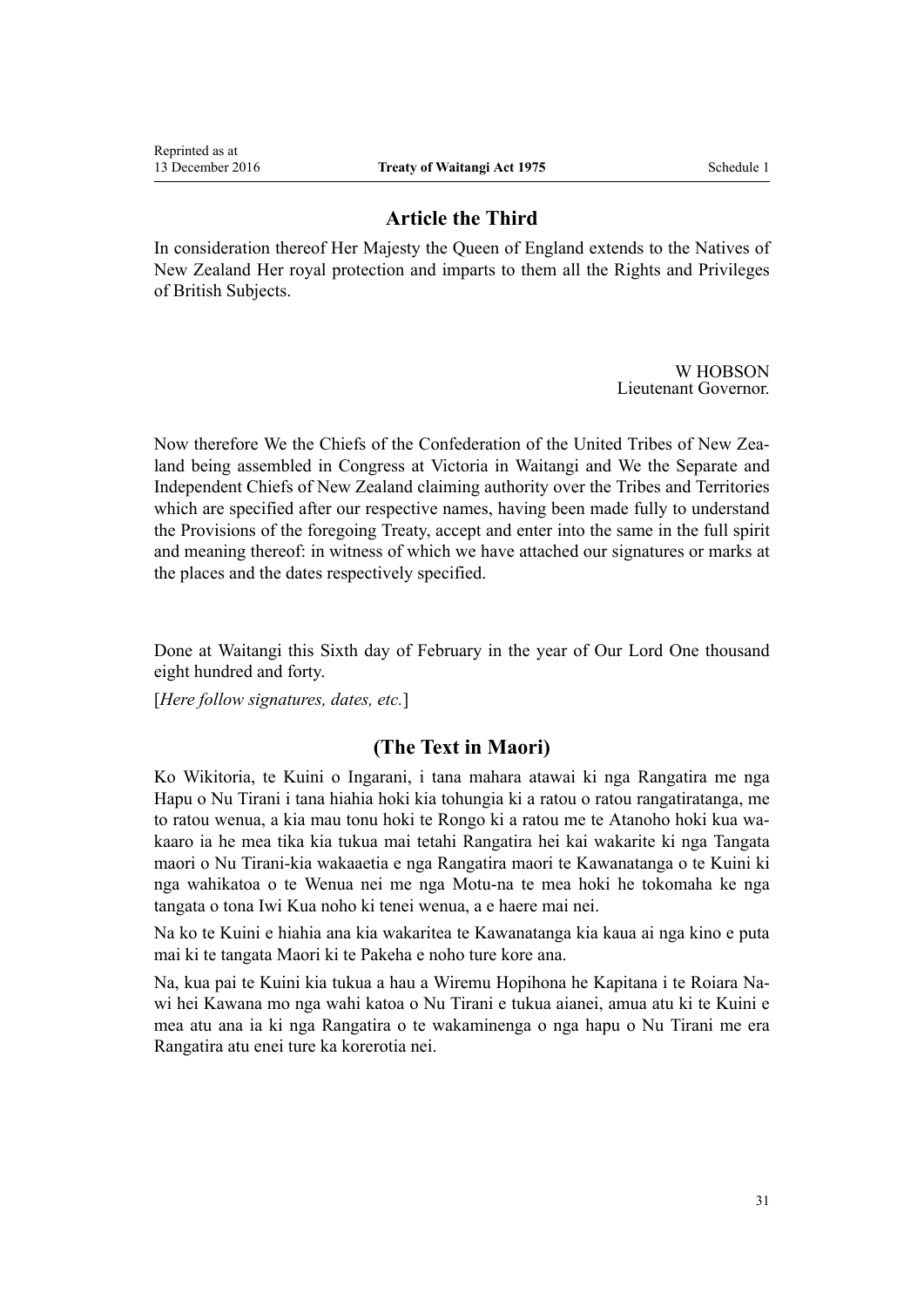### **Ko te Tuatahi**

Ko nga Rangatira o te Wakaminenga me nga Rangatira katoa hoki ki hai i uru ki taua wakaminenga ka tuku rawa atu ki te Kuini o Ingarani ake tonu atu-te Kawanatanga katoa o o ratou wenua.

# **Ko te Tuarua**

Ko te Kuini o Ingarani ka wakarite ka wakaae ki nga Rangatira ki nga hapu-ki nga tangata katoa o Nu Tirani te tino rangatiratanga o o ratou wenua o ratou kainga me o ratou taonga katoa. Otiia ko nga Rangatira o te Wakaminenga me nga Rangatira katoa atu ka tuku ki te Kuini te hokonga o era wahi wenua e pai ai te tangata nona te Wenua-ki te ritenga o te utu e wakaritea ai e ratou ko te kai hoko e meatia nei e te Kuini hei kai hoko mona.

# **Ko te Tuatoru**

Hei wakaritenga mai hoki tenei mo te wakaaetanga ki te Kawanatanga o te Kuini-Ka tiakina e te Kuini o Ingarani nga tangata maori katoa o Nu Tirani ka tukua ki a ratou nga tikanga katoa rite tahi ki ana mea ki nga tangata o Ingarani.

> (Signed) William Hobson, Consul and Lieutenant-Governor.

Na ko matou ko nga Rangatira o te Wakaminenga o nga hapu o Nu Tirani ka huihui nei ki Waitangi ko matou hoki ko nga Rangatira o Nu Tirani ka kite nei i te ritenga o enei kupu, ka tangohia ka wakaaetia katoatia e matou, koia ka tohungia ai o matou ingoa o matou tohu.

Ka meatia tenei ki Waitangi i te ono o nga ra o Pepueri i te tau kotahi mano, e waru rau e wa te kau o to tatou Ariki.

Ko nga Rangatira o te wakaminenga.

Schedule 1 Text in Maori: replaced, on 6 January 1986, by section 4 of the Treaty of Waitangi Amendment Act 1985 (1985 No 148).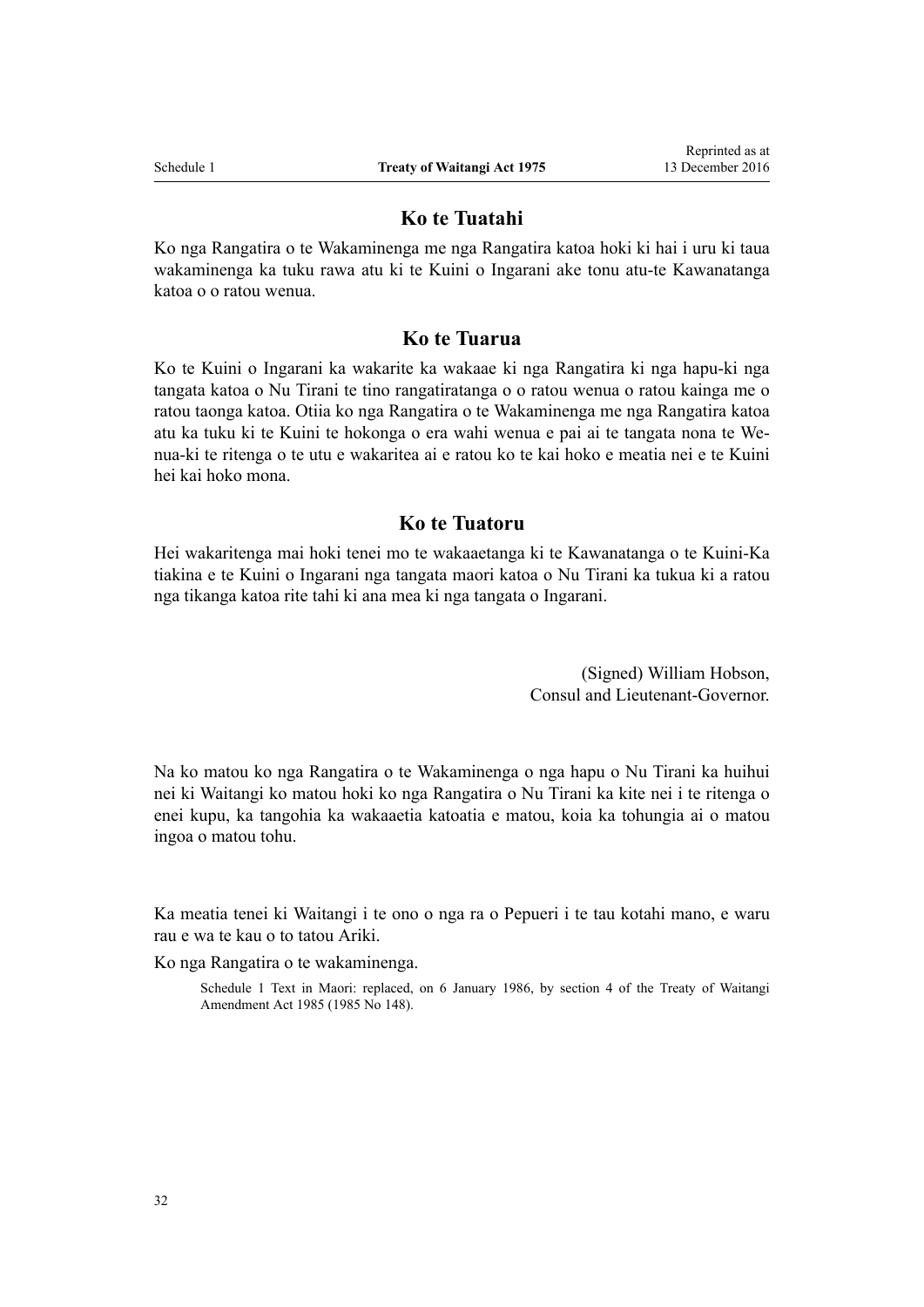# <span id="page-32-0"></span>**Schedule 2 Provisions relating to the Waitangi Tribunal**

[s 4\(6\)](#page-2-0)

# **1 Member to continue in office to complete proceedings**

Any member of the Tribunal whose term of office has expired or who has resigned from office shall, whether or not that member's successor has come into office, continue in office for the purpose of completing any proceedings heard by the Tribunal before the expiry of the member's term of office or the member's resignation.

Schedule 2 clause 1: replaced, on 1 January 1989, by section 6(1) of the Treaty of Waitangi Amendment Act 1988 (1988 No 233).

# **2 Vacation of office**

- (1) Any member of the Tribunal appointed under [section 4\(2\)\(b\)](#page-2-0) may at any time resign his or her office by delivering a notice in writing to that effect to the **Minister**
- (2) A member of the Tribunal appointed under [section 4\(2\)\(b\)](#page-2-0) shall be deemed to have vacated his or her office if he or she dies or is, under the Insolvency Act 2006, adjudged bankrupt.
- (3) Any member of the Tribunal appointed under [section 4\(2\)\(b\)](#page-2-0) may at any time be removed from office by the Governor-General for inefficiency, inability to perform the functions of the office, neglect of duty, or misconduct, proved to the satisfaction of the Governor-General.
- (4) The powers and functions of the Tribunal shall not be affected by any vacancy in its membership.

Schedule 2 clause 2: replaced, on 1 January 1989, by section 6(1) of the Treaty of Waitangi Amendment Act 1988 (1988 No 233).

Schedule 2 clause 2(2): amended, on 3 December 2007, by [section 445](http://prd-lgnz-nlb.prd.pco.net.nz/pdflink.aspx?id=DLM387857) of the Insolvency Act 2006 (2006 No 55).

Schedule 2 clause 2(3): amended, on 1 January 2002, by [section 70\(1\)](http://prd-lgnz-nlb.prd.pco.net.nz/pdflink.aspx?id=DLM122579) of the Human Rights Amendment Act 2001 (2001 No 96).

### **3 Remuneration, allowances, and expenses of members of Tribunal**

- (1) There shall be paid to the members of the Tribunal such remuneration by way of fees, salary, wages, or allowances as may from time to time be fixed, whether generally or in respect of any particular member or members of the Tribunal, by the Remuneration Authority.
- (2) Any decision under subclause (1) shall take effect on such date (whether the date thereof or any earlier or later date) as may be specified therein. If no such date is specified, the decision shall take effect on the date thereof.
- (3) The Tribunal is hereby declared to be a statutory Board within the meaning of the [Fees and Travelling Allowances Act 1951.](http://prd-lgnz-nlb.prd.pco.net.nz/pdflink.aspx?id=DLM264952)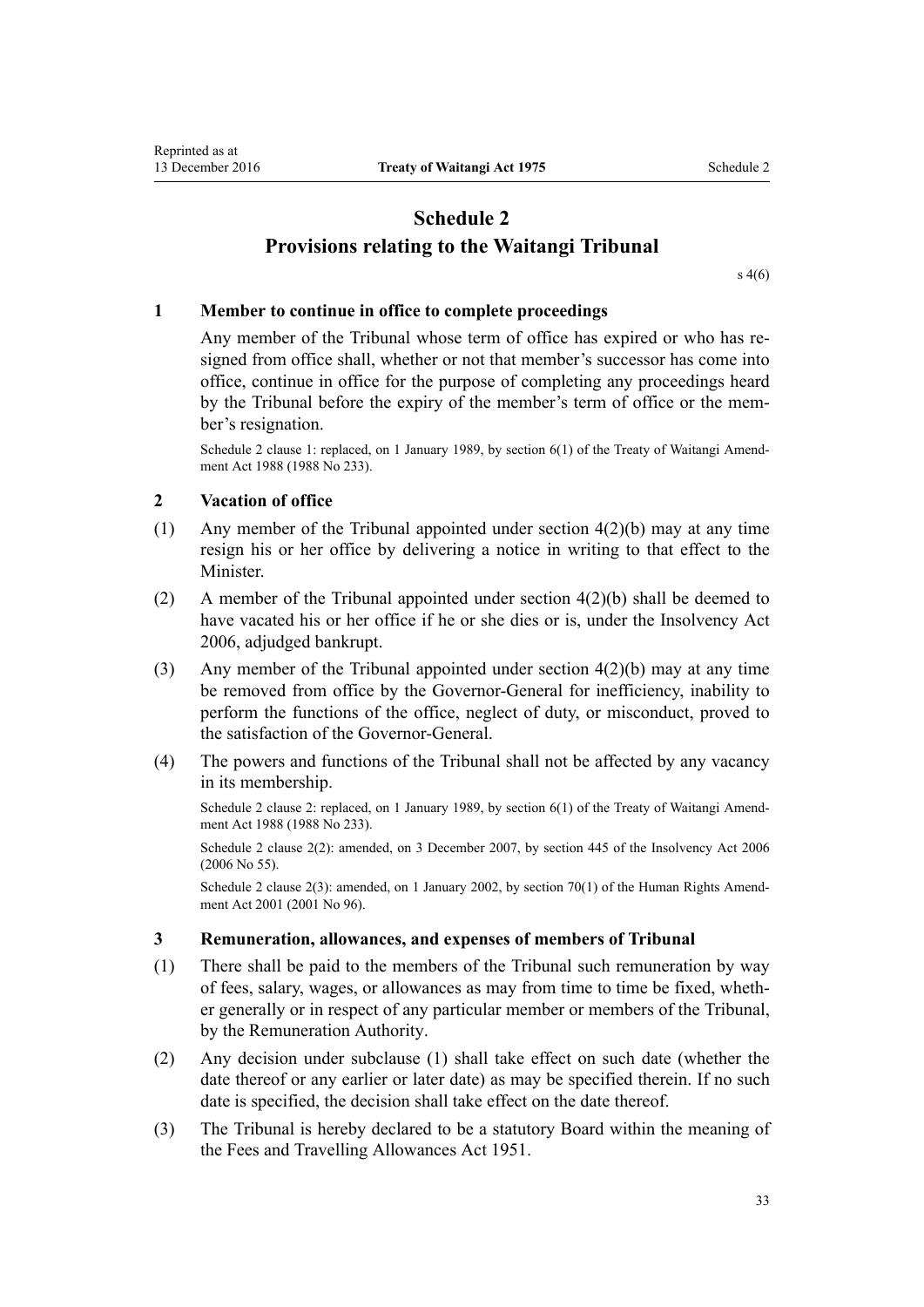<span id="page-33-0"></span>(4) There shall be paid to the members of the Tribunal travelling allowances and travelling expenses, in accordance with the [Fees and Travelling Allowances](http://prd-lgnz-nlb.prd.pco.net.nz/pdflink.aspx?id=DLM264952) [Act 1951,](http://prd-lgnz-nlb.prd.pco.net.nz/pdflink.aspx?id=DLM264952) and the provisions of that Act shall apply accordingly.

Schedule 2 clause 3: replaced, on 1 January 1989, by section 6(1) of the Treaty of Waitangi Amendment Act 1988 (1988 No 233).

Schedule 2 clause 3(1): amended, on 1 April 2003, by [section 4\(1\)](http://prd-lgnz-nlb.prd.pco.net.nz/pdflink.aspx?id=DLM167443) of the Remuneration Authority (Members of Parliament) Amendment Act 2002 (2002 No 54).

#### **4 Deputy members**

#### *[Repealed]*

Schedule 2 clause 4: repealed, on 1 January 1989, by section 6(1) of the Treaty of Waitangi Amendment Act 1988 (1988 No 233).

#### **5 Sittings of Tribunal**

- (1) The persons to constitute the Tribunal for the purposes of any sitting of the Tribunal shall comprise—
	- (a) as presiding officer—
		- (i) the Chairperson; or
		- (ii) a Judge of the Maori Land Court appointed by the Chairperson to act as presiding officer; or
		- (iii) a member of the Tribunal appointed by the Chairperson to act as presiding officer; and
	- (b) such other members of the Tribunal (being not less than 2 and not more than 6) as are appointed by the Chairperson.
- (2) Only a member of the Tribunal who is a barrister or solicitor of the High Court of at least 7 years' standing, shall be qualified for appointment as presiding officer under subclause (1)(a)(iii).
- (3) Where a Judge of the Maori Land Court acts as presiding officer pursuant to subclause  $(1)(a)(ii)$ , that Judge shall, while he or she holds office as presiding officer, be deemed to be a member of the Tribunal.
- (4) Sittings of the Tribunal shall be held at such times and places as the Tribunal or the presiding officer from time to time appoints.
- (5) Any sitting of the Tribunal may be adjourned from time to time and from place to place by the Tribunal or the presiding officer.
- (6) The powers conferred on the Tribunal are exercisable notwithstanding the absence from any sitting of the Tribunal of any of the persons constituting the Tribunal for the purposes of the sitting so long as—
	- (a) the presiding officer is present; and
	- (b) at least 2 of the other members constituting the Tribunal for the purposes of the sitting are present; and
	- (c) at least one of the members present is Maori.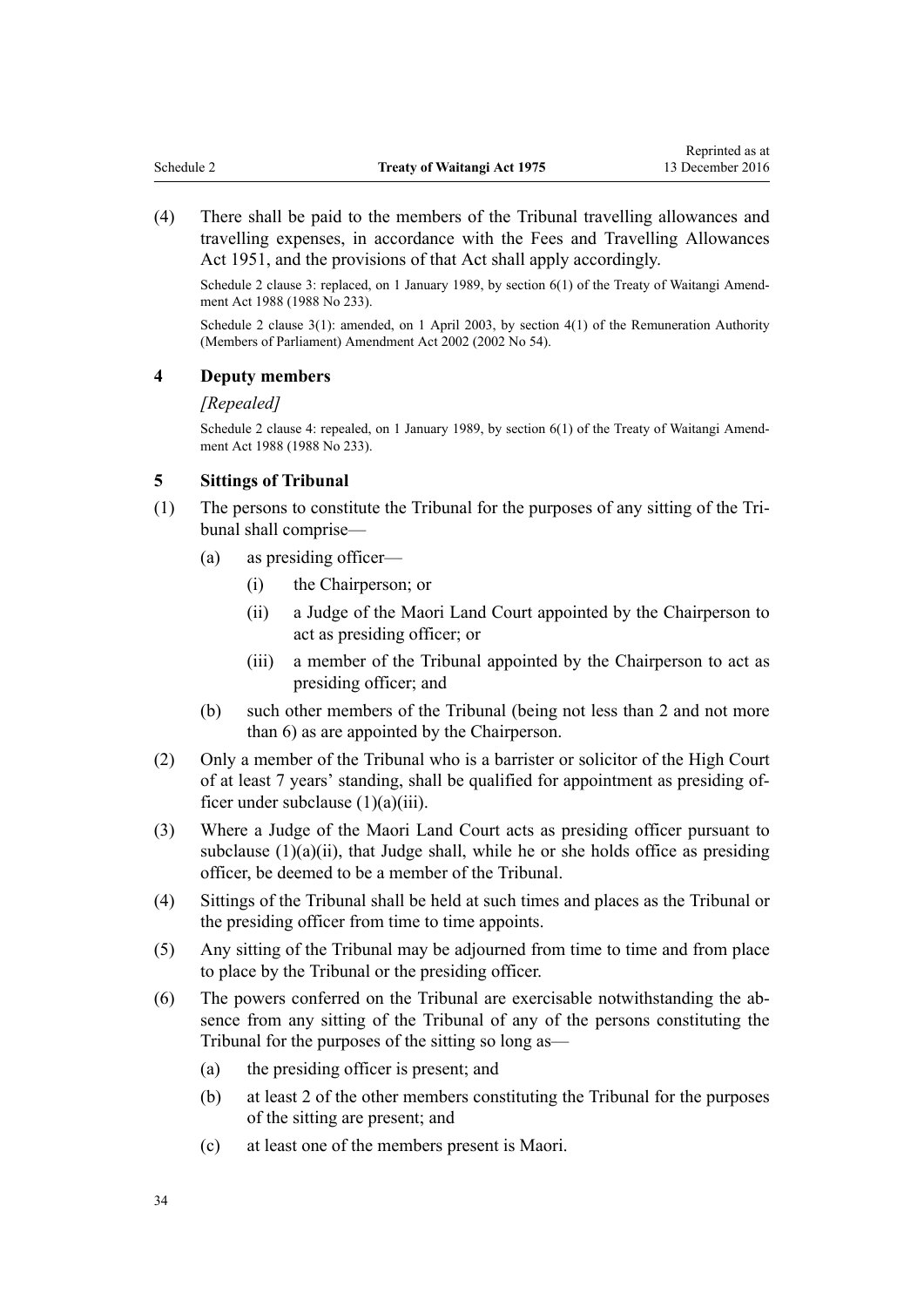- <span id="page-34-0"></span>(7) In the event of disagreement in respect of any matter, the decision of the majority of the members dealing with the matter shall be the decision of the Tribunal, and, where those members are equally divided, the decision of the presiding officer shall be the decision of the Tribunal.
- (8) The Tribunal may meet in private or in public, as the Tribunal from time to time decides. The presiding officer shall cause such notice as he or she thinks fit to be given of any public sitting of the Tribunal to persons likely to be affected thereby.
- (9) Except as expressly provided in this Act, the Tribunal may regulate its procedure in such manner as it thinks fit, and in doing so may have regard to and adopt such aspects of te kawa o te marae as the Tribunal thinks appropriate in the particular case, but shall not deny any person the right to speak during the proceedings of the Tribunal on the ground of that person's sex.
- (10) After consulting whoever, in his or her opinion, is appropriate, the Chairperson of the Tribunal may issue practice notes as to the practice and procedure of the Tribunal.

Schedule 2 clause 5: replaced, on 1 January 1989, by section 7(1) of the Treaty of Waitangi Amendment Act 1988 (1988 No 233).

Schedule 2 clause 5(10): inserted, on 13 December 2006, by [section 7](http://prd-lgnz-nlb.prd.pco.net.nz/pdflink.aspx?id=DLM398913) of the Treaty of Waitangi Amendment Act 2006 (2006 No 77).

# **5AA Chairperson may appoint replacement presiding officer**

- (1) For the purposes of an inquiry into a particular claim or other matter under [sec](#page-4-0)[tion 5\(1\),](#page-4-0) the Chairperson may appoint another member of the Tribunal or a Judge of the Maori Land Court to replace a presiding officer or former presiding officer holding office under [clause 5\(1\)\(a\)](#page-33-0).
- (2) [Clause 5\(2\) and \(3\)](#page-33-0) applies to a replacement appointment under subclause (1).

Schedule 2 clause 5AA: inserted, on 10 April 2003, by [section 4](http://prd-lgnz-nlb.prd.pco.net.nz/pdflink.aspx?id=DLM189237) of the Treaty of Waitangi Amendment Act 2003 (2003 No 13).

# **5AB Chairperson may appoint replacement member**

For the purposes of an inquiry into a particular claim or other matter under [sec](#page-4-0)[tion 5\(1\)](#page-4-0), the Chairperson may appoint another member of the Tribunal to replace a member or former member holding office under [clause 5\(1\)\(b\).](#page-33-0)

Schedule 2 clause 5AB: inserted, on 10 April 2003, by [section 4](http://prd-lgnz-nlb.prd.pco.net.nz/pdflink.aspx?id=DLM189237) of the Treaty of Waitangi Amendment Act 2003 (2003 No 13).

# **5AC Conditions applying to replacement appointments**

- (1) An appointment made under clause 5AA or clause 5AB may be made before or after the Tribunal has begun to inquire into a particular claim or other matter under [section 5\(1\).](#page-4-0)
- (2) The power conferred on the Chairperson by clauses 5AA and 5AB may be exercised only if—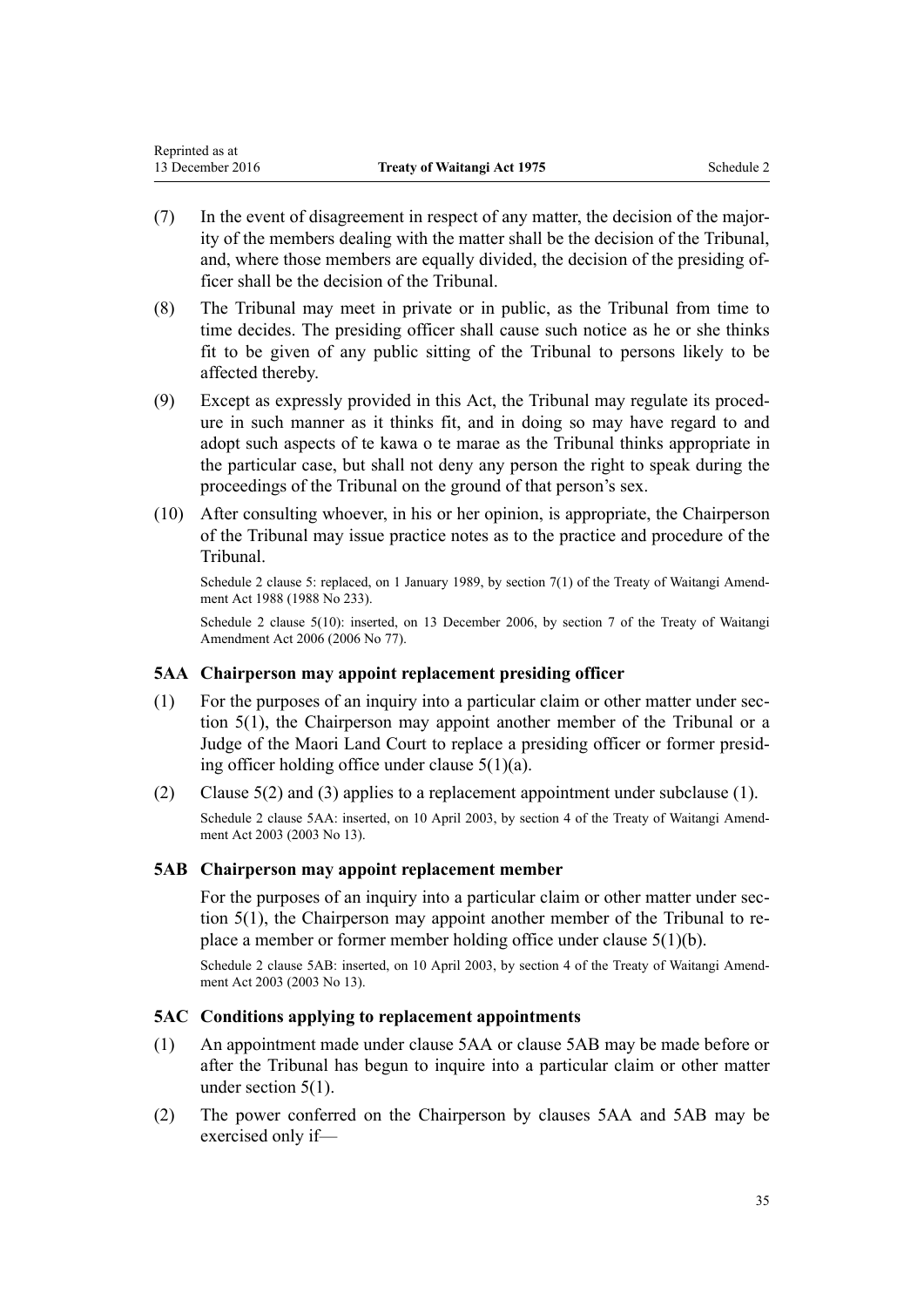- <span id="page-35-0"></span>(a) the presiding officer or member holding office under [clause 5\(1\)](#page-33-0) has ceased to hold office—
	- (i) as provided for in [clause 2;](#page-32-0) or
	- (ii) in the case of a Judge of the Maori Land Court, as provided for in [section 12](http://prd-lgnz-nlb.prd.pco.net.nz/pdflink.aspx?id=DLM290535) of Te Ture Whenua Maori Act 1993:
- (b) the personal circumstances of the presiding officer or member holding office under [clause 5\(1\)](#page-33-0) make that person unable by reason of his or her physical or mental condition to continue to participate in the inquiry into the particular claim or other matter:
- (c) it would be unreasonable to expect the presiding officer or member holding office under [clause 5\(1\)](#page-33-0) to continue to participate in the inquiry into the particular claim or other matter because of his or her personal circumstances.
- (3) If the Tribunal has commenced its inquiry into the particular claim or other matter, the Chairperson must not exercise the power conferred by [clause 5AA](#page-34-0) or [clause 5AB](#page-34-0) unless—
	- (a) there is an adequate record of the inquiry that has already been heard by the Tribunal; and
	- (b) it is reasonable to expect the person appointed to the Tribunal under [clause 5AA](#page-34-0) or [clause 5AB](#page-34-0) to review the record of that inquiry.
- (4) For the avoidance of doubt, the power conferred by [clauses 5AA](#page-34-0) and [5AB](#page-34-0) may be exercised even if the relevant circumstance under subclause (2) arose before the commencement of the [Treaty of Waitangi Amendment Act 2003](http://prd-lgnz-nlb.prd.pco.net.nz/pdflink.aspx?id=DLM189230).

Schedule 2 clause 5AC: inserted, on 10 April 2003, by [section 4](http://prd-lgnz-nlb.prd.pco.net.nz/pdflink.aspx?id=DLM189237) of the Treaty of Waitangi Amendment Act 2003 (2003 No 13).

### **5AD Chairperson may appoint acting presiding officer**

- (1) The Chairperson may appoint an acting presiding officer if the presiding officer appointed under clause  $5(1)(a)$  for the purposes of the particular claim or other matter under [section 5\(1\)](#page-4-0) is temporarily unable to be present for the whole or part of a sitting because of—
	- (a) his or her illness; or
	- (b) unforeseen circumstances that prevent his or her attendance.
- (2) Only a member of the Tribunal who is a barrister or solicitor of the High Court of at least 7 years' standing is qualified for appointment under subclause (1).
- (3) In making an appointment under this clause, the Chairperson must fix and state the period for which the acting presiding officer is appointed. Schedule 2 clause 5AD: inserted, on 10 April 2003, by [section 4](http://prd-lgnz-nlb.prd.pco.net.nz/pdflink.aspx?id=DLM189237) of the Treaty of Waitangi Amendment Act 2003 (2003 No 13).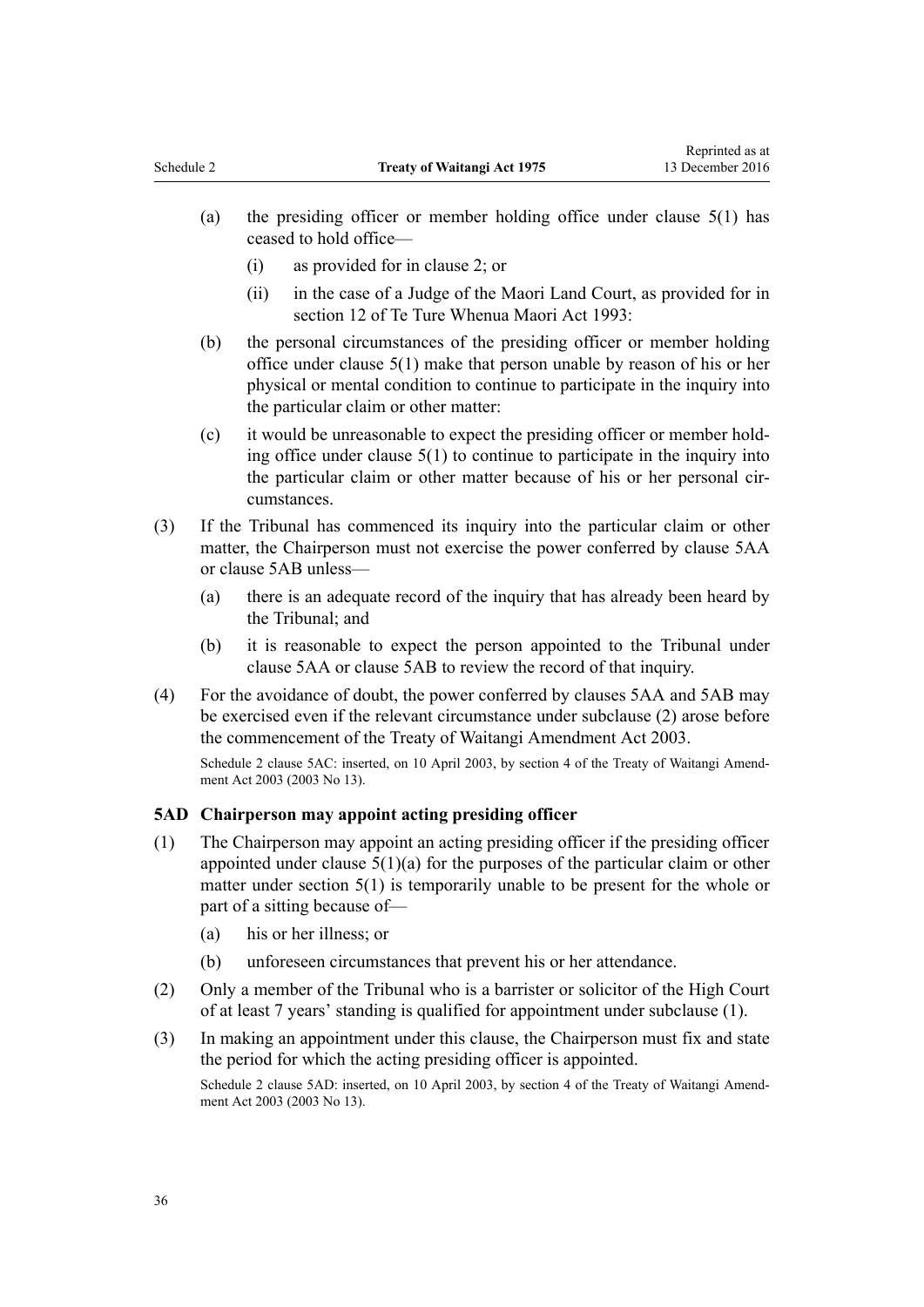# **5AE Conditions applying to appointment of acting presiding officer**

- (1) The power conferred on the Chairperson by [clause 5AD](#page-35-0) may be exercised only if, in the opinion of the Chairperson, the Tribunal can, with an acting presiding officer, properly continue to exercise its functions to inquire into the particular claim or other matter.
- (2) A person appointed to be an acting presiding officer under [clause 5AD](#page-35-0) has, while that person is the acting presiding officer, the powers of a presiding officer under this Act.

Schedule 2 clause 5AE: inserted, on 10 April 2003, by [section 4](http://prd-lgnz-nlb.prd.pco.net.nz/pdflink.aspx?id=DLM189237) of the Treaty of Waitangi Amendment Act 2003 (2003 No 13).

# **5A Power of Tribunal to commission research and receive report in evidence**

- (1) The Tribunal may commission, or authorise a claimant to commission at the expense of the Tribunal, any person (whether or not a member of its staff appointed under [clause 9\)](#page-38-0)—
	- (a) to investigate—
		- (i) any matter relating to a claim under [section 6](#page-5-0); or
		- (ii) any matter relating to an application under [section 8D](#page-16-0) or [section](#page-24-0) [8HE](#page-24-0); or
		- (iii) any other matter relating to the functions of the Tribunal; and
	- (b) to prepare a report on any matter investigated under paragraph (a) and to submit that report for consideration by the Tribunal.
- (2) The Tribunal may receive any such report in evidence.
- (3) Every party to the proceedings shall be entitled—
	- (a) to receive a copy of the report; and
	- (b) to make submissions on it to the Tribunal.
- (4) Any party to the proceedings may, with the leave of the Tribunal, cross-examine the person by whom the report was made.

Schedule 2 clause 5A: replaced (with effect on 9 December 1987), on 30 June 1988, by [section 5](http://prd-lgnz-nlb.prd.pco.net.nz/pdflink.aspx?id=DLM132581) of the Treaty of Waitangi (State Enterprises) Act 1988 (1988 No 105).

Schedule 2 clause 5A(1)(a)(ii): amended, on 25 October 1989, by [section 41](http://prd-lgnz-nlb.prd.pco.net.nz/pdflink.aspx?id=DLM192374) of the Crown Forest Assets Act 1989 (1989 No 99).

# **6 Evidence in proceedings before Tribunal**

- (1) The Tribunal may act on any testimony, sworn or unsworn, and may receive as evidence any statement, document, information, or matter which in the opinion of the Tribunal may assist it to deal effectually with the matters before it, whether the same would, apart from this section, be legally admissible evidence or not.
- (2) Witnesses appearing before the Tribunal may give their evidence in the Maori language.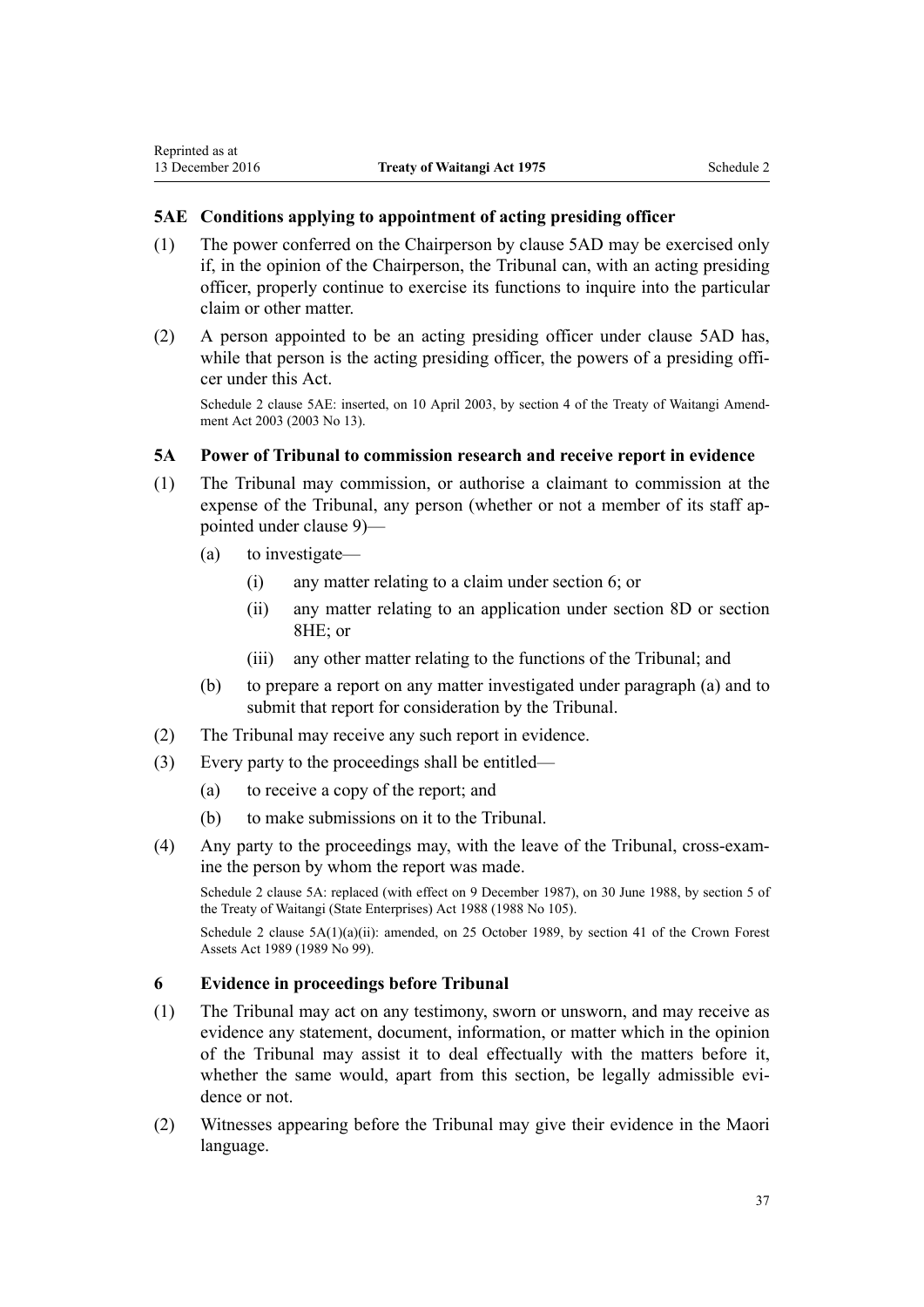<span id="page-37-0"></span>(3) Subject to subclause (1), the [Evidence Act 2006](http://prd-lgnz-nlb.prd.pco.net.nz/pdflink.aspx?id=DLM142512) shall apply to the Tribunal in the same manner as if the Tribunal were a court within the meaning of that Act. Schedule 2 clause 6(3): amended, on 1 August 2007, by [section 216](http://prd-lgnz-nlb.prd.pco.net.nz/pdflink.aspx?id=DLM394552) of the Evidence Act 2006 (2006) No 69).

# **7 Right to appear**

- (1) Any claimant or other person entitled to appear before the Tribunal may appear either personally or, with the leave of the Tribunal, by—
	- (a) a barrister or solicitor of the High Court; or
	- (b) any other agent or representative authorised in writing.
- (2) Any such leave may be given on such terms as the Tribunal thinks fit, and may at any time be withdrawn.

Schedule 2 clause 7(1)(a): amended, on 1 April 1980, pursuant to [section 12](http://prd-lgnz-nlb.prd.pco.net.nz/pdflink.aspx?id=DLM35049) of the Judicature Amendment Act 1979 (1979 No 124).

### **7A Appointment of counsel**

- (1) The Tribunal may appoint counsel to assist it in respect of any proceedings or any part of any proceedings before the Tribunal.
- (2) The Tribunal may appoint counsel to assist the claimant in respect of any proceedings or any part of any proceedings before the Tribunal if it is satisfied that the matter is of sufficient importance or complexity to warrant such an appointment or that it would be unjust to the claimant not to make such an appointment.
- (3) Every counsel appointed under this clause shall be paid out of money appropriated by Parliament for the purpose such fee as may be agreed between the Tribunal and the counsel appointed.

Schedule 2 clause 7A: inserted, on 6 January 1986, by section 8 of the Treaty of Waitangi Amendment Act 1985 (1985 No 148).

### **8 Tribunal to be a Commission of Inquiry**

- (1) The Tribunal shall be deemed to be a Commission of Inquiry under the [Com](http://prd-lgnz-nlb.prd.pco.net.nz/pdflink.aspx?id=DLM139130)[missions of Inquiry Act 1908,](http://prd-lgnz-nlb.prd.pco.net.nz/pdflink.aspx?id=DLM139130) and, subject to the provisions of this Act, all the provisions of that Act, except [sections 11](http://prd-lgnz-nlb.prd.pco.net.nz/pdflink.aspx?id=DLM139172) and [12](http://prd-lgnz-nlb.prd.pco.net.nz/pdflink.aspx?id=DLM139174) (which relate to costs), shall apply accordingly.
- (2) The Chairperson of the Tribunal, or any other person, being the presiding officer at a sitting of the Tribunal or a member of the Tribunal purporting to act by direction or with the authority of the Chairperson,—
	- (a) may issue directions or conduct conferences; or
	- (b) may issue summonses requiring the attendance of witnesses before the Tribunal, or the production of documents; or
	- (c) may do any other act preliminary or incidental to the hearing of any matter by the Tribunal.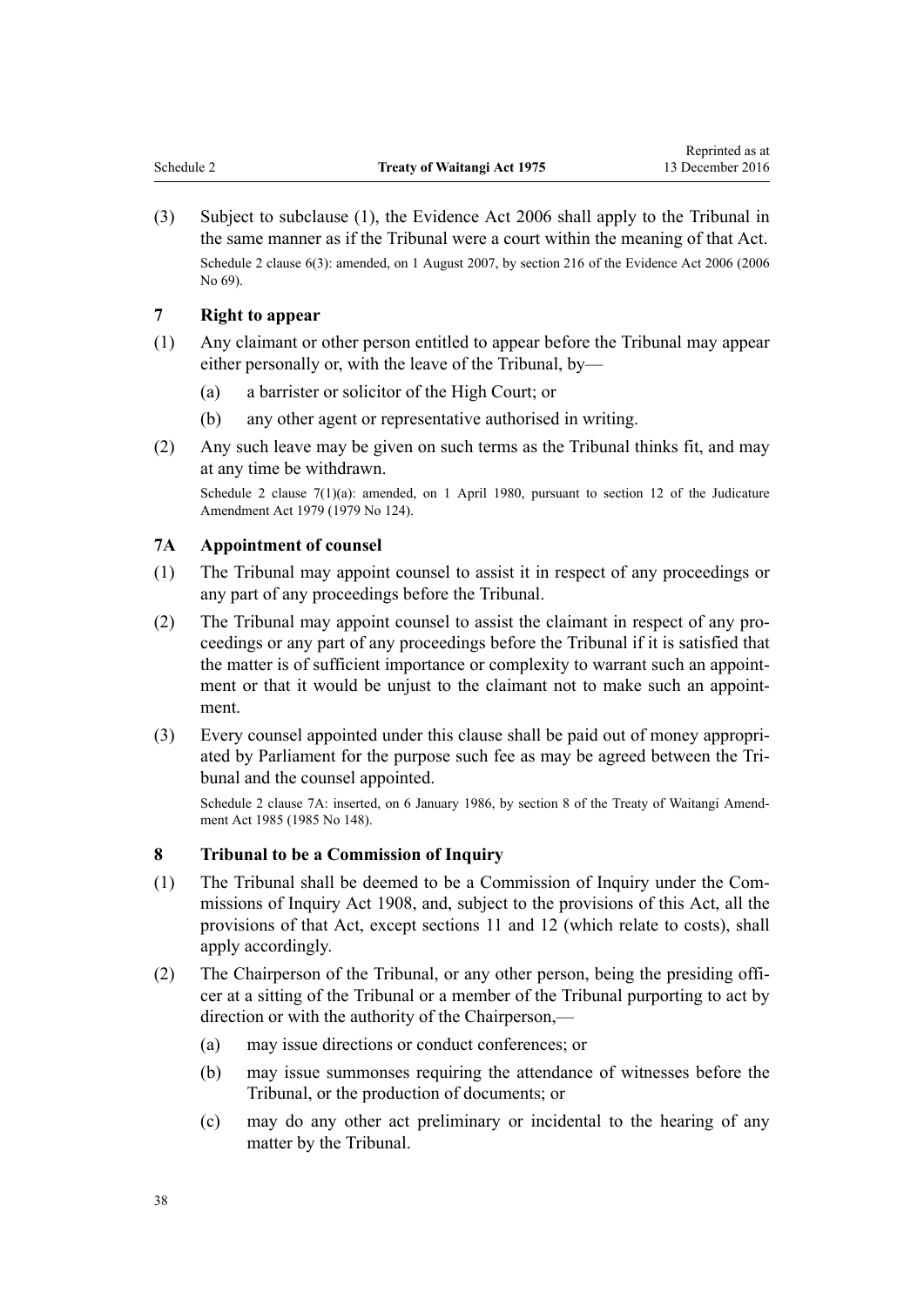<span id="page-38-0"></span>Schedule 2 clause 8(2): replaced, on 1 January 1989, by section 8 of the Treaty of Waitangi Amendment Act 1988 (1988 No 233).

#### **9 Staff of Tribunal**

- (1) There may from time to time be appointed under the [State Sector Act 1988](http://prd-lgnz-nlb.prd.pco.net.nz/pdflink.aspx?id=DLM129109) a Director of the Tribunal, a Registrar of the Tribunal, and such research officer or officers or other staff as may be necessary for the efficient operation of the Tribunal.
- (2) Any person appointed to any position under subclause (1) may hold that position either separately or in conjunction with any other position in the Public Service.

Schedule 2 clause 9: replaced, on 6 January 1986, by section 9 of the Treaty of Waitangi Amendment Act 1985 (1985 No 148).

Schedule 2 clause 9(1): amended (with effect on 9 December 1987), on 30 June 1988, by [section 6](http://prd-lgnz-nlb.prd.pco.net.nz/pdflink.aspx?id=DLM132583) of the Treaty of Waitangi (State Enterprises) Act 1988 (1988 No 105).

Schedule 2 clause 9(1): amended, on 1 April 1988, pursuant to [section 90\(a\)](http://prd-lgnz-nlb.prd.pco.net.nz/pdflink.aspx?id=DLM130377) of the State Sector Act 1988 (1988 No 20).

# **9A Power of Tribunal to refer claim for mediation**

- (1) The Tribunal may from time to time refer to any member of the Tribunal or the Director of the Tribunal or any other person any claim submitted to the Tribunal under [section 6](#page-5-0).
- (2) Where a claim is referred to a member of the Tribunal under subsection (1), that member shall not sit as a member of the Tribunal for the purposes of the inquiry into that claim.

Schedule 2 clause 9A: inserted (with effect on 9 December 1987), on 30 June 1988, by [section 7](http://prd-lgnz-nlb.prd.pco.net.nz/pdflink.aspx?id=DLM132584) of the Treaty of Waitangi (State Enterprises) Act 1988 (1988 No 105).

#### **9B Duties in relation to claim referred for mediation**

The person to whom a claim is referred under clause 9A shall use his or her best endeavours to bring about a settlement of that claim.

Schedule 2 clause 9B: inserted (with effect on 9 December 1987), on 30 June 1988, by [section 7](http://prd-lgnz-nlb.prd.pco.net.nz/pdflink.aspx?id=DLM132584) of the Treaty of Waitangi (State Enterprises) Act 1988 (1988 No 105).

#### **9C Settlement of claim referred for mediation**

- (1) Where a claim referred under clause 9A is settled, the person to whom the claim was referred shall record in writing the terms of the settlement, which shall be signed and dated by the representatives of the parties.
- (2) The terms of settlement shall be given to the Tribunal by the person to whom the claim was referred.
- (3) When the Tribunal has received the terms of settlement, the Tribunal may include those terms in a recommendation under [section 6\(3\)](#page-5-0).

Schedule 2 clause 9C: inserted (with effect on 9 December 1987), on 30 June 1988, by [section 7](http://prd-lgnz-nlb.prd.pco.net.nz/pdflink.aspx?id=DLM132584) of the Treaty of Waitangi (State Enterprises) Act 1988 (1988 No 105).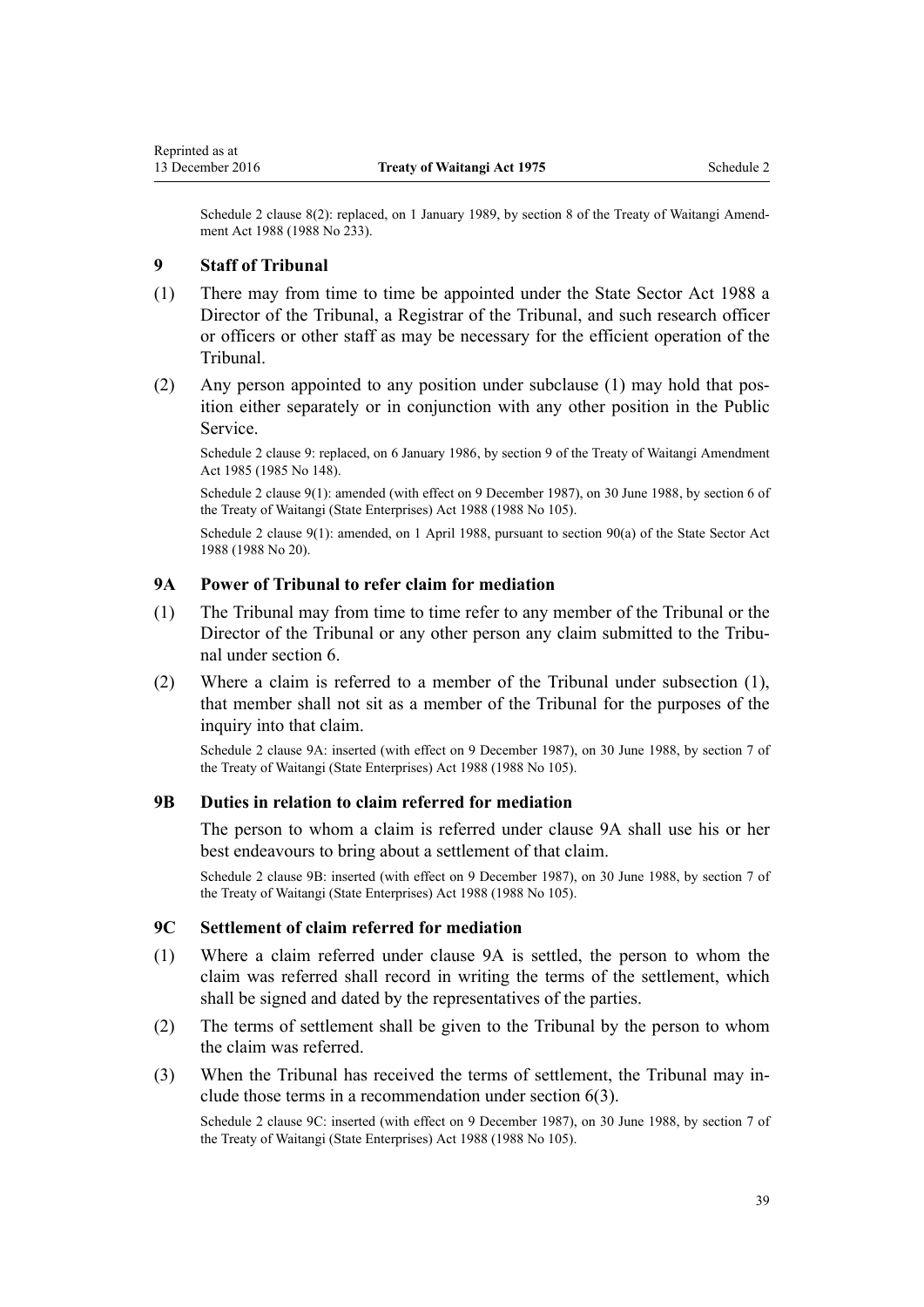# **9D Reference back to Tribunal of unsettled claim**

- (1) If a claim that has been referred under [clause 9A](#page-38-0) has not been settled, the person to whom the claim was referred shall refer the claim back to the Tribunal if—
	- (a) that person considers the claim unlikely to be settled; or
	- (b) the Tribunal requires that person to do so.
- (2) Where a claim is referred back to the Tribunal under subsection (1), the person to whom the claim was referred shall deliver to the Tribunal a written record showing separately—
	- (a) those matters on which agreement is reached between the parties; and
	- (b) those matters on which no agreement is reached between the parties.

Schedule 2 clause 9D: inserted (with effect on 9 December 1987), on 30 June 1988, by [section 7](http://prd-lgnz-nlb.prd.pco.net.nz/pdflink.aspx?id=DLM132584) of the Treaty of Waitangi (State Enterprises) Act 1988 (1988 No 105).

#### **10 Seal of Tribunal**

The Tribunal shall have a seal which shall be appended to all reports and recommendations made by it.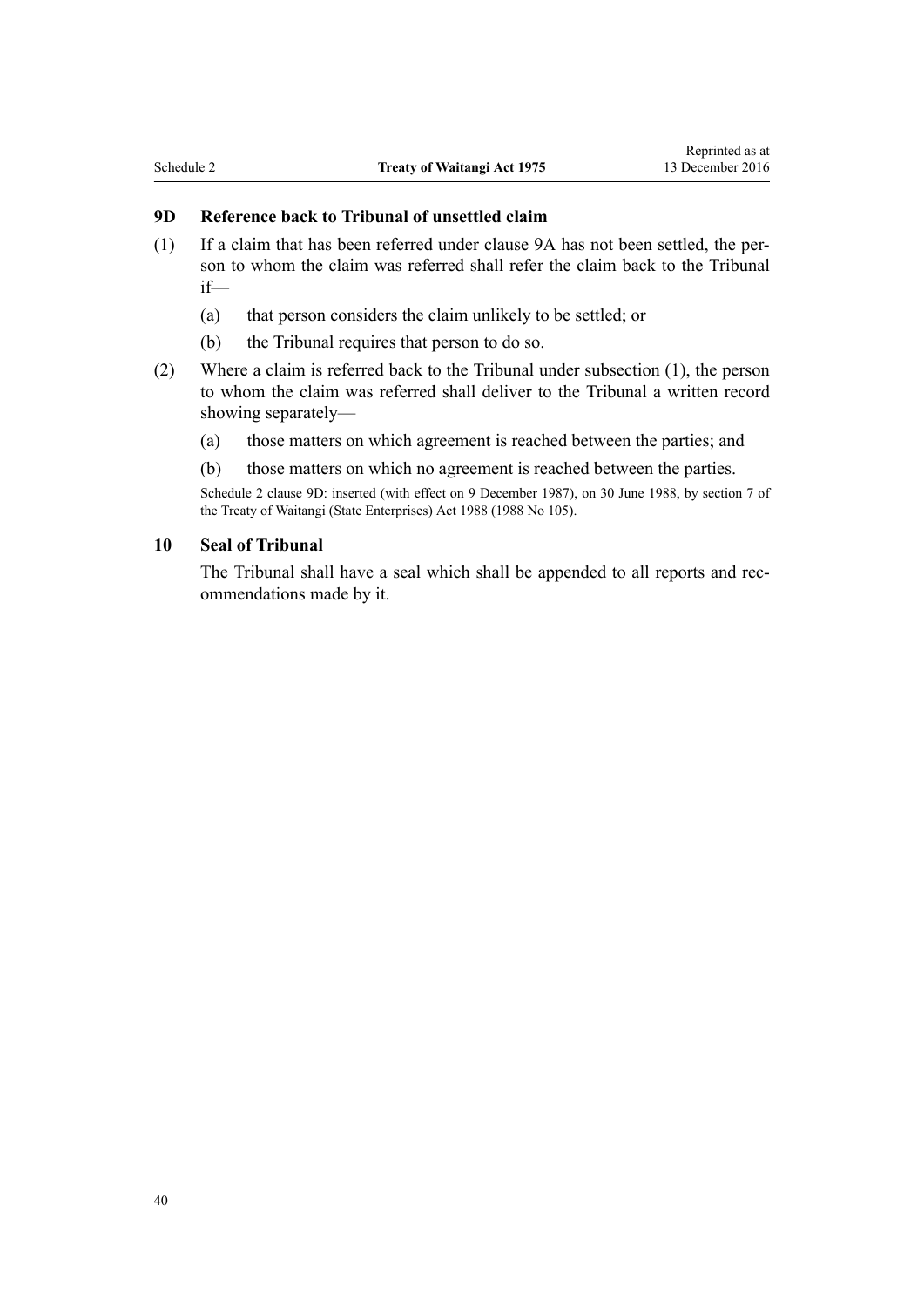# <span id="page-40-0"></span>**Schedule 3 Enactments to which jurisdiction of Tribunal is subject**

[s 6\(8\)\(a\)](#page-5-0)

Schedule 3: inserted, on 23 May 2008, by [section 6](http://prd-lgnz-nlb.prd.pco.net.nz/pdflink.aspx?id=DLM1297533) of the Treaty of Waitangi Amendment Act 2008 (2008 No 34). Affiliate Te Arawa Iwi and Hapu Claims Settlement Act 2008, [section 13\(3\) and \(4\)](http://prd-lgnz-nlb.prd.pco.net.nz/pdflink.aspx?id=DLM1375727) Central North Island Forests Land Collective Settlement Act 2008, [section 7](http://prd-lgnz-nlb.prd.pco.net.nz/pdflink.aspx?id=DLM1378482) Hineuru Claims Settlement Act 2016, [section 15\(4\) and \(5\)](http://prd-lgnz-nlb.prd.pco.net.nz/pdflink.aspx?id=DLM6491731) Maraeroa A and B Blocks Claims Settlement Act 2012, [section 14\(4\) and \(5\)](http://prd-lgnz-nlb.prd.pco.net.nz/pdflink.aspx?id=DLM4329058) Maungaharuru-Tangitū Hapū Claims Settlement Act 2014, [section 14\(4\) and \(5\)](http://prd-lgnz-nlb.prd.pco.net.nz/pdflink.aspx?id=DLM5323040) Ngaa Rauru Kiitahi Claims Settlement Act 2005, [section 15\(3\) and \(4\)](http://prd-lgnz-nlb.prd.pco.net.nz/pdflink.aspx?id=DLM359568) NgāiTakoto Claims Settlement Act 2015, [section 15\(4\) and \(5\)](http://prd-lgnz-nlb.prd.pco.net.nz/pdflink.aspx?id=DLM6578449) Ngāi Tahu Claims Settlement Act 1998, [section 461\(3\) and \(4\)](http://prd-lgnz-nlb.prd.pco.net.nz/pdflink.aspx?id=DLM430672) Ngai Tāmanuhiri Claims Settlement Act 2012, [section 13\(4\) and \(5\)](http://prd-lgnz-nlb.prd.pco.net.nz/pdflink.aspx?id=DLM3947196) Ngāti Apa ki te Rā Tō, Ngāti Kuia, and Rangitāne o Wairau Claims Settlement Act 2014, [section 22\(4\) and \(5\)](http://prd-lgnz-nlb.prd.pco.net.nz/pdflink.aspx?id=DLM5214601) Ngāruahine Claims Settlement Act 2016, [section 15\(4\) and \(5\)](http://prd-lgnz-nlb.prd.pco.net.nz/pdflink.aspx?id=DLM6536843) Ngāti Apa (North Island) Claims Settlement Act 2010, [section 13\(3\) and \(4\)](http://prd-lgnz-nlb.prd.pco.net.nz/pdflink.aspx?id=DLM2274872) Ngāti Awa Claims Settlement Act 2005, [section 15\(3\) and \(4\)](http://prd-lgnz-nlb.prd.pco.net.nz/pdflink.aspx?id=DLM339353) Ngāti Hauā Claims Settlement Act 2014, [section 15\(4\) and \(5\)](http://prd-lgnz-nlb.prd.pco.net.nz/pdflink.aspx?id=DLM5658034) Ngāti Kōata, Ngāti Rārua, Ngāti Tama ki Te Tau Ihu, and Te Ātiawa o Te Waka-a-Māui Claims Settlement Act 2014, [section 25\(4\) and \(5\)](http://prd-lgnz-nlb.prd.pco.net.nz/pdflink.aspx?id=DLM5954834) Ngāti Koroki Kahukura Claims Settlement Act 2014, [section 15\(6\) and \(7\)](http://prd-lgnz-nlb.prd.pco.net.nz/pdflink.aspx?id=DLM5541024) Ngāti Kuri Claims Settlement Act 2015, [section 15\(4\) and \(5\)](http://prd-lgnz-nlb.prd.pco.net.nz/pdflink.aspx?id=DLM6056024) Ngāti Mākino Claims Settlement Act 2012, [section 11\(4\) and \(5\)](http://prd-lgnz-nlb.prd.pco.net.nz/pdflink.aspx?id=DLM4062785) Ngāti Manawa Claims Settlement Act 2012, [section 13\(3\) to \(6\)](http://prd-lgnz-nlb.prd.pco.net.nz/pdflink.aspx?id=DLM4339800) Ngāti Manuhiri Claims Settlement Act 2012, [section 14\(4\) and \(5\)](http://prd-lgnz-nlb.prd.pco.net.nz/pdflink.aspx?id=DLM4326768) Ngāti Mutunga Claims Settlement Act 2006, [section 15\(2\) and \(3\)](http://prd-lgnz-nlb.prd.pco.net.nz/pdflink.aspx?id=DLM391599) Ngāti Pāhauwera Treaty Claims Settlement Act 2012, [section 14\(4\) and \(5\)](http://prd-lgnz-nlb.prd.pco.net.nz/pdflink.aspx?id=DLM3562645) Ngati Porou Claims Settlement Act 2012, [section 13\(4\) and \(5\)](http://prd-lgnz-nlb.prd.pco.net.nz/pdflink.aspx?id=DLM3548914) Ngāti Rangiteaorere Claims Settlement Act 2014, [section 16\(4\) and \(5\)](http://prd-lgnz-nlb.prd.pco.net.nz/pdflink.aspx?id=DLM5324242) Ngāti Rangiwewehi Claims Settlement Act 2014, [section 16\(4\) and \(5\)](http://prd-lgnz-nlb.prd.pco.net.nz/pdflink.aspx?id=DLM5992527) Ngati Ruanui Claims Settlement Act 2003, [section 15\(3\) and \(4\)](http://prd-lgnz-nlb.prd.pco.net.nz/pdflink.aspx?id=DLM193042) Ngati Tama Claims Settlement Act 2003, [section 12\(3\) and \(4\)](http://prd-lgnz-nlb.prd.pco.net.nz/pdflink.aspx?id=DLM233958) Ngati Toa Rangatira Claims Settlement Act 2014, [section 16\(4\) and \(5\)](http://prd-lgnz-nlb.prd.pco.net.nz/pdflink.aspx?id=DLM5953786) Ngāti Tūrangitukua Claims Settlement Act 1999, [section 9\(3\) and \(4\)](http://prd-lgnz-nlb.prd.pco.net.nz/pdflink.aspx?id=DLM44475)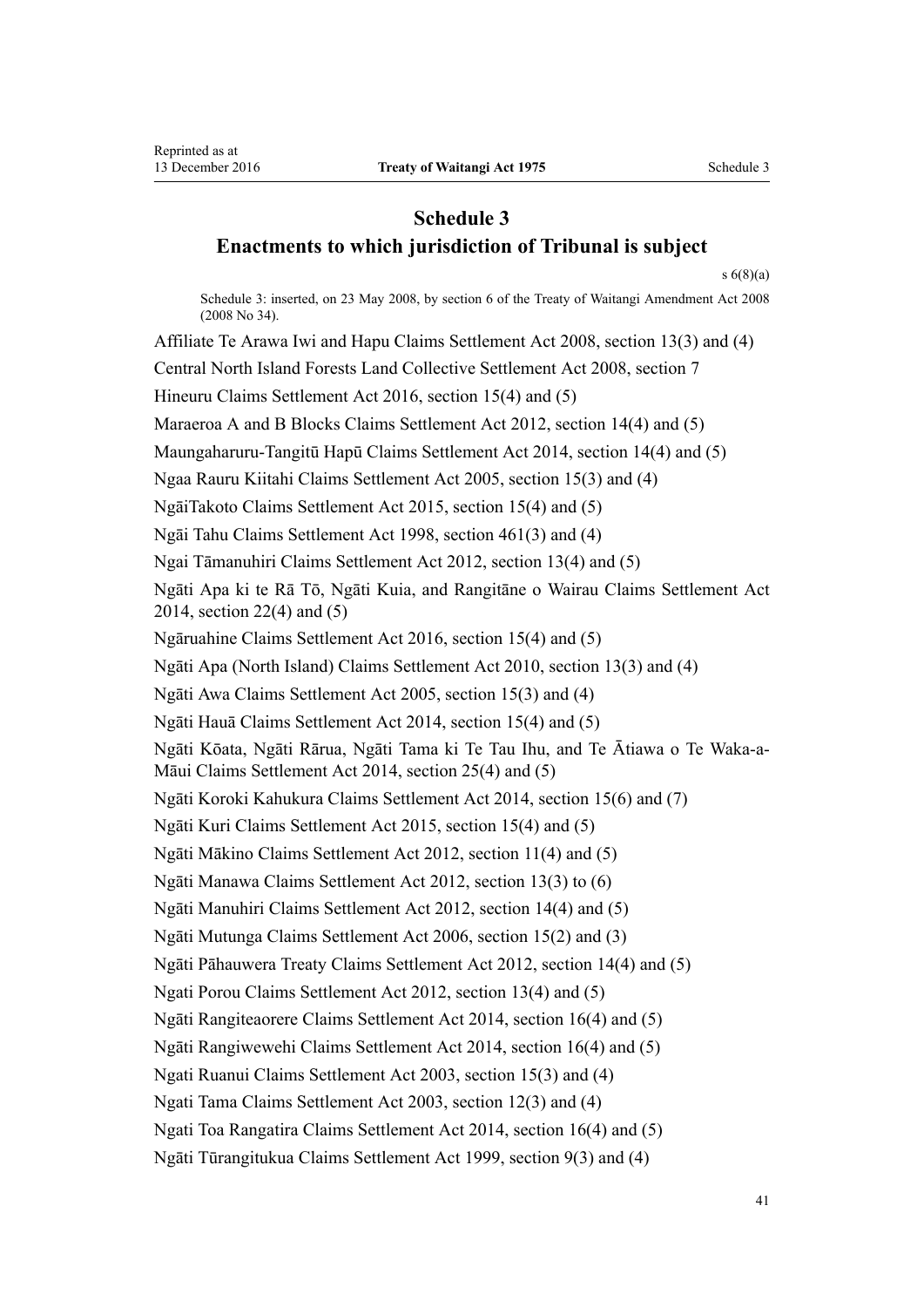Ngāti Tuwharetoa (Bay of Plenty) Claims Settlement Act 2005, [section 15\(3\) and \(4\)](http://prd-lgnz-nlb.prd.pco.net.nz/pdflink.aspx?id=DLM350064) Ngāti Whare Claims Settlement Act 2012, [section 13\(3\) to \(6\)](http://prd-lgnz-nlb.prd.pco.net.nz/pdflink.aspx?id=DLM4339900) Ngāti Whātua o Kaipara Claims Settlement Act 2013, [section 14\(4\) and \(5\)](http://prd-lgnz-nlb.prd.pco.net.nz/pdflink.aspx?id=DLM4653152) Ngāti Whātua Ōrākei Claims Settlement Act 2012, [section 13\(4\) and \(5\)](http://prd-lgnz-nlb.prd.pco.net.nz/pdflink.aspx?id=DLM4326111) Port Nicholson Block (Taranaki Whānui ki Te Upoko o Te Ika) Claims Settlement Act 2009, [section 10\(4\) and \(5\)](http://prd-lgnz-nlb.prd.pco.net.nz/pdflink.aspx?id=DLM1525860) Pouakani Claims Settlement Act 2000, [section 12\(3\) and \(4\)](http://prd-lgnz-nlb.prd.pco.net.nz/pdflink.aspx?id=DLM79840) Rangitāne o Manawatu Claims Settlement Act 2016, [section 15\(4\) and \(5\)](http://prd-lgnz-nlb.prd.pco.net.nz/pdflink.aspx?id=DLM6680029) Raukawa Claims Settlement Act 2014, [section 15\(8\) and \(9\)](http://prd-lgnz-nlb.prd.pco.net.nz/pdflink.aspx?id=DLM5323525) Rongowhakaata Claims Settlement Act 2012, [section 15\(4\) and \(5\)](http://prd-lgnz-nlb.prd.pco.net.nz/pdflink.aspx?id=DLM4321797) Tapuika Claims Settlement Act 2014, [section 15\(4\) and \(5\)](http://prd-lgnz-nlb.prd.pco.net.nz/pdflink.aspx?id=DLM5993534) Taranaki Iwi Claims Settlement Act 2016, [section 15\(4\) and \(5\)](http://prd-lgnz-nlb.prd.pco.net.nz/pdflink.aspx?id=DLM6684948) Te Arawa Lakes Settlement Act 2006, [section 15\(4\) and \(5\)](http://prd-lgnz-nlb.prd.pco.net.nz/pdflink.aspx?id=DLM381863) Te Atiawa Claims Settlement Act 2016, [section 15\(4\) and \(5\)](http://prd-lgnz-nlb.prd.pco.net.nz/pdflink.aspx?id=DLM6460125) Te Aupouri Claims Settlement Act 2015, [section 15\(4\) and \(5\)](http://prd-lgnz-nlb.prd.pco.net.nz/pdflink.aspx?id=DLM6576449) Te Kawerau ā Maki Claims Settlement Act 2015 [section 14\(4\) and \(5\)](http://prd-lgnz-nlb.prd.pco.net.nz/pdflink.aspx?id=DLM6055330) Te Rarawa Claims Settlement Act 2015, [section 15\(4\) and \(5\)](http://prd-lgnz-nlb.prd.pco.net.nz/pdflink.aspx?id=DLM6577551) Te Roroa Claims Settlement Act 2008, [section 13\(2\) and \(3\)](http://prd-lgnz-nlb.prd.pco.net.nz/pdflink.aspx?id=DLM1132448) Te Uri o Hau Claims Settlement Act 2002, [section 17\(3\) and \(4\)](http://prd-lgnz-nlb.prd.pco.net.nz/pdflink.aspx?id=DLM155545) Tūhoe Claims Settlement Act 2014, [section 15\(4\) and \(5\)](http://prd-lgnz-nlb.prd.pco.net.nz/pdflink.aspx?id=DLM5481332) Waikato Raupatu Claims Settlement Act 1995, [section 9\(2\)](http://prd-lgnz-nlb.prd.pco.net.nz/pdflink.aspx?id=DLM370556) Waikato-Tainui Raupatu Claims (Waikato River) Settlement Act 2010, [section 90\(2\)](http://prd-lgnz-nlb.prd.pco.net.nz/pdflink.aspx?id=DLM1630166) Waitaha Claims Settlement Act 2013, [section 12\(4\) and \(5\)](http://prd-lgnz-nlb.prd.pco.net.nz/pdflink.aspx?id=DLM4732469) Schedule 3: amended, on 13 December 2016, by [section 16\(2\)](http://prd-lgnz-nlb.prd.pco.net.nz/pdflink.aspx?id=DLM6680031) of the Rangitāne o Manawatu Claims Settlement Act 2016 (2016 No 100). Schedule 3: amended, on 6 December 2016, by [section 16\(2\)](http://prd-lgnz-nlb.prd.pco.net.nz/pdflink.aspx?id=DLM6684950) of the Taranaki Iwi Claims Settlement Act 2016 (2016 No 95). Schedule 3: amended, on 6 December 2016, by [section 16\(2\)](http://prd-lgnz-nlb.prd.pco.net.nz/pdflink.aspx?id=DLM6460127) of the Te Atiawa Claims Settlement Act 2016 (2016 No 94). Schedule 3: amended, on 6 December 2016, by [section 16\(2\)](http://prd-lgnz-nlb.prd.pco.net.nz/pdflink.aspx?id=DLM6536845) of the Ngāruahine Claims Settlement Act 2016 (2016 No 93). Schedule 3: amended, on 5 July 2016, by [section 16\(2\)](http://prd-lgnz-nlb.prd.pco.net.nz/pdflink.aspx?id=DLM6491733) of the Hineuru Claims Settlement Act 2016 (2016 No 33). Schedule 3: amended, on 23 September 2015, by [section 16\(2\)](http://prd-lgnz-nlb.prd.pco.net.nz/pdflink.aspx?id=DLM6577553) of the Te Rarawa Claims Settlement Act 2015 (2015 No 79). Schedule 3: amended, on 23 September 2015, by [section 16\(2\)](http://prd-lgnz-nlb.prd.pco.net.nz/pdflink.aspx?id=DLM6578451) of the NgāiTakoto Claims Settlement Act 2015 (2015 No 78).

Schedule 3: amended, on 23 September 2015, by [section 16\(2\)](http://prd-lgnz-nlb.prd.pco.net.nz/pdflink.aspx?id=DLM6576451) of the Te Aupouri Claims Settlement Act 2015 (2015 No 77).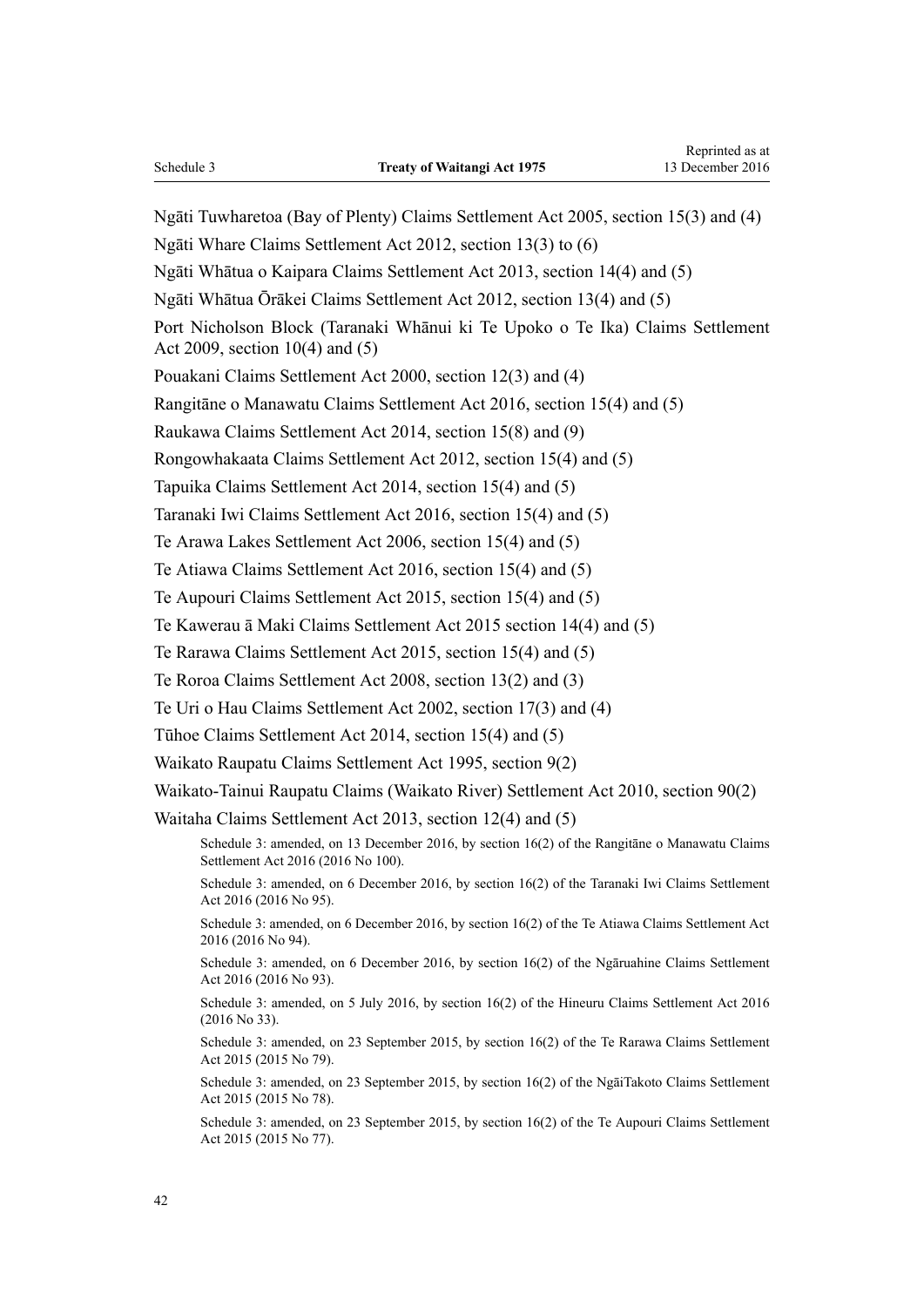Schedule 3: amended, on 23 September 2015, by [section 16\(2\)](http://prd-lgnz-nlb.prd.pco.net.nz/pdflink.aspx?id=DLM6056026) of the Ngāti Kuri Claims Settlement Act 2015 (2015 No 76).

Schedule 3: amended, on 15 September 2015, by [section 15\(2\)](http://prd-lgnz-nlb.prd.pco.net.nz/pdflink.aspx?id=DLM6055332) of the Te Kawerau ā Maki Claims Settlement Act 2015 (2015 No 75).

Schedule 3: amended, on 16 December 2014, by [section 16\(2\)](http://prd-lgnz-nlb.prd.pco.net.nz/pdflink.aspx?id=DLM5658036) of the Ngāti Hauā Claims Settlement Act 2014 (2014 No 75).

Schedule 3: amended, on 16 December 2014, by [section 16\(2\)](http://prd-lgnz-nlb.prd.pco.net.nz/pdflink.aspx?id=DLM5541026) of the Ngāti Koroki Kahukura Claims Settlement Act 2014 (2014 No 74).

Schedule 3: amended, on 28 July 2014, by [section 16](http://prd-lgnz-nlb.prd.pco.net.nz/pdflink.aspx?id=DLM5481334) of the Tūhoe Claims Settlement Act 2014 (2014 No 50).

Schedule 3: amended, on 23 April 2014, by [section 26](http://prd-lgnz-nlb.prd.pco.net.nz/pdflink.aspx?id=DLM5954840) of the Ngāti Kōata, Ngāti Rārua, Ngāti Tama ki Te Tau Ihu, and Te Ātiawa o Te Waka-a-Māui Claims Settlement Act 2014 (2014 No 20).

Schedule 3: amended, on 23 April 2014, by [section 23](http://prd-lgnz-nlb.prd.pco.net.nz/pdflink.aspx?id=DLM5214603) of the Ngāti Apa ki te Rā Tō, Ngāti Kuia, and Rangitāne o Wairau Claims Settlement Act 2014 (2014 No 19).

Schedule 3: amended, on 23 April 2014, by [section 17](http://prd-lgnz-nlb.prd.pco.net.nz/pdflink.aspx?id=DLM5953788) of the Ngati Toa Rangatira Claims Settlement Act 2014 (2014 No 17).

Schedule 3: amended, on 17 April 2014, by [section 16](http://prd-lgnz-nlb.prd.pco.net.nz/pdflink.aspx?id=DLM5993536) of the Tapuika Claims Settlement Act 2014 (2014 No 15).

Schedule 3: amended, on 17 April 2014, by [section 17](http://prd-lgnz-nlb.prd.pco.net.nz/pdflink.aspx?id=DLM5992529) of the Ngāti Rangiwewehi Claims Settlement Act 2014 (2014 No 14).

Schedule 3: amended, on 17 April 2014, by [section 17](http://prd-lgnz-nlb.prd.pco.net.nz/pdflink.aspx?id=DLM5324244) of the Ngāti Rangiteaorere Claims Settlement Act 2014 (2014 No 13).

Schedule 3: amended, on 17 April 2014, by [section 15](http://prd-lgnz-nlb.prd.pco.net.nz/pdflink.aspx?id=DLM5323042) of the Maungaharuru-Tangitū Hapū Claims Settlement Act 2014 (2014 No 12).

Schedule 3: amended, on 20 March 2014, by [section 16](http://prd-lgnz-nlb.prd.pco.net.nz/pdflink.aspx?id=DLM5323527) of the Raukawa Claims Settlement Act 2014 (2014 No 7).

Schedule 3: amended, on 13 June 2013, by [section 13](http://prd-lgnz-nlb.prd.pco.net.nz/pdflink.aspx?id=DLM4732471) of the Waitaha Claims Settlement Act 2013 (2013 No 38).

Schedule 3: amended, on 13 June 2013, by [section 15](http://prd-lgnz-nlb.prd.pco.net.nz/pdflink.aspx?id=DLM4653154) of the Ngāti Whātua o Kaipara Claims Settlement Act 2013 (2013 No 37)

Schedule 3: amended, on 1 February 2013, by [section 14](http://prd-lgnz-nlb.prd.pco.net.nz/pdflink.aspx?id=DLM4326112) of the Ngāti Whātua Ōrākei Claims Settlement Act 2012 (2012 No 91).

Schedule 3: amended, on 20 November 2012, by [section 15](http://prd-lgnz-nlb.prd.pco.net.nz/pdflink.aspx?id=DLM4326769) of the Ngāti Manuhiri Claims Settlement Act 2012 (2012 No 90).

Schedule 3: amended, on 1 August 2012, by [section 14](http://prd-lgnz-nlb.prd.pco.net.nz/pdflink.aspx?id=DLM3947198) of the Ngai Tāmanuhiri Claims Settlement Act 2012 (2012 No 55).

Schedule 3: amended, on 1 August 2012, by [section 16](http://prd-lgnz-nlb.prd.pco.net.nz/pdflink.aspx?id=DLM4321799) of the Rongowhakaata Claims Settlement Act 2012 (2012 No 54).

Schedule 3: amended, on 1 August 2012, by [section 12](http://prd-lgnz-nlb.prd.pco.net.nz/pdflink.aspx?id=DLM4062787) of the Ngāti Mākino Claims Settlement Act 2012 (2012 No 53).

Schedule 3: amended, on 31 July 2012, by [section 15](http://prd-lgnz-nlb.prd.pco.net.nz/pdflink.aspx?id=DLM4329060) of the Maraeroa A and B Blocks Claims Settlement Act 2012 (2012 No 52).

Schedule 3: amended, on 6 April 2012, by [section 14](http://prd-lgnz-nlb.prd.pco.net.nz/pdflink.aspx?id=DLM3548916) of the Ngati Porou Claims Settlement Act 2012 (2012 No 31).

Schedule 3: amended, on 6 April 2012, by [section 15](http://prd-lgnz-nlb.prd.pco.net.nz/pdflink.aspx?id=DLM3562647) of the Ngāti Pāhauwera Treaty Claims Settlement Act 2012 (2012 No 30).

Schedule 3: amended, on 6 April 2012, by [section 14](http://prd-lgnz-nlb.prd.pco.net.nz/pdflink.aspx?id=DLM4340066) of the Ngāti Whare Claims Settlement Act 2012 (2012 No 28).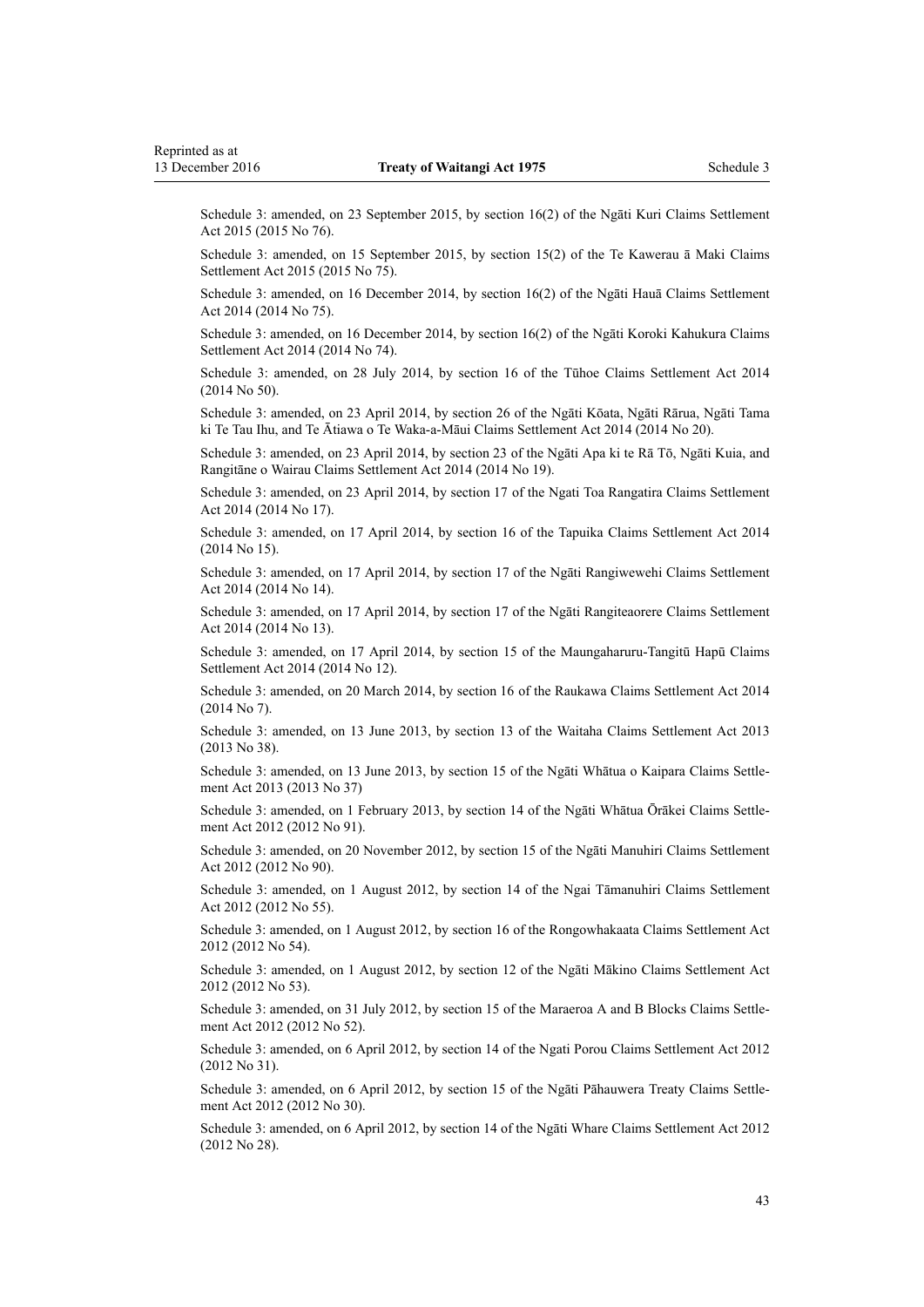Schedule 3: amended, on 6 April 2012, by [section 14](http://prd-lgnz-nlb.prd.pco.net.nz/pdflink.aspx?id=DLM3276964) of the Ngāti Manawa Claims Settlement Act 2012 (2012 No 27).

Schedule 3: amended, on 16 December 2010, by [section 14](http://prd-lgnz-nlb.prd.pco.net.nz/pdflink.aspx?id=DLM2274874) of the Ngāti Apa (North Island) Claims Settlement Act 2010 (2010 No 129).

Schedule 3: amended, on 25 November 2010, by [section 96](http://prd-lgnz-nlb.prd.pco.net.nz/pdflink.aspx?id=DLM1630172) of the Waikato-Tainui Raupatu Claims (Waikato River) Settlement Act 2010 (2010 No 24).

Schedule 3: amended, on 5 August 2009, by [section 11](http://prd-lgnz-nlb.prd.pco.net.nz/pdflink.aspx?id=DLM1525862) of the Port Nicholson Block (Taranaki Whānui ki Te Upoko o Te Ika) Claims Settlement Act 2009 (2009 No 26).

Schedule 3: amended, on 4 June 2009, by [section 15](http://prd-lgnz-nlb.prd.pco.net.nz/pdflink.aspx?id=DLM1375730) of the Affiliate Te Arawa Iwi and Hapu Claims Settlement Act 2008 (2008 No 98).

Schedule 3: amended, on 30 September 2008, by [section 14](http://prd-lgnz-nlb.prd.pco.net.nz/pdflink.aspx?id=DLM1580100) of the Te Roroa Claims Settlement Act 2008 (2008 No 100).

Schedule 3: amended, on 30 September 2008, by [section 33](http://prd-lgnz-nlb.prd.pco.net.nz/pdflink.aspx?id=DLM1378541) of the Central North Island Forests Land Collective Settlement Act 2008 (2008 No 99).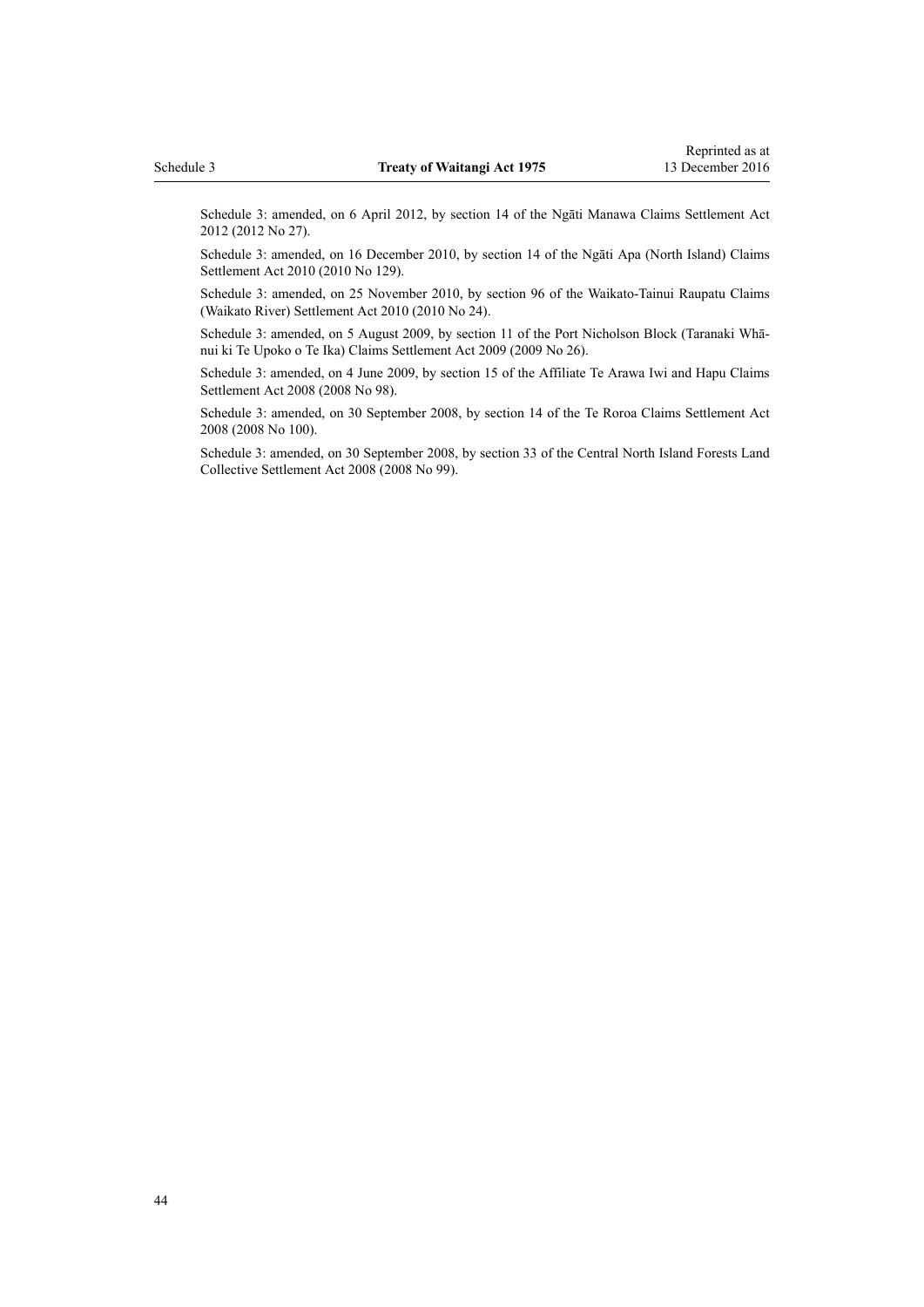#### **Reprints notes**

#### *1 General*

This is a reprint of the Treaty of Waitangi Act 1975 that incorporates all the amendments to that Act as at the date of the last amendment to it.

#### *2 Legal status*

Reprints are presumed to correctly state, as at the date of the reprint, the law enacted by the principal enactment and by any amendments to that enactment. [Section 18](http://prd-lgnz-nlb.prd.pco.net.nz/pdflink.aspx?id=DLM2998516) of the Legislation Act 2012 provides that this reprint, published in electronic form, has the status of an official version under [section 17](http://prd-lgnz-nlb.prd.pco.net.nz/pdflink.aspx?id=DLM2998515) of that Act. A printed version of the reprint produced directly from this official electronic version also has official status.

#### *3 Editorial and format changes*

Editorial and format changes to reprints are made using the powers under [sec](http://prd-lgnz-nlb.prd.pco.net.nz/pdflink.aspx?id=DLM2998532)[tions 24 to 26](http://prd-lgnz-nlb.prd.pco.net.nz/pdflink.aspx?id=DLM2998532) of the Legislation Act 2012. See also [http://www.pco.parlia](http://www.pco.parliament.govt.nz/editorial-conventions/)[ment.govt.nz/editorial-conventions/](http://www.pco.parliament.govt.nz/editorial-conventions/).

#### *4 Amendments incorporated in this reprint*

Rangitāne o Manawatu Claims Settlement Act 2016 (2016 No 100): [section 16](http://prd-lgnz-nlb.prd.pco.net.nz/pdflink.aspx?id=DLM6680031) Taranaki Iwi Claims Settlement Act 2016 (2016 No 95): [section 16](http://prd-lgnz-nlb.prd.pco.net.nz/pdflink.aspx?id=DLM6684950) Te Atiawa Claims Settlement Act 2016 (2016 No 94): [section 16](http://prd-lgnz-nlb.prd.pco.net.nz/pdflink.aspx?id=DLM6460127) Ngāruahine Claims Settlement Act 2016 (2016 No 93): [section 16](http://prd-lgnz-nlb.prd.pco.net.nz/pdflink.aspx?id=DLM6536845) Hineuru Claims Settlement Act 2016 (2016 No 33): [section 16](http://prd-lgnz-nlb.prd.pco.net.nz/pdflink.aspx?id=DLM6491733) Te Rarawa Claims Settlement Act 2015 (2015 No 79): [section 16](http://prd-lgnz-nlb.prd.pco.net.nz/pdflink.aspx?id=DLM6577553) NgāiTakoto Claims Settlement Act 2015 (2015 No 78): [section 16](http://prd-lgnz-nlb.prd.pco.net.nz/pdflink.aspx?id=DLM6578451) Te Aupouri Claims Settlement Act 2015 (2015 No 77): [section 16](http://prd-lgnz-nlb.prd.pco.net.nz/pdflink.aspx?id=DLM6576451) Ngāti Kuri Claims Settlement Act 2015 (2015 No 76): [section 16](http://prd-lgnz-nlb.prd.pco.net.nz/pdflink.aspx?id=DLM6056026) Te Kawerau ā Maki Claims Settlement Act 2015 (2015 No 75): [section 15](http://prd-lgnz-nlb.prd.pco.net.nz/pdflink.aspx?id=DLM6055332) Ngāti Hauā Claims Settlement Act 2014 (2014 No 75): [section 16](http://prd-lgnz-nlb.prd.pco.net.nz/pdflink.aspx?id=DLM5658036) Ngāti Koroki Kahukura Claims Settlement Act 2014 (2014 No 74): [section 16](http://prd-lgnz-nlb.prd.pco.net.nz/pdflink.aspx?id=DLM5541026) Tūhoe Claims Settlement Act 2014 (2014 No 50): [section 16](http://prd-lgnz-nlb.prd.pco.net.nz/pdflink.aspx?id=DLM5481334) Ngāti Kōata, Ngāti Rārua, Ngāti Tama ki Te Tau Ihu, and Te Ātiawa o Te Waka-a-Māui Claims Settlement Act 2014 (2014 No 20): [section 26](http://prd-lgnz-nlb.prd.pco.net.nz/pdflink.aspx?id=DLM5954840) Ngāti Apa ki te Rā Tō, Ngāti Kuia, and Rangitāne o Wairau Claims Settlement Act 2014 (2014 No 19): [section 23](http://prd-lgnz-nlb.prd.pco.net.nz/pdflink.aspx?id=DLM5214603) Ngati Toa Rangatira Claims Settlement Act 2014 (2014 No 17): [section 17](http://prd-lgnz-nlb.prd.pco.net.nz/pdflink.aspx?id=DLM5953788) Tapuika Claims Settlement Act 2014 (2014 No 15): [section 16](http://prd-lgnz-nlb.prd.pco.net.nz/pdflink.aspx?id=DLM5993536) Ngāti Rangiwewehi Claims Settlement Act 2014 (2014 No 14): [section 17](http://prd-lgnz-nlb.prd.pco.net.nz/pdflink.aspx?id=DLM5992529) Ngāti Rangiteaorere Claims Settlement Act 2014 (2014 No 13): [section 17](http://prd-lgnz-nlb.prd.pco.net.nz/pdflink.aspx?id=DLM5324244) Maungaharuru-Tangitū Hapū Claims Settlement Act 2014 (2014 No 12): [section 15](http://prd-lgnz-nlb.prd.pco.net.nz/pdflink.aspx?id=DLM5323042) Raukawa Claims Settlement Act 2014 (2014 No 7): [section 16](http://prd-lgnz-nlb.prd.pco.net.nz/pdflink.aspx?id=DLM5323527)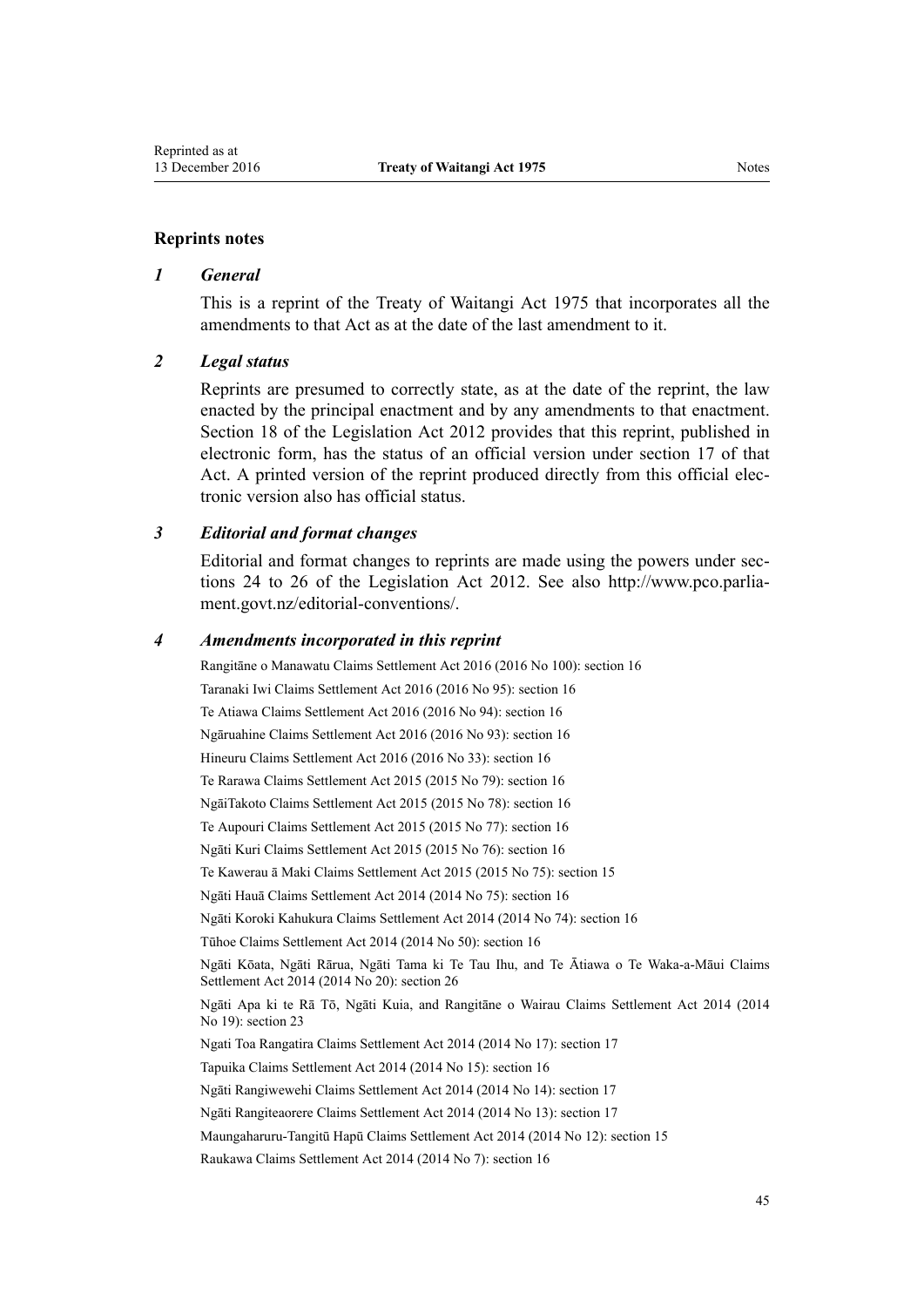Waitaha Claims Settlement Act 2013 (2013 No 38): [section 13](http://prd-lgnz-nlb.prd.pco.net.nz/pdflink.aspx?id=DLM4732471) Ngāti Whātua o Kaipara Claims Settlement Act 2013 (2013 No 37): [section 15](http://prd-lgnz-nlb.prd.pco.net.nz/pdflink.aspx?id=DLM4653154) Ngāti Whātua Ōrākei Claims Settlement Act 2012 (2012 No 91): [section 14](http://prd-lgnz-nlb.prd.pco.net.nz/pdflink.aspx?id=DLM4326112) Ngāti Manuhiri Claims Settlement Act 2012 (2012 No 90): [section 15](http://prd-lgnz-nlb.prd.pco.net.nz/pdflink.aspx?id=DLM4326769) Ngai Tāmanuhiri Claims Settlement Act 2012 (2012 No 55): [section 14](http://prd-lgnz-nlb.prd.pco.net.nz/pdflink.aspx?id=DLM3947198) Rongowhakaata Claims Settlement Act 2012 (2012 No 54): [section 16](http://prd-lgnz-nlb.prd.pco.net.nz/pdflink.aspx?id=DLM4321799) Ngāti Mākino Claims Settlement Act 2012 (2012 No 53): [section 12](http://prd-lgnz-nlb.prd.pco.net.nz/pdflink.aspx?id=DLM4062787) Maraeroa A and B Blocks Claims Settlement Act 2012 (2012 No 52): [section 15](http://prd-lgnz-nlb.prd.pco.net.nz/pdflink.aspx?id=DLM4329060) Ngati Porou Claims Settlement Act 2012 (2012 No 31): [section 14](http://prd-lgnz-nlb.prd.pco.net.nz/pdflink.aspx?id=DLM3548916) Ngāti Pāhauwera Treaty Claims Settlement Act 2012 (2012 No 30): [section 15](http://prd-lgnz-nlb.prd.pco.net.nz/pdflink.aspx?id=DLM3562647) Ngāti Whare Claims Settlement Act 2012 (2012 No 28): [section 14](http://prd-lgnz-nlb.prd.pco.net.nz/pdflink.aspx?id=DLM4340066) Ngāti Manawa Claims Settlement Act 2012 (2012 No 27): [section 14](http://prd-lgnz-nlb.prd.pco.net.nz/pdflink.aspx?id=DLM3276964) Ngāti Apa (North Island) Claims Settlement Act 2010 (2010 No 129): [section 14](http://prd-lgnz-nlb.prd.pco.net.nz/pdflink.aspx?id=DLM2274874) Waikato-Tainui Raupatu Claims (Waikato River) Settlement Act 2010 (2010 No 24): [section 96](http://prd-lgnz-nlb.prd.pco.net.nz/pdflink.aspx?id=DLM1630172) Port Nicholson Block (Taranaki Whānui ki Te Upoko o Te Ika) Claims Settlement Act 2009 (2009 No 26): [section 11](http://prd-lgnz-nlb.prd.pco.net.nz/pdflink.aspx?id=DLM1525862) Te Roroa Claims Settlement Act 2008 (2008 No 100): [section 14](http://prd-lgnz-nlb.prd.pco.net.nz/pdflink.aspx?id=DLM1580100) Central North Island Forests Land Collective Settlement Act 2008 (2008 No 99): [section 33](http://prd-lgnz-nlb.prd.pco.net.nz/pdflink.aspx?id=DLM1378541) Affiliate Te Arawa Iwi and Hapu Claims Settlement Act 2008 (2008 No 98): [section 15](http://prd-lgnz-nlb.prd.pco.net.nz/pdflink.aspx?id=DLM1375730) [Treaty of Waitangi Amendment Act 2008](http://prd-lgnz-nlb.prd.pco.net.nz/pdflink.aspx?id=DLM1297524) (2008 No 34) [Treaty of Waitangi Amendment Act 2006](http://prd-lgnz-nlb.prd.pco.net.nz/pdflink.aspx?id=DLM398298) (2006 No 77) Evidence Act 2006 (2006 No 69): [section 216](http://prd-lgnz-nlb.prd.pco.net.nz/pdflink.aspx?id=DLM394552) Insolvency Act 2006 (2006 No 55): [section 445](http://prd-lgnz-nlb.prd.pco.net.nz/pdflink.aspx?id=DLM387857) State Sector Amendment Act 2003 (2003 No 41): [section 14\(1\)](http://prd-lgnz-nlb.prd.pco.net.nz/pdflink.aspx?id=DLM201378) [Treaty of Waitangi Amendment Act 2003](http://prd-lgnz-nlb.prd.pco.net.nz/pdflink.aspx?id=DLM189230) (2003 No 13) Remuneration Authority (Members of Parliament) Amendment Act 2002 (2002 No 54): [section 4\(1\)](http://prd-lgnz-nlb.prd.pco.net.nz/pdflink.aspx?id=DLM167443) Cadastral Survey Act 2002 (2002 No 12): [sections 68\(2\),](http://prd-lgnz-nlb.prd.pco.net.nz/pdflink.aspx?id=DLM142638) [69\(1\)](http://prd-lgnz-nlb.prd.pco.net.nz/pdflink.aspx?id=DLM142639) Human Rights Amendment Act 2001 (2001 No 96): [section 70\(1\)](http://prd-lgnz-nlb.prd.pco.net.nz/pdflink.aspx?id=DLM122579) Pouakani Claims Settlement Act 2000 (2000 No 90): [section 13](http://prd-lgnz-nlb.prd.pco.net.nz/pdflink.aspx?id=DLM79841) [Treaty of Waitangi Amendment Act 1998](http://prd-lgnz-nlb.prd.pco.net.nz/pdflink.aspx?id=DLM18047) (1998 No 113) Survey Amendment Act 1996 (1996 No 55): section 5 Treaty of Waitangi Amendment Act 1993 (1993 No 92) Te Ture Whenua Maori Act 1993 (1993 No 4): [section 362\(2\)](http://prd-lgnz-nlb.prd.pco.net.nz/pdflink.aspx?id=DLM293026) Treaty of Waitangi (Fisheries Claims) Settlement Act 1992 (1992 No 121): [section 40](http://prd-lgnz-nlb.prd.pco.net.nz/pdflink.aspx?id=DLM281822) State-Owned Enterprises Amendment Act 1992 (1992 No 27): [section 12](http://prd-lgnz-nlb.prd.pco.net.nz/pdflink.aspx?id=DLM261076) New Zealand Railways Corporation Restructuring Act 1990 (1990 No 105): [sections 42, 43](http://prd-lgnz-nlb.prd.pco.net.nz/pdflink.aspx?id=DLM223148) Education Amendment Act 1990 (1990 No 60): [section 50\(1\)](http://prd-lgnz-nlb.prd.pco.net.nz/pdflink.aspx?id=DLM212679) Crown Forest Assets Act 1989 (1989 No 99): [sections 39–41](http://prd-lgnz-nlb.prd.pco.net.nz/pdflink.aspx?id=DLM192362) Treaty of Waitangi Amendment Act 1988 (1988 No 233) Treaty of Waitangi (State Enterprises) Act 1988 (1988 No 105): [sections 3–7](http://prd-lgnz-nlb.prd.pco.net.nz/pdflink.aspx?id=DLM132568) State Sector Act 1988 (1988 No 20): [section 90\(a\)](http://prd-lgnz-nlb.prd.pco.net.nz/pdflink.aspx?id=DLM130377) Constitution Act 1986 (1986 No 114): [section 27](http://prd-lgnz-nlb.prd.pco.net.nz/pdflink.aspx?id=DLM94261)